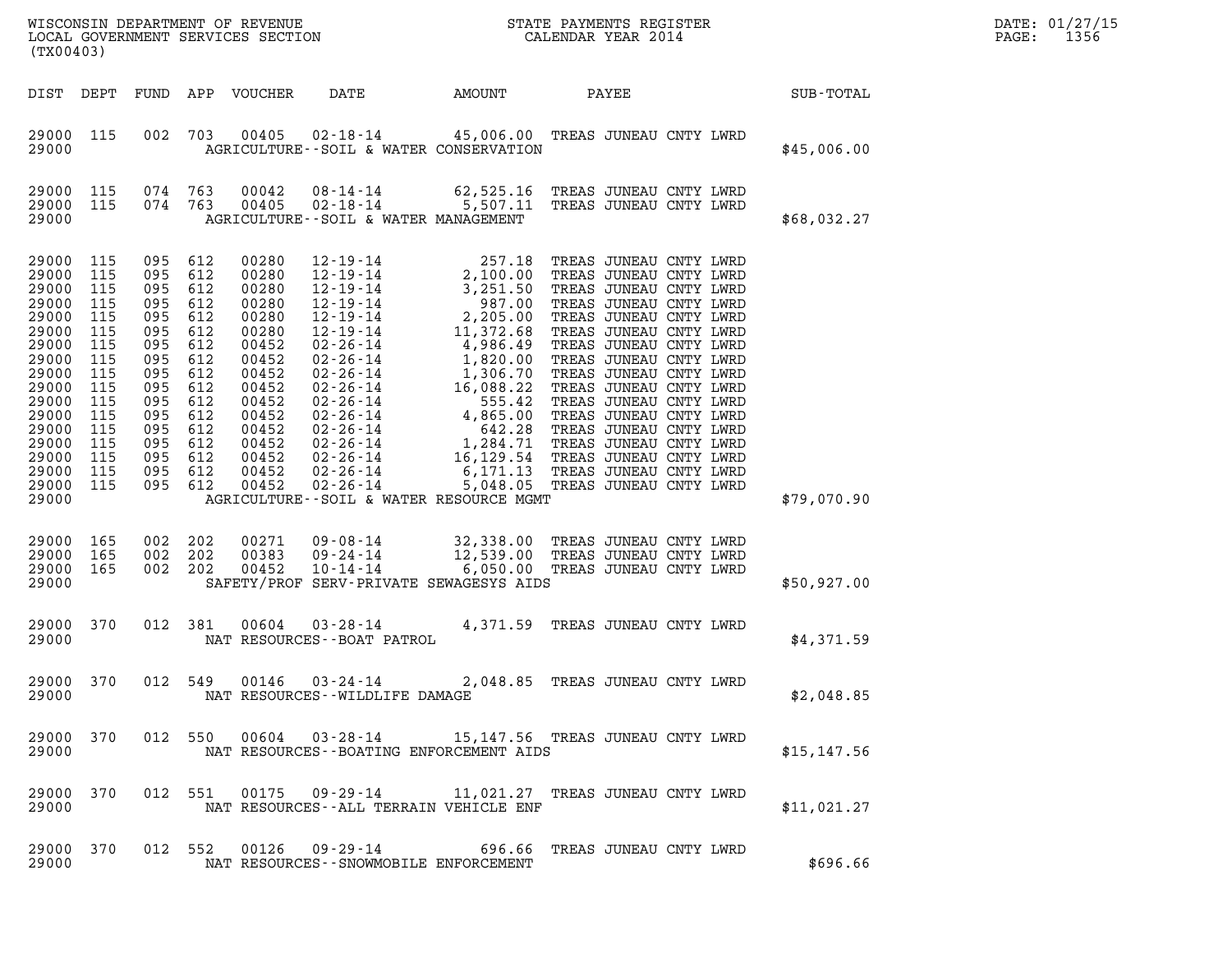| (TX00403)                                                                                                                  |                                                                                         |                                                                                             |                                                                                  |                                                                                                                   |                                                                                                                                                                                                                                        |                                                                                                                                                                                                 |                                                                                                                                                                                                                                                     |                 | DATE: 01/27/15<br>$\mathtt{PAGE:}$<br>1357 |
|----------------------------------------------------------------------------------------------------------------------------|-----------------------------------------------------------------------------------------|---------------------------------------------------------------------------------------------|----------------------------------------------------------------------------------|-------------------------------------------------------------------------------------------------------------------|----------------------------------------------------------------------------------------------------------------------------------------------------------------------------------------------------------------------------------------|-------------------------------------------------------------------------------------------------------------------------------------------------------------------------------------------------|-----------------------------------------------------------------------------------------------------------------------------------------------------------------------------------------------------------------------------------------------------|-----------------|--------------------------------------------|
|                                                                                                                            |                                                                                         |                                                                                             |                                                                                  | DIST DEPT FUND APP VOUCHER                                                                                        |                                                                                                                                                                                                                                        | DATE AMOUNT                                                                                                                                                                                     |                                                                                                                                                                                                                                                     | PAYEE SUB-TOTAL |                                            |
| 29000 370<br>29000 370<br>29000 370<br>29000                                                                               |                                                                                         | 012 553                                                                                     | 012 553<br>012 553                                                               |                                                                                                                   |                                                                                                                                                                                                                                        | 00146  03-24-14  2,666.03  TREAS JUNEAU CNTY LWRD<br>00146  03-24-14  206.65  TREAS JUNEAU CNTY LWRD<br>00146  03-24-14  34.97  TREAS JUNEAU CNTY LWRD<br>NAT RESOURCES--WILDLIFE DAMAGE CLAIMS |                                                                                                                                                                                                                                                     | \$2,907.65      |                                            |
| 29000                                                                                                                      | 29000 370                                                                               |                                                                                             |                                                                                  |                                                                                                                   | NAT RESOURCES -- RECREATION AIDS-FISH                                                                                                                                                                                                  | 012 564 00283 04-04-14 800.95 TREAS JUNEAU CO                                                                                                                                                   |                                                                                                                                                                                                                                                     | \$800.95        |                                            |
| 29000                                                                                                                      | 29000 370                                                                               |                                                                                             |                                                                                  |                                                                                                                   |                                                                                                                                                                                                                                        | 012 566 00001 09-16-14 20,617.52 TREAS JUNEAU CNTY LWRD<br>NAT RESOURCES-FOREST CROP/MANAGED FOREST                                                                                             |                                                                                                                                                                                                                                                     | \$20,617.52     |                                            |
| 29000                                                                                                                      | 29000 370                                                                               |                                                                                             |                                                                                  |                                                                                                                   |                                                                                                                                                                                                                                        | 012 569 00513 09-16-14 13, 216.70 TREAS JUNEAU CNTY<br>NAT RESOURCES - - SNOWMOBILE TRAIL AIDS                                                                                                  |                                                                                                                                                                                                                                                     | \$13, 216.70    |                                            |
| 29000                                                                                                                      | 29000 370                                                                               |                                                                                             |                                                                                  |                                                                                                                   |                                                                                                                                                                                                                                        | 012 572 00005 04-01-14 44,118.95 TREAS JUNEAU CNTY LWRD<br>NAT RESOURCES--URBAN FORESTRY/CO FORESTS                                                                                             |                                                                                                                                                                                                                                                     | \$44,118.95     |                                            |
| 29000 370<br>29000                                                                                                         | 29000 370                                                                               | 012 575<br>012 575                                                                          |                                                                                  |                                                                                                                   |                                                                                                                                                                                                                                        | 00134  08-07-14  29,962.50  TREAS JUNEAU CNTY<br>00367 08-28-14 30,400.00 TREAS JUNEAU CNTY<br>NAT RESOURCES - - SNOWMOBILE TRAIL AIDS                                                          |                                                                                                                                                                                                                                                     | \$60,362.50     |                                            |
| 29000 370<br>29000                                                                                                         |                                                                                         |                                                                                             | 012 584                                                                          |                                                                                                                   | NAT RESOURCES -- PMT IN LIEU OF TAXES                                                                                                                                                                                                  | 00068  09-30-14  271.00  TREAS JUNEAU CNTY LWRD                                                                                                                                                 |                                                                                                                                                                                                                                                     | \$271.00        |                                            |
| 29000 395<br>29000                                                                                                         |                                                                                         |                                                                                             |                                                                                  | 011 168 14029                                                                                                     | TRANSPORTATION--ELDERLY & DISABLED                                                                                                                                                                                                     | 05-05-14 80,095.00 COUNTY OF JUNEAU                                                                                                                                                             |                                                                                                                                                                                                                                                     | \$80,095.00     |                                            |
| 29000                                                                                                                      | 29000 395                                                                               |                                                                                             |                                                                                  |                                                                                                                   |                                                                                                                                                                                                                                        | 011 170 05290 03-03-14 1,754.46 TREAS JUNEAU CO<br>TRANSPORTATION--COUNTY FOREST ROAD AIDS                                                                                                      |                                                                                                                                                                                                                                                     | \$1,754.46      |                                            |
| 29000<br>29000<br>29000<br>29000<br>29000<br>29000<br>29000<br>29000<br>29000<br>29000<br>29000<br>29000<br>29000<br>29000 | 395<br>395<br>395<br>395<br>395<br>395<br>395<br>395<br>395<br>395<br>395<br>395<br>395 | 011 185<br>011<br>011<br>011<br>011<br>011<br>011<br>011<br>011<br>011<br>011<br>011<br>011 | 185<br>185<br>185<br>185<br>185<br>185<br>185<br>185<br>185<br>185<br>185<br>185 | 03277<br>11146<br>11818<br>15700<br>15700<br>16822<br>22663<br>24344<br>26664<br>29871<br>29997<br>29997<br>31457 | $02 - 10 - 14$<br>$05 - 05 - 14$<br>$05 - 12 - 14$<br>$06 - 23 - 14$<br>$06 - 23 - 14$<br>$07 - 03 - 14$<br>$08 - 28 - 14$<br>$09 - 17 - 14$<br>$10 - 08 - 14$<br>$11 - 05 - 14$<br>$11 - 06 - 14$<br>$11 - 06 - 14$<br>$11 - 19 - 14$ | 780.00<br>989.70<br>651.30<br>173.68<br>884.24<br>1,531.86<br>694.86<br>1,014.00<br>710.56<br>331.66<br>1,973.84<br>840.82<br>130.26<br>TRANSPORTATION - - HIGHWAY SAFETY - FEDERAL             | TREAS JUNEAU CO<br>TREAS JUNEAU CO<br>TREAS JUNEAU CO<br>TREAS JUNEAU CO<br>TREAS JUNEAU CO<br>TREAS JUNEAU CO<br>TREAS JUNEAU CO<br>TREAS JUNEAU CO<br>TREAS JUNEAU CO<br>TREAS JUNEAU CO<br>TREAS JUNEAU CO<br>TREAS JUNEAU CO<br>TREAS JUNEAU CO | \$10,706.78     |                                            |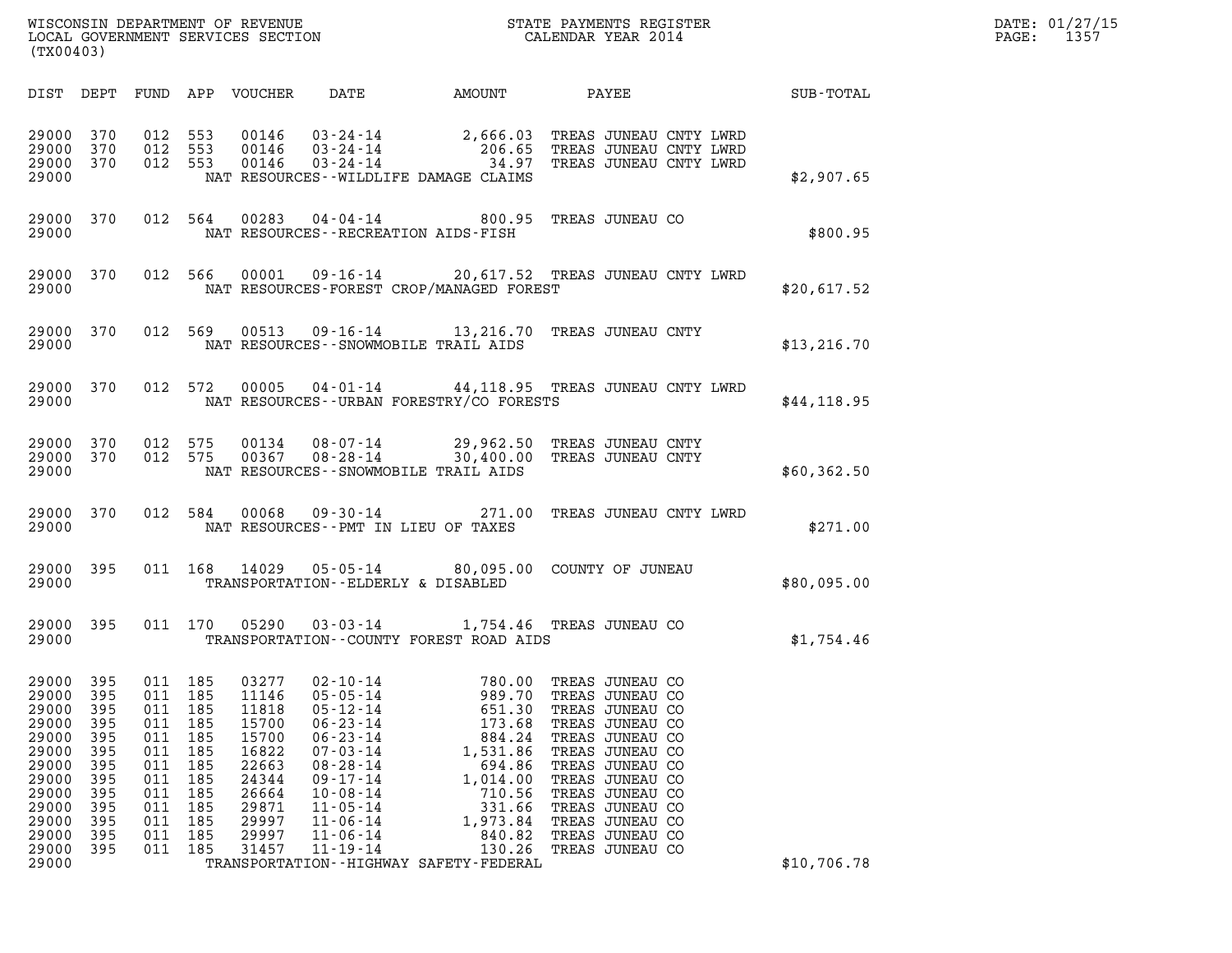| DATE: | 01/27/15 |
|-------|----------|
| PAGE: | 1358     |

| (TX00403)                                                                                                                                                                                          |                                                                                                                                                        |                                                                                                                                                                |                                                                                                                                          | WISCONSIN DEPARTMENT OF REVENUE<br>LOCAL GOVERNMENT SERVICES SECTION                                                                                                                               |                                                                                                                                                                                                                                                                                                                                                                                                          |                                                                                                                                                                                                                                                                                     | STATE PAYMENTS REGISTER<br>CALENDAR YEAR 2014                                                                                                                                                                                                                                                                                                             |                | DATE: 01/27/15<br>1358<br>PAGE: |
|----------------------------------------------------------------------------------------------------------------------------------------------------------------------------------------------------|--------------------------------------------------------------------------------------------------------------------------------------------------------|----------------------------------------------------------------------------------------------------------------------------------------------------------------|------------------------------------------------------------------------------------------------------------------------------------------|----------------------------------------------------------------------------------------------------------------------------------------------------------------------------------------------------|----------------------------------------------------------------------------------------------------------------------------------------------------------------------------------------------------------------------------------------------------------------------------------------------------------------------------------------------------------------------------------------------------------|-------------------------------------------------------------------------------------------------------------------------------------------------------------------------------------------------------------------------------------------------------------------------------------|-----------------------------------------------------------------------------------------------------------------------------------------------------------------------------------------------------------------------------------------------------------------------------------------------------------------------------------------------------------|----------------|---------------------------------|
| DIST DEPT                                                                                                                                                                                          |                                                                                                                                                        |                                                                                                                                                                |                                                                                                                                          | FUND APP VOUCHER                                                                                                                                                                                   | DATE                                                                                                                                                                                                                                                                                                                                                                                                     | AMOUNT                                                                                                                                                                                                                                                                              | PAYEE                                                                                                                                                                                                                                                                                                                                                     | SUB-TOTAL      |                                 |
| 29000<br>29000<br>29000<br>29000                                                                                                                                                                   | 395<br>395<br>395                                                                                                                                      | 011 190<br>011 190<br>011 190                                                                                                                                  |                                                                                                                                          | 02029<br>18029<br>28029                                                                                                                                                                            | $01 - 06 - 14$<br>$07 - 07 - 14$<br>$10 - 06 - 14$                                                                                                                                                                                                                                                                                                                                                       | TRANSPORTATION - - GENERAL TRANSP AIDS - GTA                                                                                                                                                                                                                                        | 195,774.88 COUNTY OF JUNEAU<br>391,549.76 COUNTY OF JUNEAU<br>195,774.88 COUNTY OF JUNEAU                                                                                                                                                                                                                                                                 | \$783,099.52   |                                 |
| 29000<br>29000<br>29000<br>29000                                                                                                                                                                   | 395<br>395<br>395                                                                                                                                      | 011 278<br>011 278<br>011 278                                                                                                                                  |                                                                                                                                          | 19259<br>34092<br>98970                                                                                                                                                                            | 07-23-14<br>$12 - 12 - 14$<br>$01 - 07 - 14$                                                                                                                                                                                                                                                                                                                                                             | 202,813.78<br>4,587.02<br>TRANSPORTATION - - LRIP/TRIP/MSIP GRANTS                                                                                                                                                                                                                  | 4,744.04 TREAS JUNEAU CO<br>TREAS JUNEAU CO<br>TREAS JUNEAU CO                                                                                                                                                                                                                                                                                            | \$212,144.84   |                                 |
| 29000<br>29000                                                                                                                                                                                     | 410                                                                                                                                                    |                                                                                                                                                                | 002 116                                                                                                                                  | 11261                                                                                                                                                                                              | $11 - 05 - 14$<br>CORRECTIONS - - LOCAL AID                                                                                                                                                                                                                                                                                                                                                              |                                                                                                                                                                                                                                                                                     | 19,244.24 TREAS JUNEAU CNTY LWRD                                                                                                                                                                                                                                                                                                                          | \$19, 244.24   |                                 |
| 29000<br>29000<br>29000<br>29000<br>29000<br>29000<br>29000<br>29000<br>29000<br>29000<br>29000<br>29000<br>29000                                                                                  | 435<br>435<br>435<br>435<br>435<br>435<br>435<br>435<br>435<br>435<br>435<br>435                                                                       | 005 000<br>005<br>005<br>005<br>005<br>005<br>005<br>005<br>005 000<br>005<br>005<br>005 000                                                                   | 000<br>000<br>000<br>000<br>000<br>000<br>000<br>000<br>000                                                                              | 90412<br>90415<br>90416<br>90417<br>90419<br>90420<br>90500<br>90502<br>90506<br>90508<br>90509<br>90510                                                                                           | $01 - 01 - 14$<br>$02 - 01 - 14$<br>$03 - 01 - 14$<br>$04 - 01 - 14$<br>$05 - 01 - 14$<br>$06 - 01 - 14$<br>$07 - 01 - 14$<br>$08 - 01 - 14$<br>$09 - 01 - 14$<br>$10 - 01 - 14$<br>$11 - 01 - 14$<br>$12 - 01 - 14$<br>HEALTH SERVICES -- STATE/FED AIDS                                                                                                                                                | 68,404.00<br>56,902.00<br>83,630.00<br>239,310.00<br>38,891.00<br>47,663.00<br>468,668.00<br>468,668.00<br>125,909.00<br>44,535.00<br>127,098.00<br>60,810.00<br>42,034.00                                                                                                          | JUNEAU CO<br>JUNEAU CO<br>JUNEAU CO<br>JUNEAU CO<br>JUNEAU CO<br>JUNEAU CO<br>JUNEAU CO<br>JUNEAU CO<br>JUNEAU CO<br>JUNEAU CO<br>JUNEAU CO<br>JUNEAU CO                                                                                                                                                                                                  | \$1,403,854.00 |                                 |
| 29000<br>29000<br>29000<br>29000<br>29000<br>29000<br>29000<br>29000<br>29000<br>29000<br>29000<br>29000<br>29000<br>29000<br>29000<br>29000<br>29000<br>29000<br>29000<br>29000<br>29000<br>29000 | 437<br>437<br>437<br>437<br>437<br>437<br>437<br>437<br>437<br>437<br>437<br>437<br>437<br>437<br>437<br>437<br>437<br>437<br>437<br>437<br>437<br>437 | 005 000<br>005 000<br>005<br>005<br>005<br>005<br>005<br>005<br>005<br>005<br>005<br>005<br>005<br>005<br>005<br>005<br>005<br>005<br>005<br>005<br>005<br>005 | 000<br>000<br>000<br>000<br>000<br>000<br>000<br>000<br>000<br>000<br>000<br>000<br>000<br>000<br>000<br>000<br>000<br>000<br>000<br>000 | 00000<br>00000<br>00000<br>00000<br>00000<br>00000<br>00000<br>00000<br>00000<br>00000<br>00000<br>00000<br>00000<br>00000<br>00000<br>00000<br>00000<br>00000<br>00000<br>00000<br>00000<br>00000 | $01 - 06 - 14$<br>$01 - 30 - 14$<br>$02 - 05 - 14$<br>$03 - 05 - 14$<br>$04 - 07 - 14$<br>$04 - 10 - 14$<br>$04 - 30 - 14$<br>$05 - 05 - 14$<br>$06 - 05 - 14$<br>$06 - 11 - 14$<br>$06 - 11 - 14$<br>$07 - 07 - 14$<br>$07 - 08 - 14$<br>$07 - 30 - 14$<br>$08 - 05 - 14$<br>$08 - 29 - 14$<br>$09 - 05 - 14$<br>$10 - 06 - 14$<br>$10 - 30 - 14$<br>$11 - 03 - 14$<br>$11 - 04 - 14$<br>$11 - 05 - 14$ | 9,147.99<br>$10,054.11$<br>88.514.59<br>88,514.59<br>56,313.81<br>22,816.00<br>61,010.92<br>19,218.53<br>17,563.22<br>217.00<br>38,210.65<br>18,504.48<br>.30<br>81,421.50<br>23,498.57<br>214,971.00<br>23,995.44<br>16,574.96<br>62,249.85<br>1,536.00<br>23, 239.68<br>16,032.15 | JUNEAU<br>60,507.67 JUNEAU CHILD SUPPORT<br>JUNEAU<br>JUNEAU<br>JUNEAU<br>JUNEAU CHILD SUPPORT<br>JUNEAU CHILD SUPPORT<br>JUNEAU<br>JUNEAU<br>JUNEAU<br>JUNEAU CHILD SUPPORT<br><b>JUNEAU</b><br>JUNEAU<br>JUNEAU CHILD SUPPORT<br>JUNEAU<br>JUNEAU<br>JUNEAU<br>JUNEAU<br>JUNEAU CHILD SUPPORT<br>JUNEAU CHILD SUPPORT<br>JUNEAU CHILD SUPPORT<br>JUNEAU |                |                                 |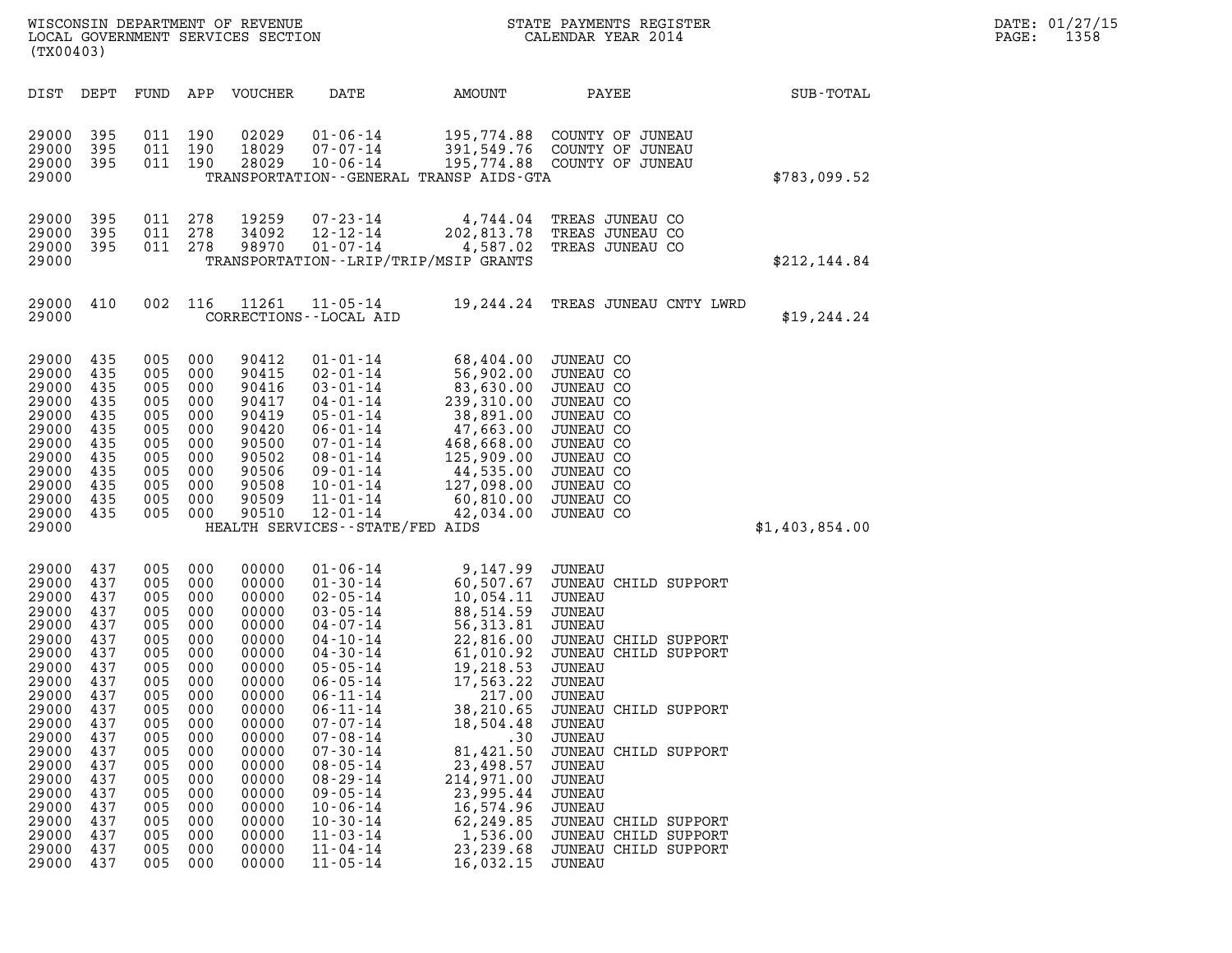| WISCONSIN DEPARTMENT OF REVENUE   | STATE PAYMENTS REGISTER | DATE: 01/27/15 |
|-----------------------------------|-------------------------|----------------|
| LOCAL GOVERNMENT SERVICES SECTION | CALENDAR YEAR 2014      | 1359<br>PAGE:  |

| (TX00403)                        |                   |                   |                   | WISCONSIN DEPARTMENT OF REVENUE<br>LOCAL GOVERNMENT SERVICES SECTION |                                                                                                  |                                                                                      | STATE PAYMENTS REGISTER<br>CALENDAR YEAR 2014                      |              |
|----------------------------------|-------------------|-------------------|-------------------|----------------------------------------------------------------------|--------------------------------------------------------------------------------------------------|--------------------------------------------------------------------------------------|--------------------------------------------------------------------|--------------|
| DIST                             | DEPT              | FUND              | APP               | VOUCHER                                                              | DATE                                                                                             | AMOUNT                                                                               | PAYEE                                                              | SUB-TOTAL    |
| 29000<br>29000<br>29000<br>29000 | 437<br>437<br>437 | 005<br>005<br>005 | 000<br>000<br>000 | 00000<br>00000<br>00000                                              | $11 - 10 - 14$<br>$11 - 12 - 14$<br>$12 - 05 - 14$<br>CHILDREN & FAMILIES - - STATE/FEDERAL AIDS | 23,349.69 JUNEAU CHILD SUPPORT<br>18,186.74 JUNEAU CHILD SUPPORT<br>30,550.25 JUNEAU |                                                                    | \$937,685.10 |
| 29000<br>29000                   | 455               | 002               | 221               | 13                                                                   | $07 - 30 - 14$<br>JUSTICE--LAW ENFORCEMENT SERVICES AID                                          | 280.00                                                                               | TREAS JUNEAU CO                                                    | \$280.00     |
| 29000<br>29000                   | 455               | 002               | 231               | 01479                                                                | $02 - 20 - 14$<br>JUSTICE - - LAW ENFORCEMENT TRAINING                                           | 7,040.00                                                                             | TREAS JUNEAU CO                                                    | \$7,040.00   |
| 29000<br>29000                   | 455               | 002               | 263               | 004                                                                  | $01 - 10 - 14$<br>JUSTICE - - TRIBAL LAW ENFORCEMENT                                             | 30,764.00 TREAS JUNEAU CNTY LWRD                                                     |                                                                    | \$30,764.00  |
| 29000<br>29000<br>29000          | 455<br>455        | 002<br>002        | 532<br>532        | 009                                                                  | $07 - 22 - 14$<br>$03 - 10 - 14$<br>JUSTICE - - VICTIM/WITNESS ASSISTANCE SERV                   | 14, 505.02 INDIA JUNEAU CNTY LWRD                                                    | 14,563.02 TREAS JUNEAU CNTY LWRD                                   | \$32,182.56  |
| 29000<br>29000<br>29000          | 465<br>465        | 002<br>002        | 308<br>308        | 00001<br>01294                                                       | $07 - 08 - 14$<br>$07 - 01 - 14$<br>MILITARY AFFAIRS-EMER MGMT-RESPONSE EQMT                     |                                                                                      | 8,810.00 TREAS JUNEAU CNTY LWRD<br>45.00 TREAS JUNEAU CNTY LWRD    | \$8,855.00   |
| 29000<br>29000<br>29000          | 465<br>465        | 002<br>002        | 337<br>337        | 00896<br>01554                                                       | $03 - 21 - 14$<br>$07 - 09 - 14$<br>MILITARY AFFAIRS-EMERGENCY MGMT PLANNING                     |                                                                                      | 4,648.00 TREAS JUNEAU CNTY LWRD<br>4,853.00 TREAS JUNEAU CNTY LWRD | \$9,501.00   |
| 29000<br>29000<br>29000          | 465<br>465        | 002<br>002        | 342<br>342        | 01196<br>01619                                                       | $03 - 05 - 14$<br>$07 - 11 - 14$<br>MILITARY AFFAIRS-EMERGENCY MGMT-FED FUND                     | 17,519.74 TREAS JUNEAU CNTY LWRD                                                     | 16,238.00 TREAS JUNEAU CNTY LWRD                                   | \$33,757.74  |
| 29000<br>29000<br>29000<br>29000 | 465<br>465<br>465 | 002<br>002<br>002 | 350<br>350<br>350 | 00305<br>00305<br>01041                                              | $10 - 15 - 14$<br>$10 - 15 - 14$<br>$04 - 24 - 14$<br>MILITARY AFFAIRS--HOMELAND SEC GRANT       | 56,461.91<br>238,499.94                                                              | TREAS JUNEAU CO<br>27,787.09 TREAS JUNEAU CO<br>TREAS JUNEAU CO    | \$322,748.94 |
| 29000<br>29000                   | 485               |                   |                   |                                                                      | 002 127 06268 06-19-14<br>VETERANS AFFAIRS GRANTS                                                |                                                                                      | 1,000.00 TREAS JUNEAU CNTY LWRD                                    | \$1,000.00   |
| 29000<br>29000                   | 485               |                   | 082 267           | 06268                                                                | 06-19-14 4,500.00 TREAS JUNEAU CNTY LWRD<br>VETERANS AFFAIRS -- GRANTS TO COUNTIES               |                                                                                      |                                                                    | \$4,500.00   |
| 29000                            | 485               |                   | 083 370           | 06268                                                                | 06-19-14                                                                                         |                                                                                      | 4,500.00 TREAS JUNEAU CNTY LWRD                                    |              |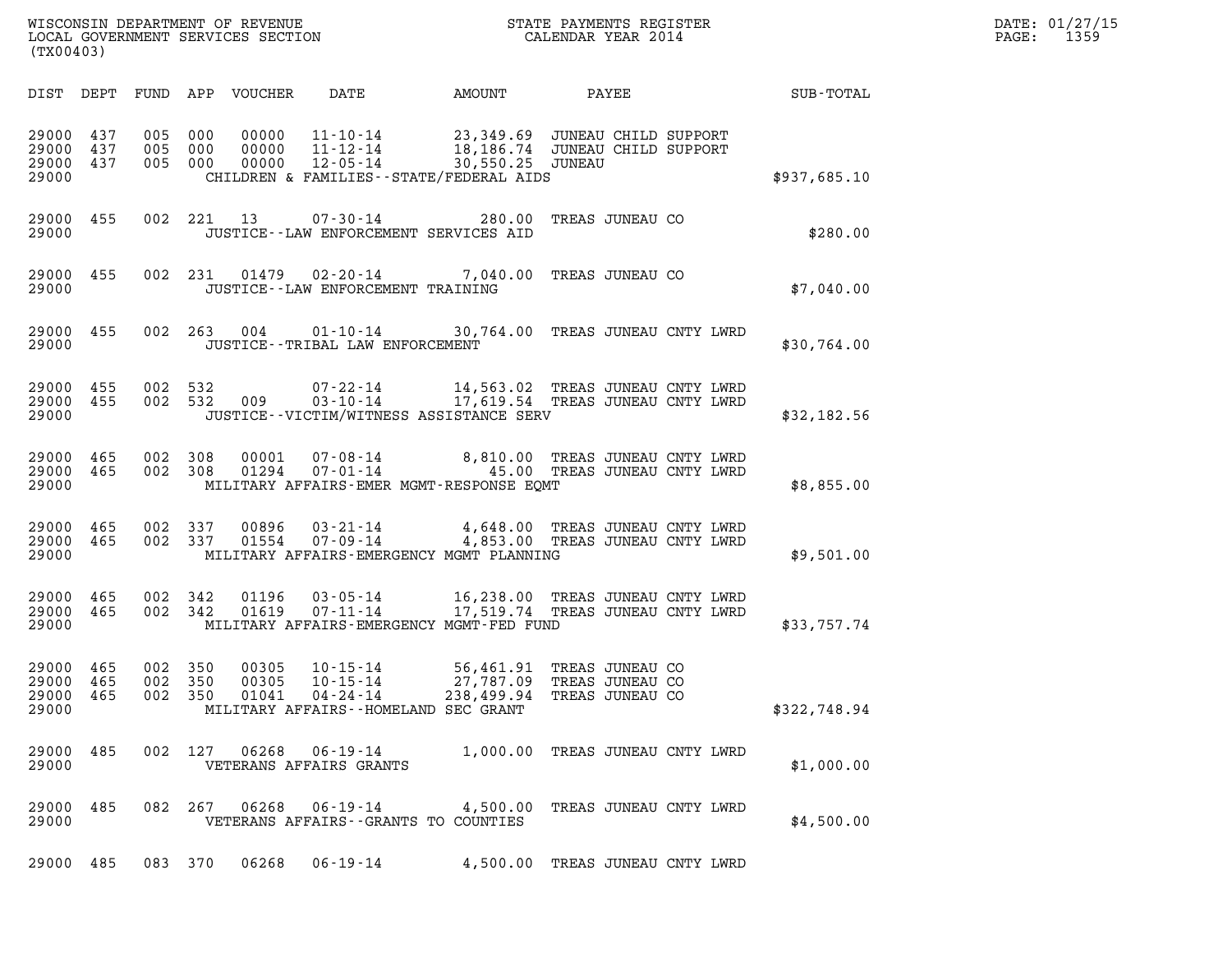| 29000             |                                  | DOA--HOUSING ASSISTANCE GRANTS |                                                      |  |  |
|-------------------|----------------------------------|--------------------------------|------------------------------------------------------|--|--|
| 29000 505 035 371 | 60044<br>29000 505 035 371 60044 | 08 - 06 - 14<br>08 - 06 - 14   | 737.32 TREAS JUNEAU CNTY<br>943.43 TREAS JUNEAU CNTY |  |  |

| 29000 | 505 | 002 | 155 | 60575 | 04-08-14                       | 2,158.57                                                                                                                                                                                 | TREAS JUNEAU CNTY |              |
|-------|-----|-----|-----|-------|--------------------------------|------------------------------------------------------------------------------------------------------------------------------------------------------------------------------------------|-------------------|--------------|
| 29000 | 505 | 002 | 155 | 60722 | 06-06-14                       | 7,421.11                                                                                                                                                                                 | TREAS JUNEAU CNTY |              |
| 29000 | 505 | 002 | 155 | 60722 | 06-06-14                       | 341.71                                                                                                                                                                                   | TREAS JUNEAU CNTY |              |
| 29000 | 505 | 002 | 155 | 60794 | $07 - 08 - 14$                 | 8,386.15                                                                                                                                                                                 | TREAS JUNEAU CNTY |              |
| 29000 | 505 | 002 | 155 | 60794 | 07-08-14                       | 3,068.94                                                                                                                                                                                 | TREAS JUNEAU CNTY |              |
| 29000 |     |     |     |       |                                | DOA-HOUSING ASSISTANCE-FEDERAL FUNDS                                                                                                                                                     |                   | \$78,765.83  |
|       |     |     |     |       |                                |                                                                                                                                                                                          |                   |              |
|       |     |     |     |       |                                |                                                                                                                                                                                          |                   |              |
| 29000 | 505 | 002 | 743 | 00588 | 08-14-14                       | 28,714.00                                                                                                                                                                                | TREAS JUNEAU CNTY |              |
| 29000 | 505 | 002 | 743 | 00601 | 08-14-14                       | 46,358.00                                                                                                                                                                                | TREAS JUNEAU CNTY |              |
| 29000 | 505 | 002 | 743 | 00963 | $08 - 25 - 14$                 | 12,847.00                                                                                                                                                                                | TREAS JUNEAU CNTY |              |
| 29000 | 505 | 002 | 743 | 01014 | 08-25-14                       | 33,583.00                                                                                                                                                                                | TREAS JUNEAU CNTY |              |
| 29000 | 505 | 002 | 743 | 01312 | $09 - 03 - 14$                 | 39,377.00                                                                                                                                                                                | TREAS JUNEAU CNTY |              |
| 29000 | 505 | 002 | 743 | 01424 | 09-11-14                       | 22,555.00                                                                                                                                                                                | TREAS JUNEAU CNTY |              |
| 29000 | 505 | 002 | 743 | 01693 | 09-18-14                       | 33,734.00                                                                                                                                                                                | TREAS JUNEAU CNTY |              |
| 29000 | 505 | 002 | 743 | 02160 | $10 - 16 - 14$                 | 44,014.00                                                                                                                                                                                | TREAS JUNEAU CNTY |              |
| 29000 | 505 | 002 | 743 | 02253 | $10 - 17 - 14$                 | 29,930.00                                                                                                                                                                                | TREAS JUNEAU CNTY |              |
| 29000 | 505 | 002 | 743 | 02625 | $10 - 28 - 14$                 | 20,496.00                                                                                                                                                                                | TREAS JUNEAU CNTY |              |
| 29000 | 505 | 002 | 743 | 02625 | $10 - 28 - 14$                 | 18,075.00                                                                                                                                                                                | TREAS JUNEAU CNTY |              |
| 29000 | 505 | 002 | 743 | 02951 | 11-07-14                       | 28,674.00                                                                                                                                                                                | TREAS JUNEAU CNTY |              |
| 29000 | 505 | 002 | 743 | 02963 |                                | $\begin{array}{cccc} 11\text{-}07\text{-}14 & & 23,902.00\ 11\text{-}13\text{-}14 & & 16,491.00\ 11\text{-}17\text{-}14 & & 15,52.00\ 11\text{-}17\text{-}14 & & 14,552.00\ \end{array}$ | TREAS JUNEAU CNTY |              |
| 29000 | 505 | 002 | 743 | 03156 |                                |                                                                                                                                                                                          | TREAS JUNEAU CNTY |              |
| 29000 | 505 | 002 | 743 | 03264 |                                |                                                                                                                                                                                          | TREAS JUNEAU CNTY |              |
| 29000 | 505 | 002 | 743 | 03672 | $12 - 05 - 14$                 | 26,564.00                                                                                                                                                                                | TREAS JUNEAU CNTY |              |
| 29000 | 505 | 002 | 743 | 04059 | 12-16-14                       | 44,236.00                                                                                                                                                                                | TREAS JUNEAU CNTY |              |
| 29000 | 505 | 002 | 743 | 07077 | 03-28-14                       | 11,234.00                                                                                                                                                                                | TREAS JUNEAU CNTY |              |
| 29000 | 505 | 002 | 743 | 08011 | 04-28-14                       | 15,362.00                                                                                                                                                                                | TREAS JUNEAU CNTY |              |
| 29000 | 505 | 002 | 743 | 08494 | 05-16-14                       | 13,323.00                                                                                                                                                                                | TREAS JUNEAU CNTY |              |
| 29000 | 505 | 002 | 743 | 08848 | 05-29-14                       | 14,006.00                                                                                                                                                                                | TREAS JUNEAU CNTY |              |
| 29000 | 505 | 002 | 743 | 09380 | $06 - 19 - 14$                 | 14,424.00                                                                                                                                                                                | TREAS JUNEAU CNTY |              |
| 29000 | 505 | 002 | 743 | 09537 | $07 - 02 - 14$                 | 15,638.00                                                                                                                                                                                | TREAS JUNEAU CNTY |              |
| 29000 | 505 | 002 | 743 | 09961 | 07-16-14                       | 10,231.00                                                                                                                                                                                | TREAS JUNEAU CNTY |              |
| 29000 | 505 | 002 | 743 | 10215 | 07-18-14                       | 24,124.00                                                                                                                                                                                | TREAS JUNEAU CNTY |              |
| 29000 |     |     |     |       | DOA--HOUSING ASSISTANCE GRANTS |                                                                                                                                                                                          |                   | \$599,444.00 |
|       |     |     |     |       |                                |                                                                                                                                                                                          |                   |              |

| 29000 |     |     |     |       | VETERANS AFFAIRS--GRANTS TO COUNTIES |           |       |                   |      |  |
|-------|-----|-----|-----|-------|--------------------------------------|-----------|-------|-------------------|------|--|
| 29000 | 505 | 002 | 155 | 60044 | $08 - 06 - 14$                       | 318.80    | TREAS | JUNEAU CNTY       |      |  |
| 29000 | 505 | 002 | 155 | 60044 | $08 - 06 - 14$                       | 5,783.99  | TREAS | JUNEAU            | CNTY |  |
| 29000 | 505 | 002 | 155 | 60118 | $09 - 08 - 14$                       | 2,518.99  | TREAS | JUNEAU            | CNTY |  |
| 29000 | 505 | 002 | 155 | 60202 | $11 - 25 - 14$                       | 49.20     | TREAS | JUNEAU            | CNTY |  |
| 29000 | 505 | 002 | 155 | 60202 | $11 - 25 - 14$                       | 318.50    | TREAS | JUNEAU            | CNTY |  |
| 29000 | 505 | 002 | 155 | 60312 | $12 - 11 - 14$                       | 3,327.08  |       | TREAS JUNEAU      | CNTY |  |
| 29000 | 505 | 002 | 155 | 60369 | $01 - 07 - 14$                       | 4,788.25  |       | TREAS JUNEAU      | CNTY |  |
| 29000 | 505 | 002 | 155 | 60369 | $01 - 07 - 14$                       | 5,331.71  |       | TREAS JUNEAU      | CNTY |  |
| 29000 | 505 | 002 | 155 | 60462 | $02 - 25 - 14$                       | 11,546.48 |       | TREAS JUNEAU      | CNTY |  |
| 29000 | 505 | 002 | 155 | 60462 | $02 - 25 - 14$                       | 9,576.50  |       | TREAS JUNEAU      | CNTY |  |
| 29000 | 505 | 002 | 155 | 60575 | 04-08-14                             | 9,958.10  |       | TREAS JUNEAU      | CNTY |  |
| 29000 | 505 | 002 | 155 | 60575 | $04 - 08 - 14$                       | 3,871.75  |       | TREAS JUNEAU      | CNTY |  |
| 29000 | 505 | 002 | 155 | 60575 | 04-08-14                             | 2,158.57  |       | TREAS JUNEAU      | CNTY |  |
| 29000 | 505 | 002 | 155 | 60722 | $06 - 06 - 14$                       | 7,421.11  |       | TREAS JUNEAU      | CNTY |  |
| 29000 | 505 | 002 | 155 | 60722 | $06 - 06 - 14$                       | 341.71    |       | TREAS JUNEAU CNTY |      |  |
| 29000 | 505 | 002 | 155 | 60794 | $07 - 08 - 14$                       | 8.386.15  |       | TREAS JUNEAU CNTY |      |  |

|       |  | DIST DEPT FUND APP VOUCHER | DATE                                 | AMOUNT | PAYEE | SUB-TOTAL  |  |
|-------|--|----------------------------|--------------------------------------|--------|-------|------------|--|
| 29000 |  |                            | VETERANS AFFAIRS--GRANTS TO COUNTIES |        |       | \$4,500.00 |  |

(TX00403)

DIST DEPT FUND APP VOUCHER DATE AMOUNT PAYEE SUB-TOTAL

WISCONSIN DEPARTMENT OF REVENUE<br>LOCAL GOVERNMENT SERVICES SECTION STATE PAYMENTS REGISTER SECONDER STATE PASS: 1360 WISCONSIN DEPARTMENT OF REVENUE<br>LOCAL GOVERNMENT SERVICES SECTION CALENDAR YEAR 2014<br>(TX00403)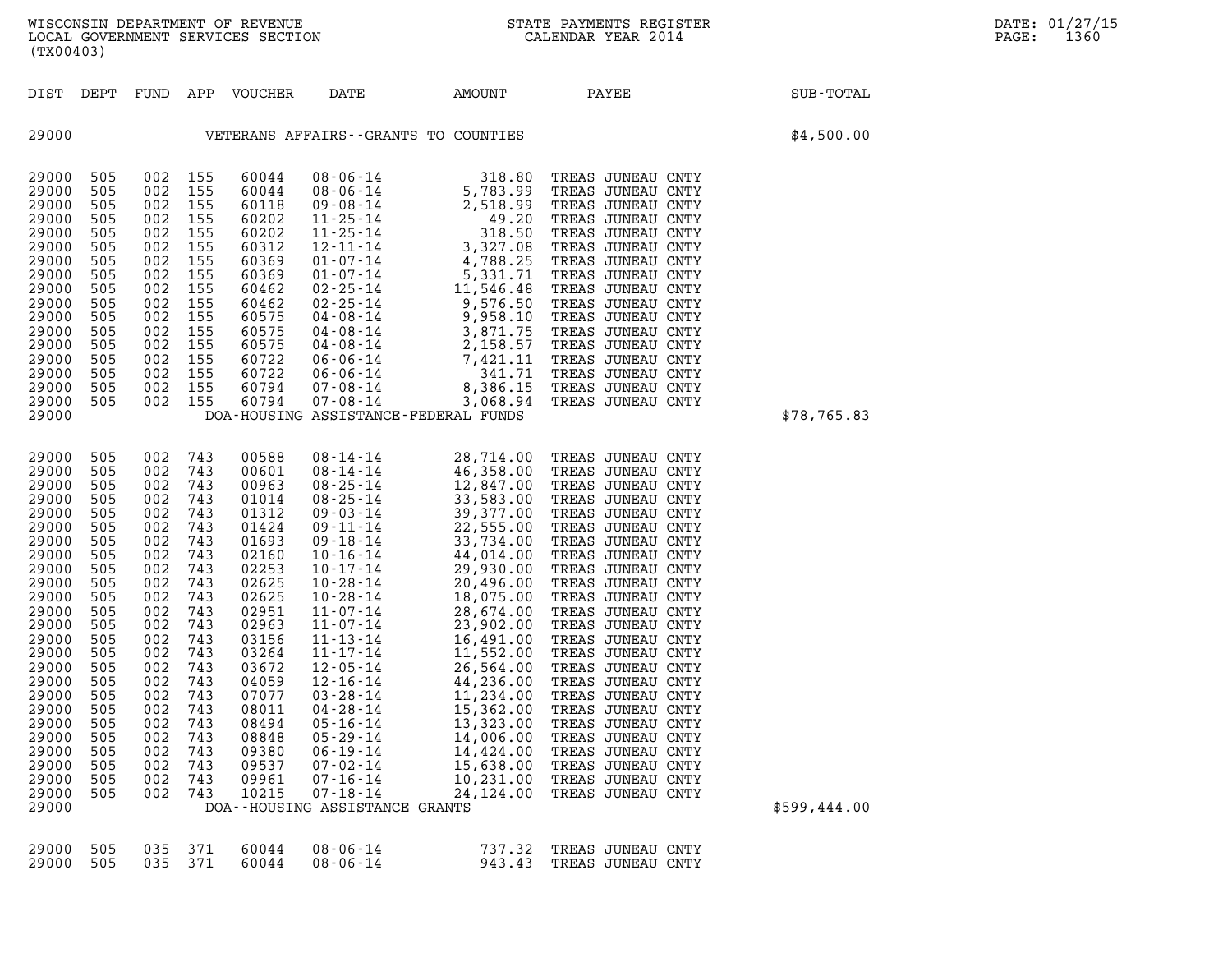| (TX00403)                                                                                                                                                                                                                                                                                                                                                                                                                                                  |                                                                                                                                                                                                                                                                                                              |                                                                |                                                                                                                                                                                                                                                                                                                                                                                                                                                                                                                                                                                                                                                                              |                                                                                                                                                                                                                                                                                                                                                                                                             |                  |  |
|------------------------------------------------------------------------------------------------------------------------------------------------------------------------------------------------------------------------------------------------------------------------------------------------------------------------------------------------------------------------------------------------------------------------------------------------------------|--------------------------------------------------------------------------------------------------------------------------------------------------------------------------------------------------------------------------------------------------------------------------------------------------------------|----------------------------------------------------------------|------------------------------------------------------------------------------------------------------------------------------------------------------------------------------------------------------------------------------------------------------------------------------------------------------------------------------------------------------------------------------------------------------------------------------------------------------------------------------------------------------------------------------------------------------------------------------------------------------------------------------------------------------------------------------|-------------------------------------------------------------------------------------------------------------------------------------------------------------------------------------------------------------------------------------------------------------------------------------------------------------------------------------------------------------------------------------------------------------|------------------|--|
| DIST<br>DEPT<br>FUND                                                                                                                                                                                                                                                                                                                                                                                                                                       | APP<br>VOUCHER                                                                                                                                                                                                                                                                                               | DATE                                                           | AMOUNT                                                                                                                                                                                                                                                                                                                                                                                                                                                                                                                                                                                                                                                                       | PAYEE                                                                                                                                                                                                                                                                                                                                                                                                       | SUB-TOTAL        |  |
| 29000<br>505<br>035<br>29000<br>505<br>035<br>505<br>29000<br>035<br>29000<br>505<br>035<br>29000<br>505<br>035<br>505<br>29000<br>035<br>505<br>29000<br>035<br>29000<br>505<br>035<br>505<br>29000<br>035<br>505<br>035<br>29000<br>505<br>29000<br>035<br>505<br>29000<br>035<br>29000<br>505<br>035<br>29000<br>505<br>035<br>29000<br>505<br>035<br>29000<br>505<br>035<br>505<br>29000<br>035<br>29000<br>505<br>035<br>505<br>035<br>29000<br>29000 | 371<br>60118<br>371<br>60118<br>371<br>60202<br>371<br>60202<br>371<br>60202<br>371<br>60312<br>371<br>60312<br>371<br>60369<br>371<br>60369<br>371<br>60369<br>371<br>60462<br>371<br>60462<br>371<br>60462<br>371<br>60575<br>371<br>60575<br>371<br>60722<br>371<br>60722<br>371<br>60794<br>371<br>60794 | $09 - 08 - 14$<br>$09 - 08 - 14$<br>DOA--PUBLIC BENEFITS FUND  | 2,100.47<br>1,894.40<br>$\begin{array}{cccc} 09 - 08 - 14 \\ 11 - 25 - 14 \\ 11 - 25 - 14 \\ 11 - 25 - 14 \\ 12 - 11 - 14 \\ 12 - 11 - 14 \\ 13 - 11 - 14 \\ 14 & 2,785,70 \\ 2,836,42 \\ 1,238,13 \\ 1,238,13 \\ 1,238,13 \\ 1,238,13 \\ 1,238,13 \\ 1,238,13 \\ 1,238,13 \\ 1,238,13 \\ 1,238,13 \\ 1,238,13 \\ 1,23$<br>$\begin{array}{cccc} 12\cdot 11\cdot 14 & 2\,,785\cdot 70 \\ 01\cdot 07\cdot 14 & 1\,,238\cdot 13 \\ 01\cdot 07\cdot 14 & 1\,,094\cdot 42 \\ 01\cdot 07\cdot 14 & 1\,,238\cdot 11 \\ 02\cdot 25\cdot 14 & 2\,,476\cdot 26 \\ 02\cdot 25\cdot 14 & 2\,,476\cdot 22 \\ 04\cdot 08\cdot 14 & 1\,,049\cdot 92 \\ 06\cdot 06\cdot 14 & 180\cdot 23 \\$ | TREAS JUNEAU CNTY<br>TREAS JUNEAU CNTY<br>TREAS JUNEAU CNTY<br>TREAS JUNEAU CNTY<br>TREAS JUNEAU CNTY<br>TREAS JUNEAU CNTY<br>TREAS JUNEAU CNTY<br>TREAS JUNEAU CNTY<br>TREAS JUNEAU CNTY<br>TREAS JUNEAU CNTY<br>TREAS JUNEAU CNTY<br>TREAS JUNEAU CNTY<br>TREAS JUNEAU CNTY<br>TREAS JUNEAU CNTY<br>TREAS JUNEAU CNTY<br>TREAS JUNEAU CNTY<br>TREAS JUNEAU CNTY<br>TREAS JUNEAU CNTY<br>TREAS JUNEAU CNTY | \$41,056.65      |  |
| 29000<br>505<br>089<br>505<br>089<br>29000<br>29000                                                                                                                                                                                                                                                                                                                                                                                                        | 166<br>00163<br>166<br>05113                                                                                                                                                                                                                                                                                 | $08 - 11 - 14$<br>$01 - 28 - 14$<br>DOA--LAND INFORMATION FUND | 26,062.00                                                                                                                                                                                                                                                                                                                                                                                                                                                                                                                                                                                                                                                                    | TREAS JUNEAU CO<br>1,000.00 TREAS JUNEAU CO                                                                                                                                                                                                                                                                                                                                                                 | \$27,062.00      |  |
| 002<br>29000<br>835<br>835<br>29000<br>002<br>29000                                                                                                                                                                                                                                                                                                                                                                                                        | 105<br>43692<br>80796<br>105                                                                                                                                                                                                                                                                                 | 07-28-14<br>11-17-14<br>REVENUE - - STATE SHARED REVENUES      |                                                                                                                                                                                                                                                                                                                                                                                                                                                                                                                                                                                                                                                                              | 167,708.29 TREAS JUNEAU CNTY LWRD<br>951,598.96 TREAS JUNEAU CNTY LWRD                                                                                                                                                                                                                                                                                                                                      | \$1, 119, 307.25 |  |
| 835<br>002<br>29000<br>29000                                                                                                                                                                                                                                                                                                                                                                                                                               | 109<br>01029                                                                                                                                                                                                                                                                                                 | $07 - 28 - 14$<br>REVENUE--EXEMPT COMPUTER AID                 |                                                                                                                                                                                                                                                                                                                                                                                                                                                                                                                                                                                                                                                                              | 11,295.00 TREAS JUNEAU CNTY LWRD                                                                                                                                                                                                                                                                                                                                                                            | \$11, 295.00     |  |
| 29000<br>835<br>002<br>002<br>29000<br>835<br>29000                                                                                                                                                                                                                                                                                                                                                                                                        | 302<br>10042<br>302<br>11042                                                                                                                                                                                                                                                                                 | $07 - 28 - 14$<br>$07 - 28 - 14$                               | REVENUE-FIRST DOLLAR/SCHOOL LEVY CREDITS                                                                                                                                                                                                                                                                                                                                                                                                                                                                                                                                                                                                                                     | 3,494,030.05 TREAS JUNEAU CNTY LWRD<br>3,494,030.05 IREAD OUTLOCATE<br>1,099,276.16 TREAS JUNEAU CNTY LWRD                                                                                                                                                                                                                                                                                                  | \$4,593,306.21   |  |
| 29000<br>835<br>021<br>29000                                                                                                                                                                                                                                                                                                                                                                                                                               | 363<br>37323                                                                                                                                                                                                                                                                                                 | $03 - 24 - 14$<br>REVENUE--LOTTERY CREDIT -                    | 944,019.65                                                                                                                                                                                                                                                                                                                                                                                                                                                                                                                                                                                                                                                                   | TREAS JUNEAU CNTY LWRD                                                                                                                                                                                                                                                                                                                                                                                      | \$944,019.65     |  |
| 29000                                                                                                                                                                                                                                                                                                                                                                                                                                                      | DISTRICT TOTAL APPROPRIATIONS                                                                                                                                                                                                                                                                                |                                                                |                                                                                                                                                                                                                                                                                                                                                                                                                                                                                                                                                                                                                                                                              |                                                                                                                                                                                                                                                                                                                                                                                                             | \$11,736,587.14  |  |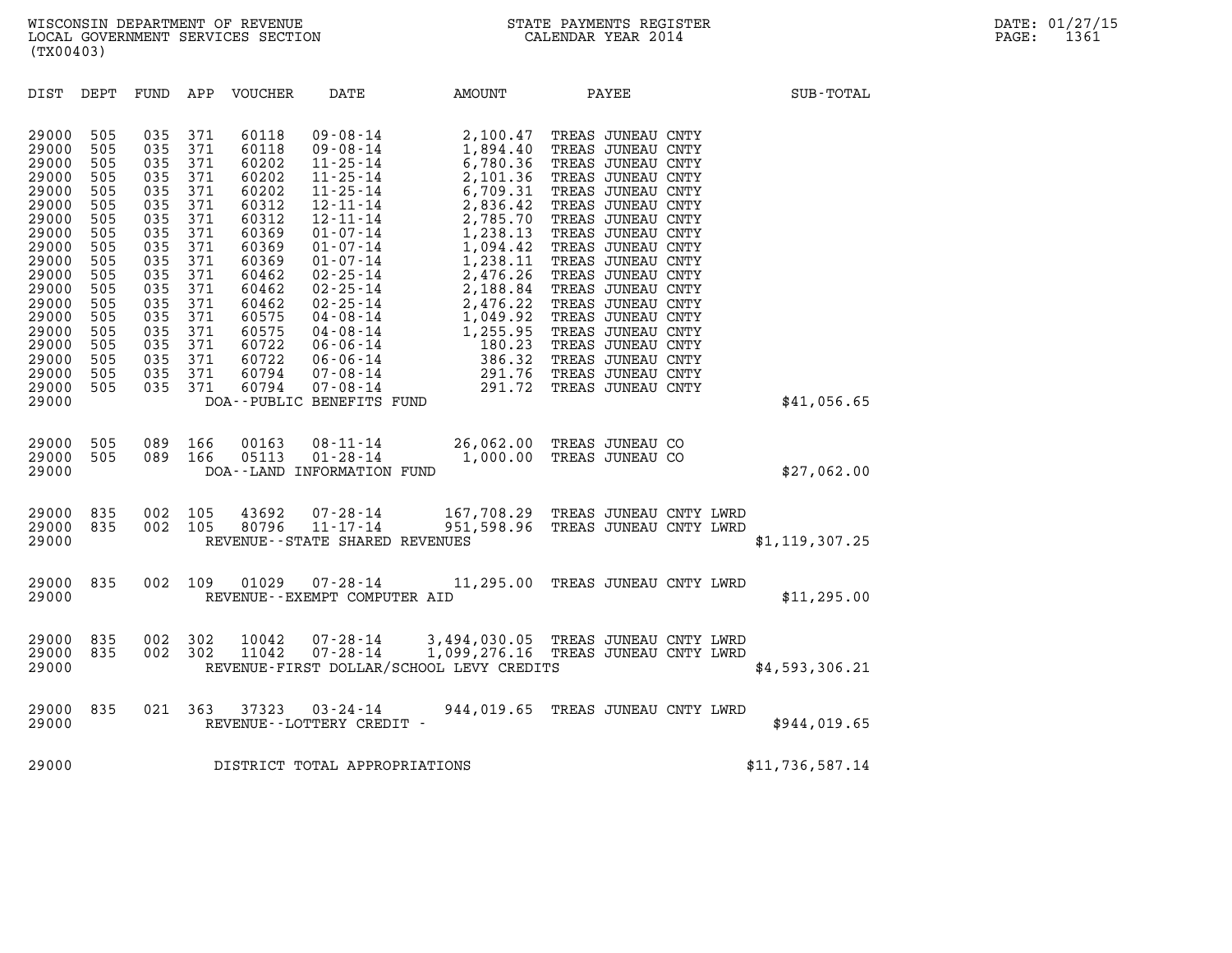| WISCONSIN DEPARTMENT OF REVENUE   | STATE PAYMENTS REGISTER | DATE: 01/27/15 |
|-----------------------------------|-------------------------|----------------|
| LOCAL GOVERNMENT SERVICES SECTION | CALENDAR YEAR 2014      | 1362<br>PAGE:  |

| %WISCONSIN DEPARTMENT OF REVENUE $$\tt STATE~PAYMEMTS~REGISTER~LOCAL~GOVERNMEMST~SERVICES~SECTION~CALENDAR~YEAR~2014$<br>(TX00403) |     |  |                    |       |                                   |                                              |                                                                                                                                                                                                                                           |               | DATE: 01/27/15<br>$\mathtt{PAGE:}$<br>1362 |
|------------------------------------------------------------------------------------------------------------------------------------|-----|--|--------------------|-------|-----------------------------------|----------------------------------------------|-------------------------------------------------------------------------------------------------------------------------------------------------------------------------------------------------------------------------------------------|---------------|--------------------------------------------|
|                                                                                                                                    |     |  |                    |       |                                   | DIST DEPT FUND APP VOUCHER DATE AMOUNT PAYEE |                                                                                                                                                                                                                                           | SUB-TOTAL     |                                            |
| 29002 165<br>29002                                                                                                                 |     |  |                    |       |                                   | SAFETY/PROF SERV--FIRE INSURANCE DUES        | 002 225 00740 06-30-14 3,701.73 TREAS TN ARMENIA                                                                                                                                                                                          | \$3,701.73    |                                            |
| 29002 370<br>29002 370<br>29002                                                                                                    |     |  | 000 001<br>000 001 |       |                                   | NAT RESOURCES-SEVERANCE/YIELD/WITHDRAWAL     | 01DNR  06-19-14   351.36 TREAS TOWN ARMENIA<br>03DNR  11-04-14   1,216.92 TREAS TOWN ARMENIA                                                                                                                                              | \$1,568.28    |                                            |
| 29002 370<br>29002 370<br>29002                                                                                                    |     |  |                    |       |                                   | NAT RESOURCES--AIDS IN LIEU OF TAXES         | 002 503 16769 02-05-14 19,217.31 TREAS TN ARMENIA<br>002 503 16769 02-05-14 11,860.32 TREAS TN ARMENIA<br><b>TOWN SHARE 2591.11</b>                                                                                                       | \$31,077.63   |                                            |
| 29002 370<br>29002 370<br>29002                                                                                                    |     |  | 012 571<br>012 571 |       |                                   | NAT RESOURCES--FOREST CROP/MFL/CO FOREST     | 37671  06-16-14  761.41 TREAS TN ARMENIA<br>37671  06-16-14   1,994.44 TREAS TN ARMENIA                                                                                                                                                   | \$2,755.85    |                                            |
| 29002 370<br>29002                                                                                                                 |     |  |                    |       |                                   | NAT RESOURCES--AIDS IN LIEU OF TAXES         | 012 579 19423 04-16-14 305.08 TREAS TN ARMENIA                                                                                                                                                                                            | \$305.08      |                                            |
| 29002 370<br>29002                                                                                                                 |     |  |                    |       |                                   | NAT RESOURCES--RU RECYCLING GRANT            | 074 670 41645 05-23-14 1,663.10 TREAS TN ARMENIA                                                                                                                                                                                          | \$1,663.10    |                                            |
| 29002 395<br>29002 395<br>29002 395<br>29002 395<br>29002                                                                          |     |  |                    | 30738 | $10 - 06 - 14$                    | TRANSPORTATION - - GENERAL TRANSP AIDS - GTA | 011 191 04738 01-06-14 59,561.79 TOWN OF ARMENIA<br>011 191 10738 04-07-14 59,561.79 TOWN OF ARMENIA<br>011 191 20738 07-07-14 59,561.79 TOWN OF ARMENIA<br>011 191 30738 10-06-14 59,561.81 TOWN OF ARMENIA<br>59,561.81 TOWN OF ARMENIA | \$238, 247.18 |                                            |
| 29002 395<br>29002                                                                                                                 |     |  |                    |       |                                   | TRANSPORTATION - - LRIP/TRIP/MSIP GRANTS     | 011  278  17841  07-10-14  21,230.00 TREAS TN ARMENIA                                                                                                                                                                                     | \$21,230.00   |                                            |
| 29002<br>29002 835<br>29002                                                                                                        | 835 |  |                    |       | REVENUE - - STATE SHARED REVENUES |                                              | $\begin{array}{cccc} 002 & 105 & 43664 & 07\text{-}28\text{-}14 & 2,596.82 & \text{TREAS TN ARMENIA} \\ 002 & 105 & 80768 & 11\text{-}17\text{-}14 & 14,723.27 & \text{TREAS TN ARMENIA} \end{array}$                                     | \$17,320.09   |                                            |
| 29002                                                                                                                              |     |  |                    |       | DISTRICT TOTAL APPROPRIATIONS     |                                              |                                                                                                                                                                                                                                           | \$317,868.94  |                                            |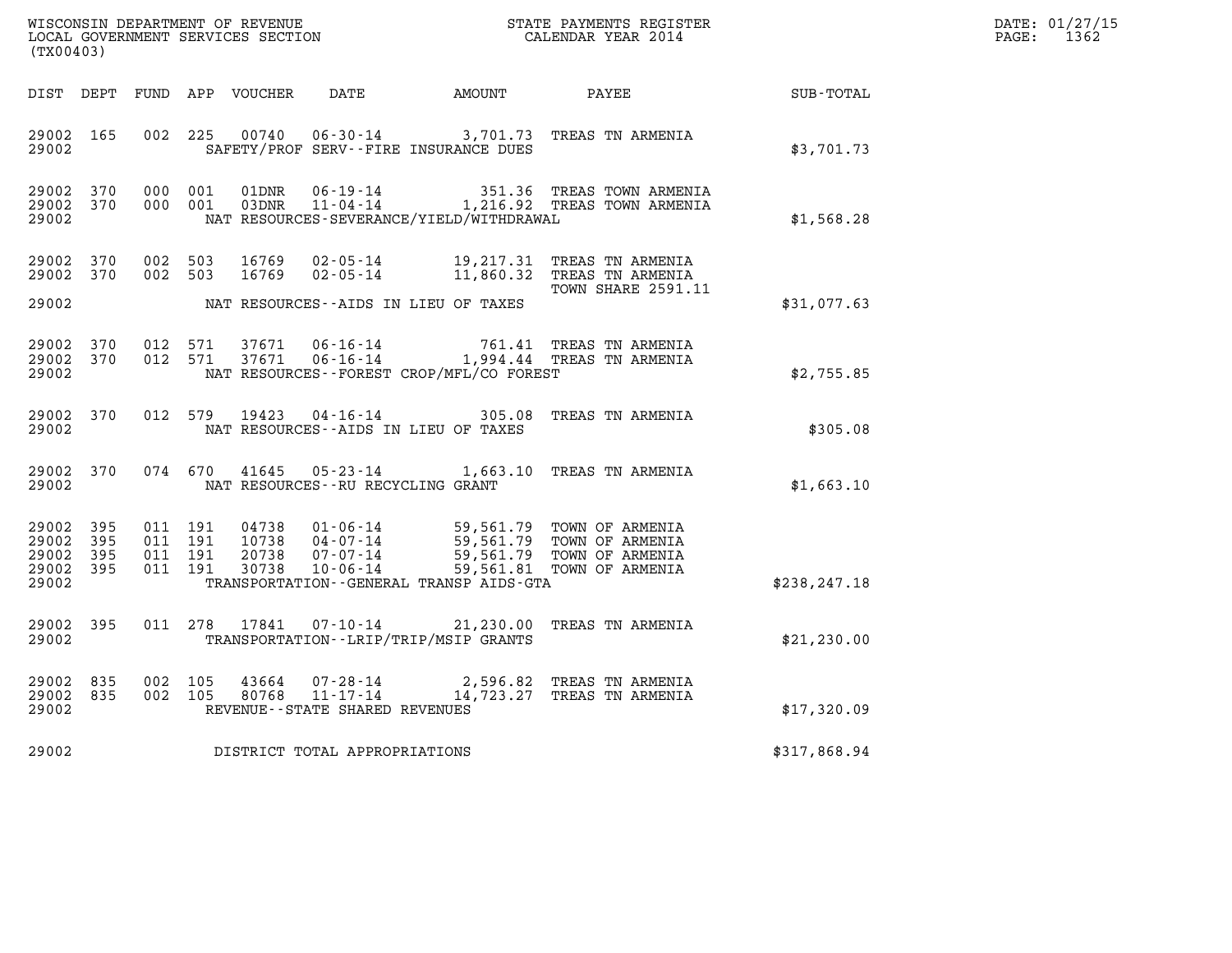| WISCONSIN DEPARTMENT OF REVENUE<br>LOCAL GOVERNMENT SERVICES SECTION<br>(TX00403) |                          |                                          |            |                                  |                                                  |                                              | STATE PAYMENTS REGISTER<br>CALENDAR YEAR 2014                                                                                                                         |              | DATE: 01/27/15<br>$\mathtt{PAGE}$ :<br>1363 |
|-----------------------------------------------------------------------------------|--------------------------|------------------------------------------|------------|----------------------------------|--------------------------------------------------|----------------------------------------------|-----------------------------------------------------------------------------------------------------------------------------------------------------------------------|--------------|---------------------------------------------|
| DIST DEPT                                                                         |                          |                                          |            | FUND APP VOUCHER                 | DATE                                             | AMOUNT                                       | PAYEE                                                                                                                                                                 | SUB-TOTAL    |                                             |
| 29004 165<br>29004                                                                |                          | 002 225                                  |            |                                  |                                                  | SAFETY/PROF SERV--FIRE INSURANCE DUES        | 00741  06-30-14  1,976.65  TREAS TN CLEARFIELD                                                                                                                        | \$1,976.65   |                                             |
| 29004<br>29004<br>29004                                                           | 370<br>370               | 000<br>000                               | 001<br>001 | 01DNR<br>$02$ DNR                |                                                  | NAT RESOURCES-SEVERANCE/YIELD/WITHDRAWAL     | 57,516.10 TREAS TOWN CLEARFIELD<br>499.05 TREAS TOWN CLEARFIELD                                                                                                       | \$58,015.15  |                                             |
| 29004 370<br>29004<br>29004                                                       | 370                      | 012<br>012 571                           | 571        | 37672<br>37672                   | $06 - 16 - 14$                                   | NAT RESOURCES--FOREST CROP/MFL/CO FOREST     | 06-16-14 1,158.09 TREAS TN CLEARFIELD<br>715.99 TREAS TN CLEARFIELD                                                                                                   | \$1,874.08   |                                             |
| 29004<br>29004<br>29004<br>29004<br>29004                                         | 395<br>395<br>395<br>395 | 011 191<br>011 191<br>011 191<br>011 191 |            | 04739<br>10739<br>20739<br>30739 | $04 - 07 - 14$<br>07-07-14<br>10-06-14           | TRANSPORTATION - - GENERAL TRANSP AIDS - GTA | 01-06-14 23,800.37 TOWN OF CLEARFIELD<br>23,800.37 TOWN OF CLEARFIELD<br>23.800.37 TOWN OF CLEARFIELD<br>23,800.37 TOWN OF CLEARFIELD<br>23,800.38 TOWN OF CLEARFIELD | \$95, 201.49 |                                             |
| 29004<br>29004<br>29004                                                           | 835<br>835               | 002 105<br>002                           | 105        | 43665<br>80769                   | REVENUE - - STATE SHARED REVENUES                |                                              | 07-28-14 1,695.47 TREAS TN CLEARFIELD<br>11-17-14 9,617.75 TREAS TN CLEARFIELD                                                                                        | \$11,313.22  |                                             |
| 29004<br>29004                                                                    | 835                      | 002 109                                  |            |                                  | $02674$ 07-28-14<br>REVENUE--EXEMPT COMPUTER AID |                                              | 1.00 TREAS TN CLEARFIELD                                                                                                                                              | \$1.00       |                                             |
| 29004                                                                             |                          |                                          |            |                                  | DISTRICT TOTAL APPROPRIATIONS                    |                                              |                                                                                                                                                                       | \$168,381.59 |                                             |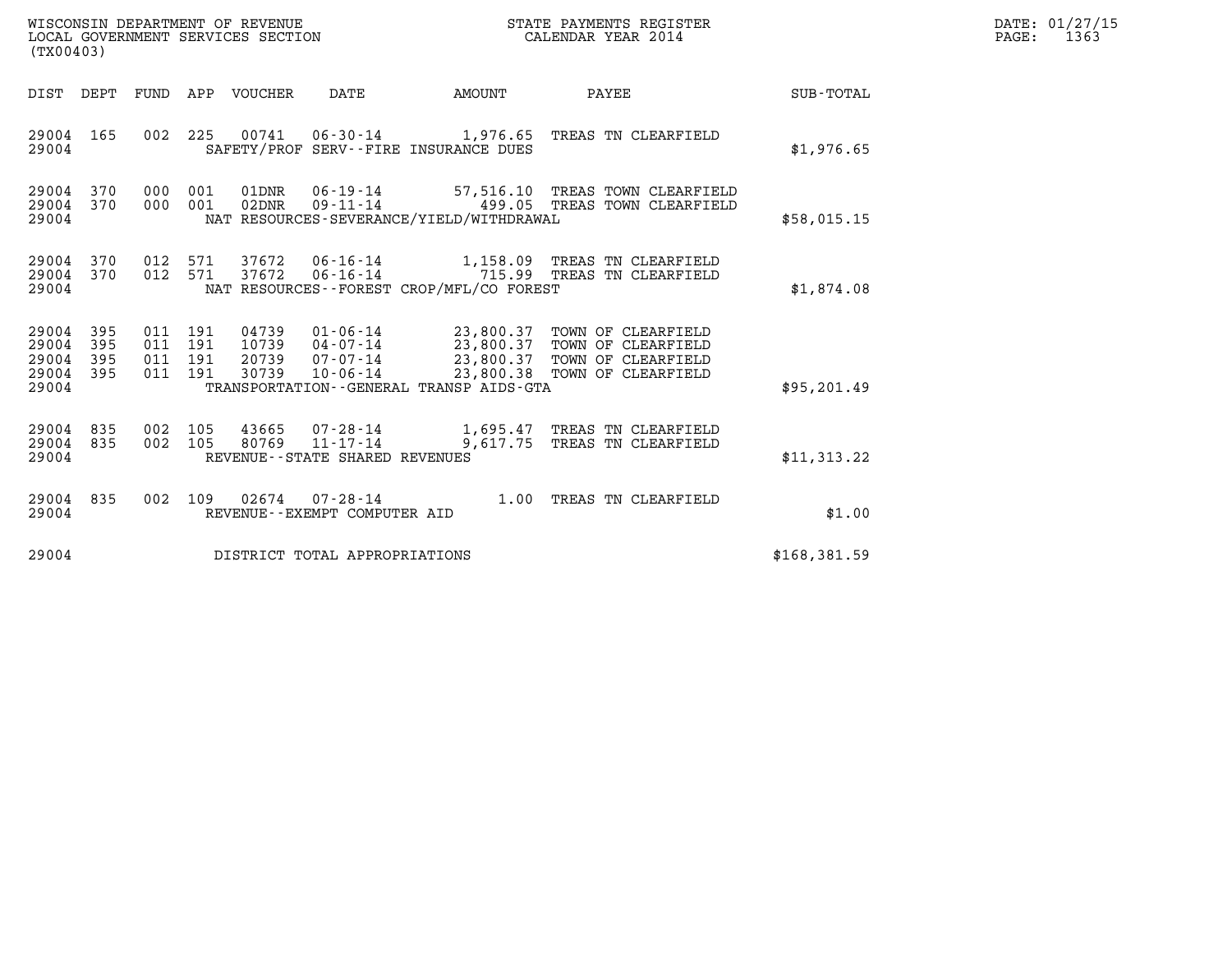| (TX00403)                                 |                          |                          |                          | WISCONSIN DEPARTMENT OF REVENUE<br>LOCAL GOVERNMENT SERVICES SECTION |                                                                 | STATE PAYMENTS REGISTER<br>CALENDAR YEAR 2014                                                    |                                                                      |               | DATE: 01/27/15<br>PAGE:<br>1364 |
|-------------------------------------------|--------------------------|--------------------------|--------------------------|----------------------------------------------------------------------|-----------------------------------------------------------------|--------------------------------------------------------------------------------------------------|----------------------------------------------------------------------|---------------|---------------------------------|
| DIST                                      | DEPT                     |                          |                          | FUND APP VOUCHER                                                     | DATE                                                            | AMOUNT                                                                                           | PAYEE                                                                | SUB-TOTAL     |                                 |
| 29006 165<br>29006                        |                          | 002                      | 225                      |                                                                      | 00742   06-30-14                                                | 754.72<br>SAFETY/PROF SERV--FIRE INSURANCE DUES                                                  | TREAS TN CUTLER                                                      | \$754.72      |                                 |
| 29006<br>29006<br>29006                   | 370<br>370               | 012<br>012 571           | 571                      | 37673<br>37673                                                       | 06-16-14<br>$06 - 16 - 14$                                      | NAT RESOURCES--FOREST CROP/MFL/CO FOREST                                                         | 109.48 TREAS TN CUTLER<br>901.49 TREAS TN CUTLER                     | \$1,010.97    |                                 |
| 29006<br>29006<br>29006                   | 370<br>370               | 012<br>012               | 579<br>579               | 19424<br>19424                                                       | 04-16-14<br>$04 - 16 - 14$                                      | 374.91<br>NAT RESOURCES--AIDS IN LIEU OF TAXES                                                   | $8.880.41$ TREAS TN CUTLER<br>TREAS TN CUTLER                        | \$9,255.32    |                                 |
| 29006<br>29006<br>29006<br>29006<br>29006 | 395<br>395<br>395<br>395 | 011<br>011<br>011<br>011 | 191<br>191<br>191<br>191 | 04740<br>10740<br>20740<br>30740                                     | 01-06-14<br>04-07-14<br>07-07-14<br>$10 - 06 - 14$              | 28,298.99<br>28,298.99<br>28,298.99<br>28,299.02<br>TRANSPORTATION - - GENERAL TRANSP AIDS - GTA | TOWN OF CUTLER<br>TOWN OF CUTLER<br>TOWN OF CUTLER<br>TOWN OF CUTLER | \$113, 195.99 |                                 |
| 29006<br>29006<br>29006                   | 835<br>835               | 002<br>002               | 105<br>105               | 43666<br>80770                                                       | 07-28-14<br>$11 - 17 - 14$<br>REVENUE - - STATE SHARED REVENUES | 698.85<br>12,018.12                                                                              | TREAS TN CUTLER<br>TREAS TN CUTLER                                   | \$12,716.97   |                                 |
| 29006                                     |                          |                          |                          |                                                                      | DISTRICT TOTAL APPROPRIATIONS                                   |                                                                                                  |                                                                      | \$136,933.97  |                                 |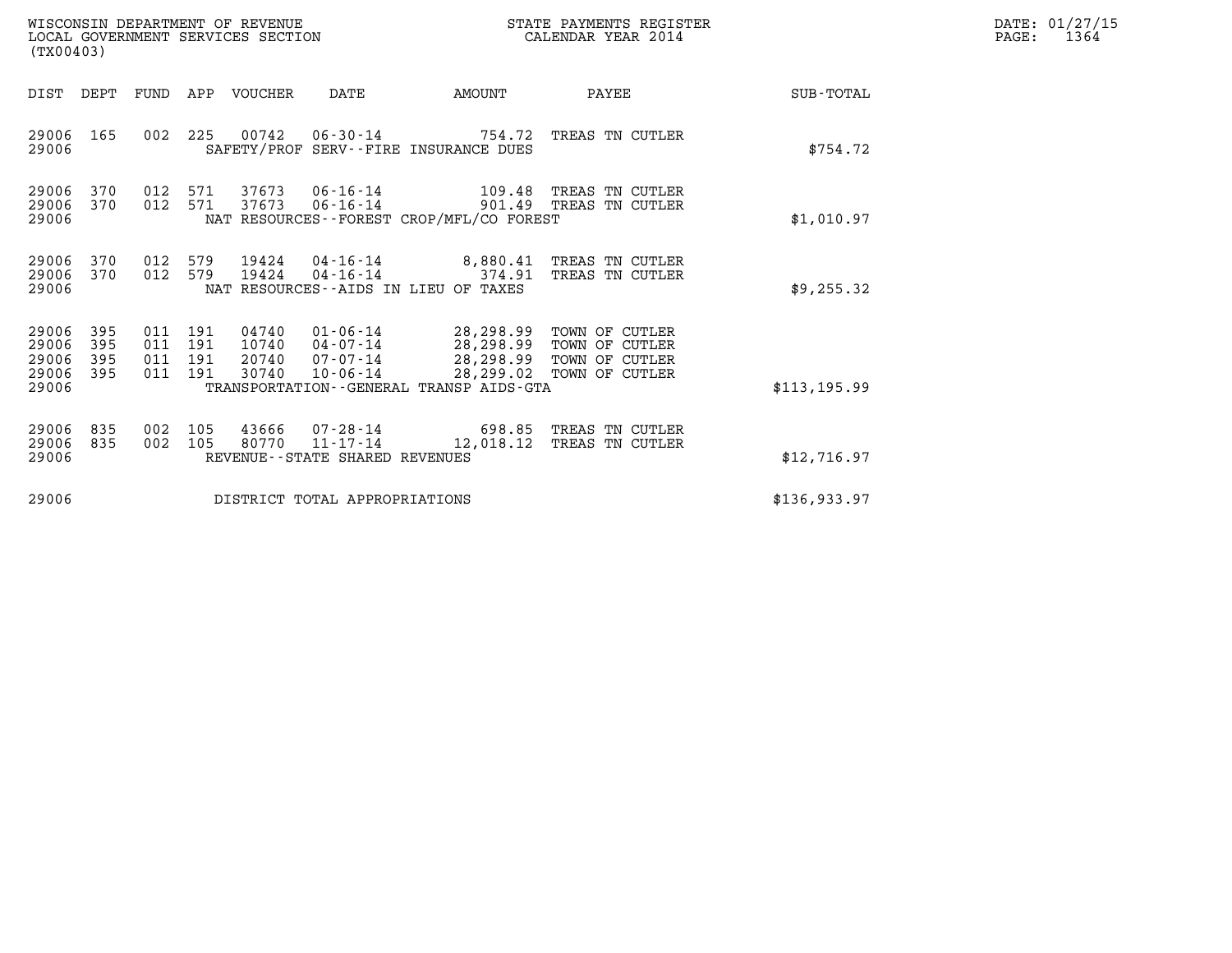| (TX00403)                                 |                          |                                          |     | WISCONSIN DEPARTMENT OF REVENUE<br>LOCAL GOVERNMENT SERVICES SECTION |                                                     |                                                                                                                                     | STATE PAYMENTS REGISTER<br>CALENDAR YEAR 2014                        |              | DATE: 01/27/15<br>$\mathtt{PAGE:}$<br>1365 |
|-------------------------------------------|--------------------------|------------------------------------------|-----|----------------------------------------------------------------------|-----------------------------------------------------|-------------------------------------------------------------------------------------------------------------------------------------|----------------------------------------------------------------------|--------------|--------------------------------------------|
| DIST DEPT                                 |                          |                                          |     | FUND APP VOUCHER                                                     | DATE                                                | <b>EXAMPLE THE AMOUNT</b>                                                                                                           | PAYEE                                                                | SUB-TOTAL    |                                            |
| 29008 165<br>29008                        |                          |                                          |     |                                                                      |                                                     | SAFETY/PROF SERV--FIRE INSURANCE DUES                                                                                               | 002 225 00743 06-30-14 539.09 TREAS TN FINLEY                        | \$539.09     |                                            |
| 29008 370<br>29008                        |                          | 000 001                                  |     | 01DNR                                                                |                                                     | NAT RESOURCES-SEVERANCE/YIELD/WITHDRAWAL                                                                                            | 06-19-14 572.09 TREAS TOWN FINLEY                                    | \$572.09     |                                            |
| 29008 370<br>29008 370<br>29008           |                          | 012 571<br>012                           | 571 |                                                                      | 37674 06-16-14                                      | NAT RESOURCES - - FOREST CROP/MFL/CO FOREST                                                                                         | 439.71 TREAS TN FINLEY<br>37674 06-16-14 680.91 TREAS TN FINLEY      | \$1,120.62   |                                            |
| 29008 370<br>29008 370<br>29008           |                          | 012 579<br>012                           | 579 | 19425<br>19425                                                       |                                                     | NAT RESOURCES -- AIDS IN LIEU OF TAXES                                                                                              | 04-16-14 206.21 TREAS TN FINLEY<br>04-16-14 2,062.08 TREAS TN FINLEY | \$2,268.29   |                                            |
| 29008<br>29008<br>29008<br>29008<br>29008 | 395<br>395<br>395<br>395 | 011 191<br>011 191<br>011 191<br>011 191 |     | 20741<br>30741                                                       | $07 - 07 - 14$<br>10-06-14                          | 04741  01-06-14  17,454.66  TOWN OF FINLEY<br>10741  04-07-14  17,454.66  TOWN OF FINLEY<br>TRANSPORTATION--GENERAL TRANSP AIDS-GTA | 17,454.66 TOWN OF FINLEY<br>17,454.68 TOWN OF FINLEY                 | \$69,818.66  |                                            |
| 29008<br>29008<br>29008                   | 835<br>835               | 002<br>002 105                           | 105 | 43667<br>80771                                                       | $11 - 17 - 14$<br>REVENUE - - STATE SHARED REVENUES |                                                                                                                                     | 07-28-14 1,523.31 TREAS TN FINLEY<br>8,627.06 TREAS TN FINLEY        | \$10, 150.37 |                                            |
| 29008<br>29008                            | 835                      | 002 109                                  |     | 02675                                                                | REVENUE--EXEMPT COMPUTER AID                        |                                                                                                                                     | 07-28-14 1.00 TREAS TN FINLEY                                        | \$1.00       |                                            |
| 29008                                     |                          |                                          |     |                                                                      | DISTRICT TOTAL APPROPRIATIONS                       |                                                                                                                                     |                                                                      | \$84,470.12  |                                            |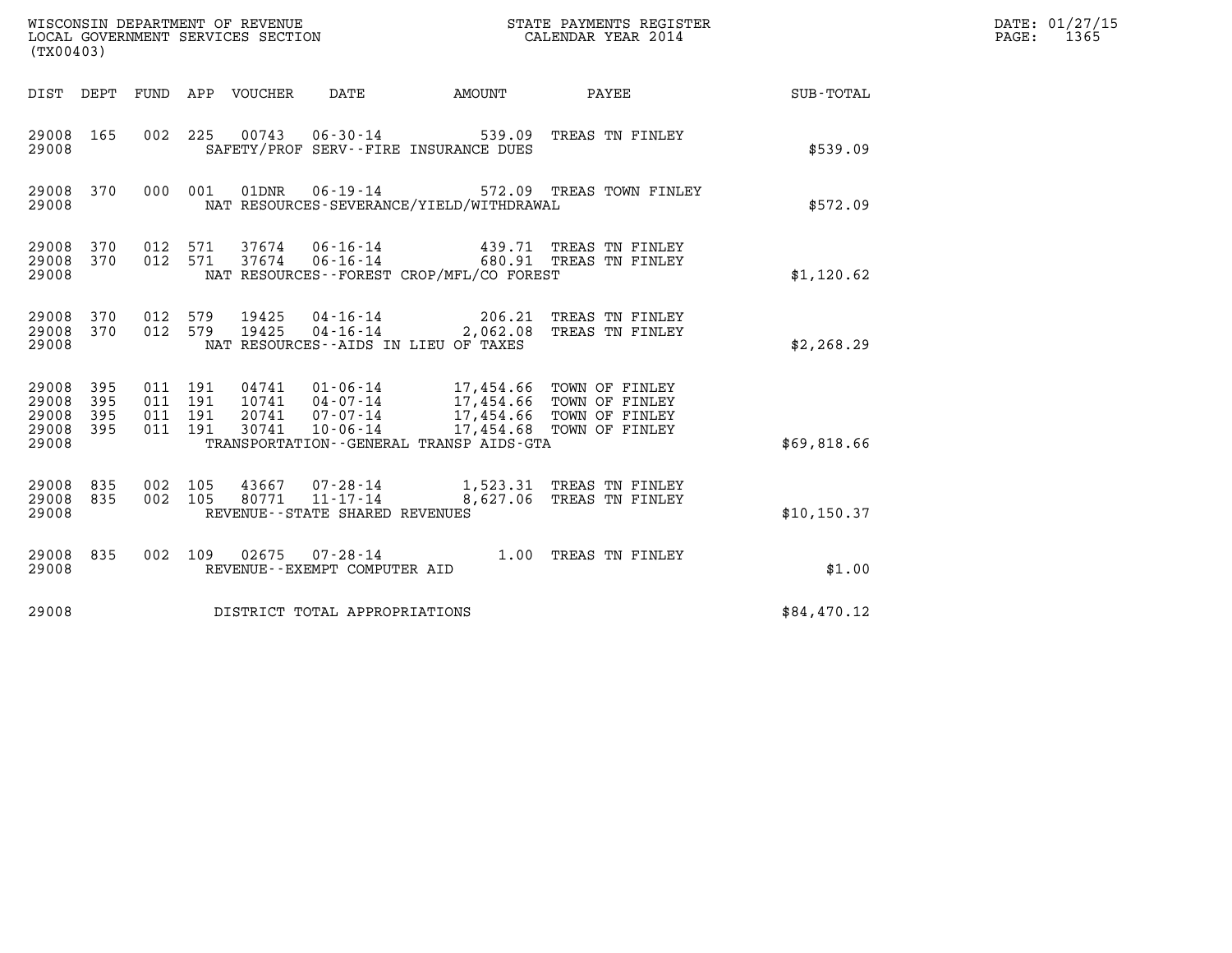| (TX00403)                        |                          |                                          |         | WISCONSIN DEPARTMENT OF REVENUE<br>LOCAL GOVERNMENT SERVICES SECTION |                                   |                                             | STATE PAYMENTS REGISTER<br>CALENDAR YEAR 2014                                                                                                                              |              | DATE: 01/27/15<br>$\mathtt{PAGE:}$<br>1366 |
|----------------------------------|--------------------------|------------------------------------------|---------|----------------------------------------------------------------------|-----------------------------------|---------------------------------------------|----------------------------------------------------------------------------------------------------------------------------------------------------------------------------|--------------|--------------------------------------------|
|                                  |                          |                                          |         | DIST DEPT FUND APP VOUCHER DATE                                      |                                   | AMOUNT                                      | <b>PAYEE</b>                                                                                                                                                               | SUB-TOTAL    |                                            |
| 29010 165<br>29010               |                          |                                          |         |                                                                      |                                   | SAFETY/PROF SERV--FIRE INSURANCE DUES       | 002 225 00744 06-30-14 1,257.87 TREAS TN FOUNTAIN                                                                                                                          | \$1,257.87   |                                            |
| 29010 370<br>29010               |                          |                                          | 000 001 |                                                                      |                                   | NAT RESOURCES-SEVERANCE/YIELD/WITHDRAWAL    | 01DNR  06-19-14   1,240.49 TREAS TOWN FOUNTAIN                                                                                                                             | \$1,240.49   |                                            |
| 29010 370                        |                          |                                          | 002 503 |                                                                      |                                   |                                             | 16770  02-05-14  63.83  TREAS TN FOUNTAIN                                                                                                                                  |              |                                            |
| 29010                            |                          |                                          |         |                                                                      |                                   | NAT RESOURCES--AIDS IN LIEU OF TAXES        | TOWN SHARE 10.30                                                                                                                                                           | \$63.83      |                                            |
| 29010 370<br>29010               |                          |                                          |         |                                                                      |                                   | NAT RESOURCES - - FOREST CROP/MFL/CO FOREST | 012 571 37675 06-16-14 593.64 TREAS TN FOUNTAIN                                                                                                                            | \$593.64     |                                            |
| 29010<br>29010<br>29010<br>29010 | 395<br>395<br>395<br>395 | 011 191<br>011 191<br>011 191<br>011 191 |         | 30742                                                                | $10 - 06 - 14$                    |                                             | 04742  01-06-14  20,905.37  TOWN OF FOUNTAIN<br>10742  04-07-14  20,905.37  TOWN OF FOUNTAIN<br>20742  07-07-14  20,905.37  TOWN OF FOUNTAIN<br>20,905.39 TOWN OF FOUNTAIN |              |                                            |
| 29010                            |                          |                                          |         |                                                                      |                                   | TRANSPORTATION--GENERAL TRANSP AIDS-GTA     |                                                                                                                                                                            | \$83,621.50  |                                            |
| 29010 395<br>29010               |                          |                                          |         |                                                                      |                                   | TRANSPORTATION - - LRIP/TRIP/MSIP GRANTS    | 011 278 24237 09-12-14 38,169.05 TREAS TN FOUNTAIN                                                                                                                         | \$38,169.05  |                                            |
| 29010<br>29010<br>29010          | 835<br>835               | 002 105                                  | 002 105 |                                                                      | REVENUE - - STATE SHARED REVENUES |                                             | 43668  07-28-14  8,523.84  TREAS TN FOUNTAIN<br>80772 11-17-14 48,300.91 TREAS TN FOUNTAIN                                                                                 | \$56,824.75  |                                            |
| 29010                            |                          |                                          |         |                                                                      | DISTRICT TOTAL APPROPRIATIONS     |                                             |                                                                                                                                                                            | \$181,771.13 |                                            |
|                                  |                          |                                          |         |                                                                      |                                   |                                             |                                                                                                                                                                            |              |                                            |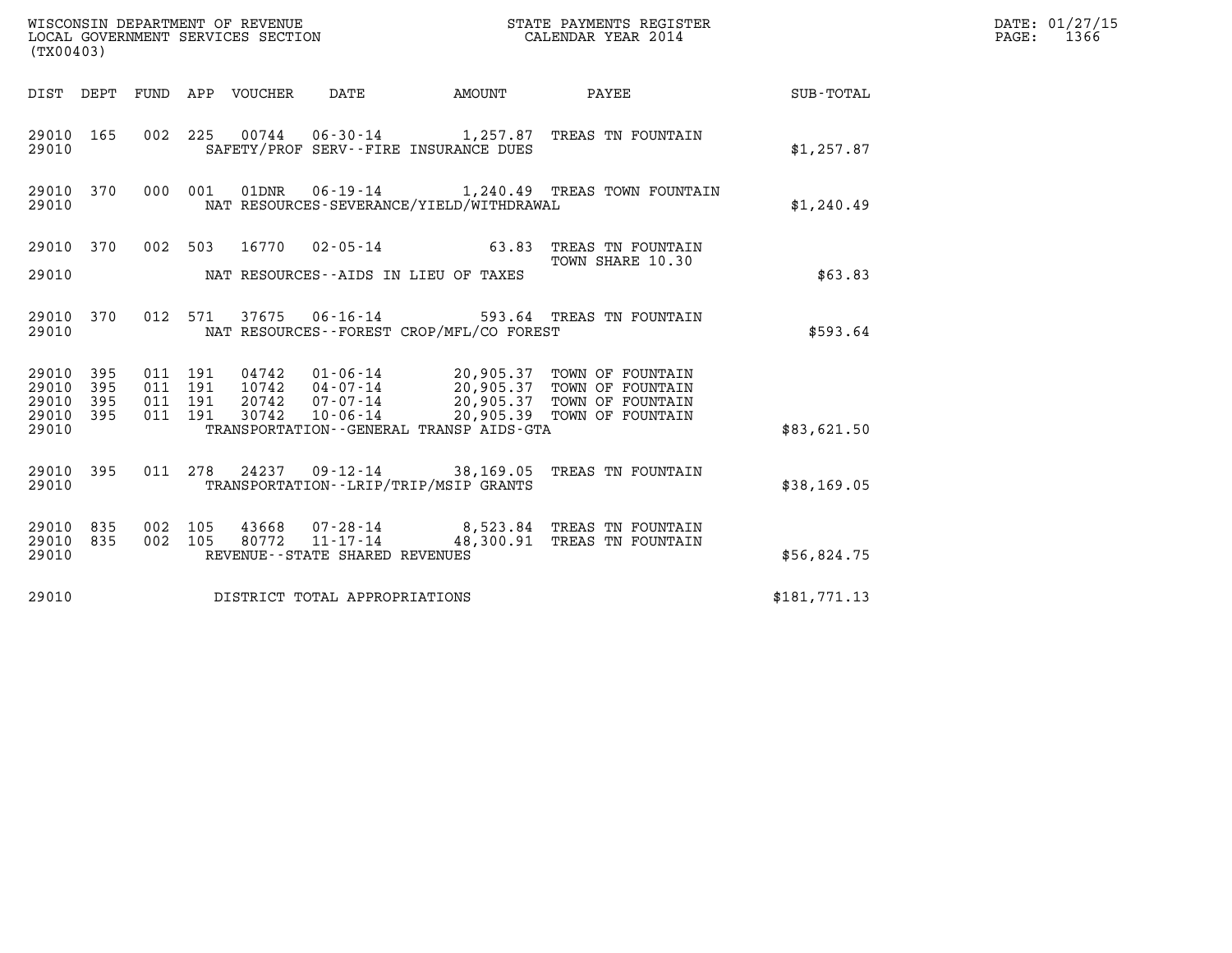| (TX00403)                                             |     |                    |                    |                            |                                   |                                            |                                                                                                                                  |              | DATE: 01/27/15<br>1367<br>$\mathtt{PAGE}$ : |
|-------------------------------------------------------|-----|--------------------|--------------------|----------------------------|-----------------------------------|--------------------------------------------|----------------------------------------------------------------------------------------------------------------------------------|--------------|---------------------------------------------|
|                                                       |     |                    |                    | DIST DEPT FUND APP VOUCHER | DATE                              | AMOUNT                                     | PAYEE                                                                                                                            | SUB-TOTAL    |                                             |
| 29012 165<br>29012                                    |     |                    |                    |                            |                                   | SAFETY/PROF SERV--FIRE INSURANCE DUES      | 002 225 00745 06-30-14 10,098.89 TREAS TN GERMANTOWN                                                                             | \$10,098.89  |                                             |
| 29012 370<br>29012                                    |     |                    | 000 001            | 01DNR                      |                                   | NAT RESOURCES-SEVERANCE/YIELD/WITHDRAWAL   | 06-19-14 106,478.25 TREAS TOWN GERMANTOWN                                                                                        | \$106,478.25 |                                             |
| 29012 370<br>29012 370                                |     | 002 503<br>002 503 |                    |                            |                                   |                                            | 16771  02-05-14  76,696.09  TREAS TN GERMANTOWN<br>16771  02-05-14  182,833.80 TREAS TN GERMANTOWN<br><b>TOWN SHARE 15671.09</b> |              |                                             |
| 29012                                                 |     |                    |                    |                            |                                   | NAT RESOURCES--AIDS IN LIEU OF TAXES       |                                                                                                                                  | \$259,529.89 |                                             |
| 29012 370<br>29012 370<br>29012                       |     |                    | 012 571<br>012 571 | 37676<br>37676             | 06-16-14<br>$06 - 16 - 14$        | NAT RESOURCES--FOREST CROP/MFL/CO FOREST   | 76.30 TREAS TN GERMANTOWN<br>442.83 TREAS TN GERMANTOWN                                                                          | \$519.13     |                                             |
| 29012 370<br>29012 370<br>29012                       |     | 012 579<br>012 579 |                    | 19426<br>19426             |                                   | NAT RESOURCES -- AIDS IN LIEU OF TAXES     | 04-16-14 1,197.49 TREAS TN GERMANTOWN<br>04-16-14 872.12 TREAS TN GERMANTOWN                                                     | \$2,069.61   |                                             |
| 29012 395<br>29012<br>29012 395<br>29012 395<br>29012 | 395 | 011 191<br>011 191 | 011 191<br>011 191 | 20743<br>30743             | 07-07-14<br>$10 - 06 - 14$        | TRANSPORTATION - - GENERAL TRANSP AIDS-GTA | 04743  01-06-14  36,147.77  TOWN OF GERMANTOWN<br>36,147.77 TOWN OF GERMANTOWN<br>36,147.79 TOWN OF GERMANTOWN                   | \$144,591.10 |                                             |
| 29012 395<br>29012 395<br>29012                       |     | 011 278            | 011 278            | 17819<br>18881             | 07-21-14                          | TRANSPORTATION - - LRIP/TRIP/MSIP GRANTS   | 07-10-14 17,169.05 TREAS TN GERMANTOWN<br>13,012.00 TREAS TN GERMANTOWN                                                          | \$30,181.05  |                                             |
| 29012 835<br>29012 835<br>29012                       |     | 002 105<br>002 105 |                    | 43669<br>80773             | REVENUE - - STATE SHARED REVENUES |                                            | 07-28-14 1,931.78 TREAS TN GERMANTOWN<br>11-17-14 11,261.74 TREAS TN GERMANTOWN                                                  | \$13,193.52  |                                             |
| 29012 835<br>29012                                    |     | 002 109            |                    | 02676                      | REVENUE--EXEMPT COMPUTER AID      |                                            |                                                                                                                                  | \$14.00      |                                             |
| 29012 835<br>29012                                    |     |                    | 002 501            | 00002                      | 02-03-14                          | DOA-PAYMENT FOR MUNICIPAL SERVICES AID     | 344.67 TREAS TN GERMANTOWN                                                                                                       | \$344.67     |                                             |
| 29012                                                 |     |                    |                    |                            | DISTRICT TOTAL APPROPRIATIONS     |                                            |                                                                                                                                  | \$567,020.11 |                                             |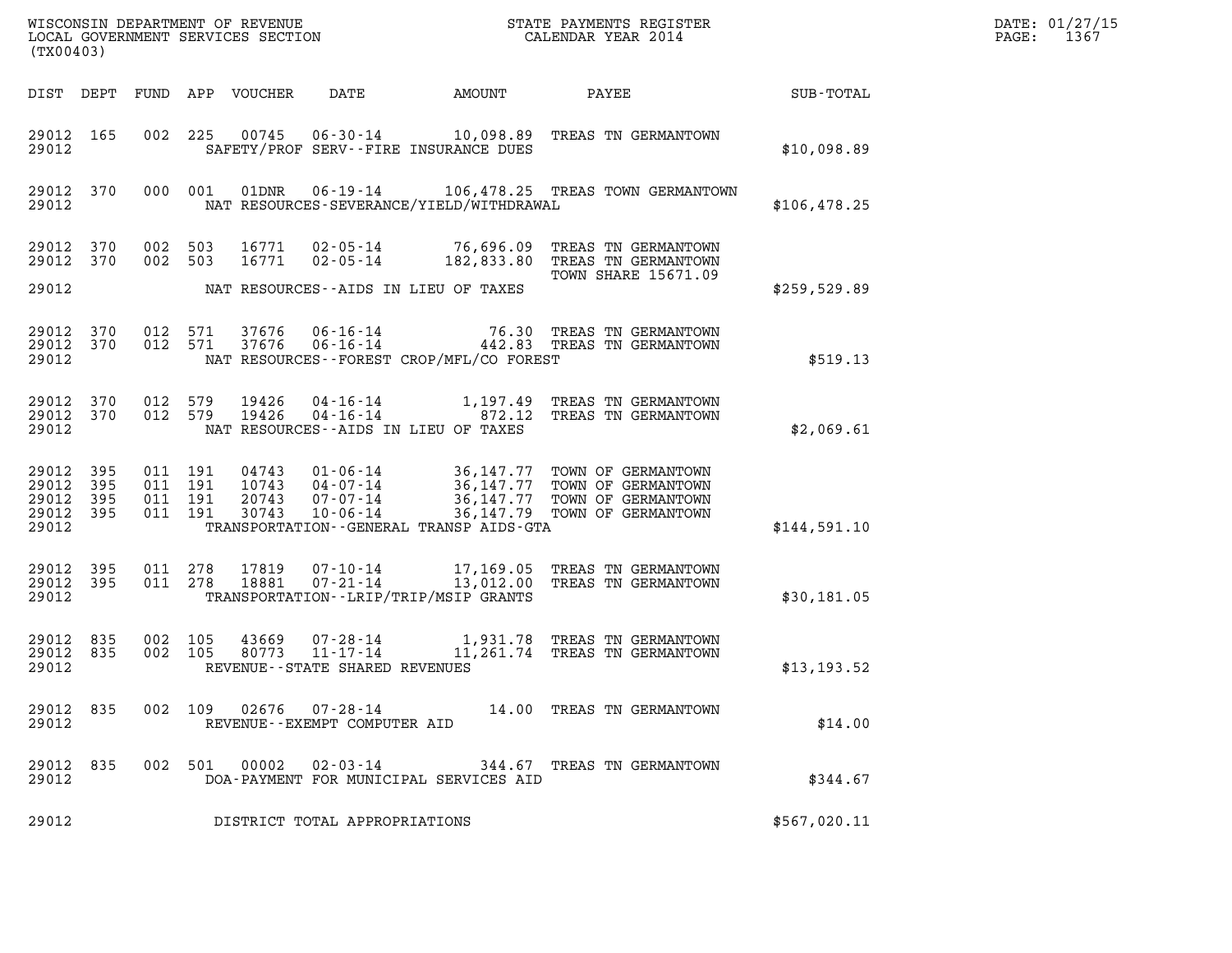| (TX00403)                       |           |                    |         |                                 |                                                                       |                                              | WISCONSIN DEPARTMENT OF REVENUE<br>LOCAL GOVERNMENT SERVICES SECTION<br>CALENDAR YEAR 2014                                                                                               | and the contract of the contract of | DATE: 01/27/15<br>PAGE:<br>1368 |
|---------------------------------|-----------|--------------------|---------|---------------------------------|-----------------------------------------------------------------------|----------------------------------------------|------------------------------------------------------------------------------------------------------------------------------------------------------------------------------------------|-------------------------------------|---------------------------------|
|                                 |           |                    |         | DIST DEPT FUND APP VOUCHER DATE |                                                                       | AMOUNT                                       | PAYEE                                                                                                                                                                                    | SUB-TOTAL                           |                                 |
| 29014 165<br>29014              |           |                    |         |                                 |                                                                       | SAFETY/PROF SERV--FIRE INSURANCE DUES        | 002 225 00746 06-30-14 1,868.83 TREAS TN KILDARE                                                                                                                                         | \$1,868.83                          |                                 |
| 29014                           | 29014 370 |                    | 000 001 |                                 |                                                                       | NAT RESOURCES-SEVERANCE/YIELD/WITHDRAWAL     | 01DNR  06-19-14  4,396.33  TREAS TOWN KILDARE                                                                                                                                            | \$4,396.33                          |                                 |
| 29014 370<br>29014 370          |           | 002 503<br>002 503 |         | 16772<br>16772                  | $02$ - 05 - 14<br>$02 - 05 - 14$                                      | 984.49                                       | TREAS TN KILDARE<br>935.26 TREAS TN KILDARE<br>TOWN SHARE 148.45                                                                                                                         |                                     |                                 |
| 29014                           |           |                    |         |                                 |                                                                       | NAT RESOURCES--AIDS IN LIEU OF TAXES         |                                                                                                                                                                                          | \$1,919.75                          |                                 |
| 29014 370<br>29014              |           |                    | 012 571 |                                 | 37677 06-16-14                                                        | NAT RESOURCES - - FOREST CROP/MFL/CO FOREST  | 539.74 TREAS TN KILDARE                                                                                                                                                                  | \$539.74                            |                                 |
| 29014 370<br>29014              |           |                    |         | 074 670 41646                   | NAT RESOURCES - - RU RECYCLING GRANT                                  |                                              | 05-23-14 844.62 TREAS TN KILDARE                                                                                                                                                         | \$844.62                            |                                 |
| 29014 395<br>29014 395          |           | 011 191            | 011 191 |                                 |                                                                       |                                              |                                                                                                                                                                                          |                                     |                                 |
| 29014<br>29014 395<br>29014     | 395       | 011 191<br>011 191 |         |                                 |                                                                       | TRANSPORTATION - - GENERAL TRANSP AIDS - GTA | 04744  01-06-14  24,361.37  TOWN OF KILDARE<br>10744  04-07-14  24,361.37  TOWN OF KILDARE<br>20744  07-07-14  24,361.37  TOWN OF KILDARE<br>30744  10-06-14  24,361.40  TOWN OF KILDARE | \$97,445.51                         |                                 |
| 29014 835<br>29014 835<br>29014 |           | 002 105<br>002 105 |         | 43670<br>80774                  | $07 - 28 - 14$<br>$11 - 17 - 14$<br>REVENUE - - STATE SHARED REVENUES |                                              | 1,341.59 TREAS TN KILDARE<br>7,601.22 TREAS TN KILDARE                                                                                                                                   | \$8,942.81                          |                                 |
| 29014 835<br>29014              |           |                    |         |                                 | 002 109 02677 07-28-14<br>REVENUE--EXEMPT COMPUTER AID                |                                              | 7.00 TREAS TN KILDARE                                                                                                                                                                    | \$7.00                              |                                 |
| 29014                           |           |                    |         |                                 | DISTRICT TOTAL APPROPRIATIONS                                         |                                              |                                                                                                                                                                                          | \$115,964.59                        |                                 |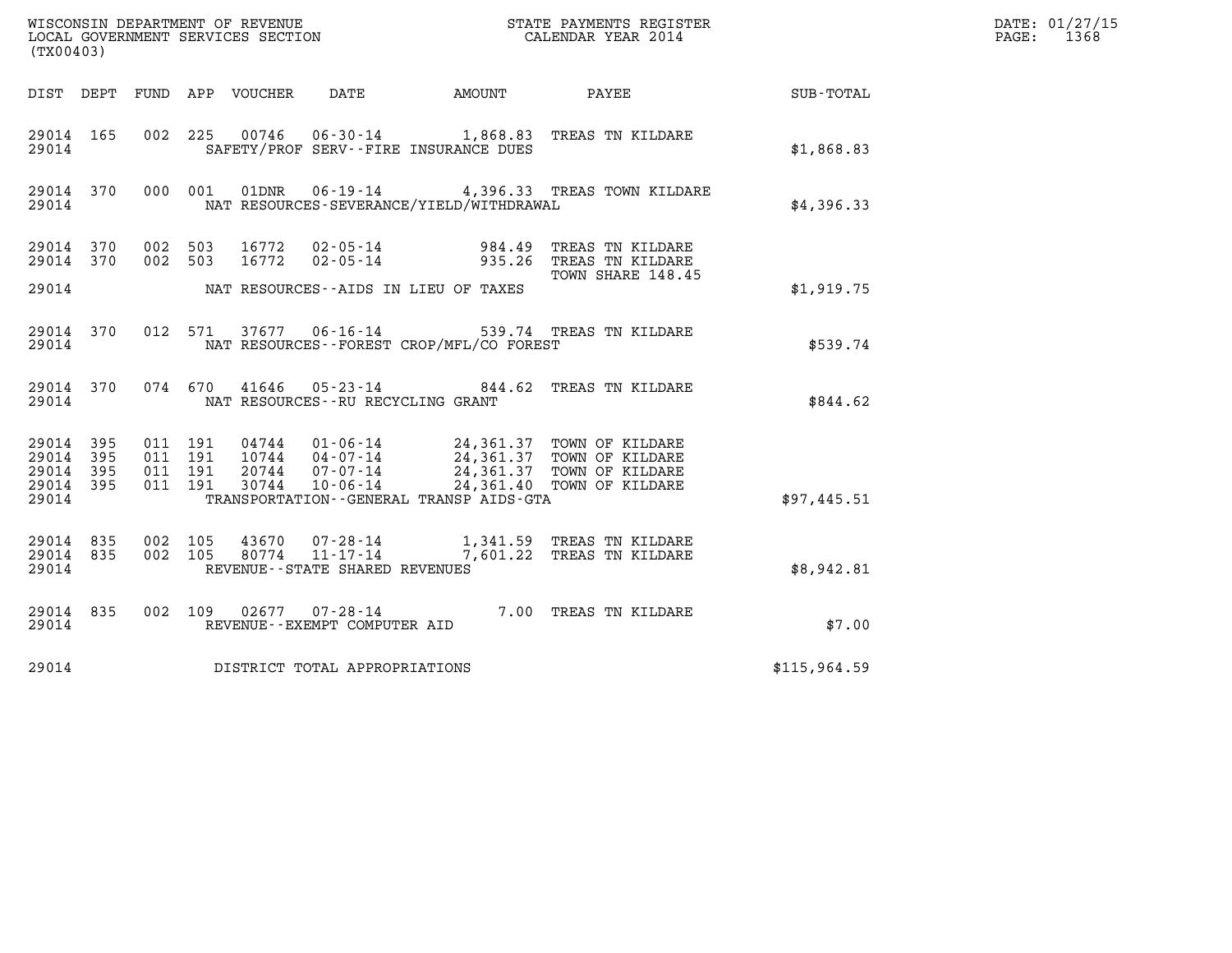| DATE: | 01/27/15 |
|-------|----------|
| PAGE: | 1369     |

|                                           | WISCONSIN DEPARTMENT OF REVENUE<br>LOCAL GOVERNMENT SERVICES SECTION<br>(TX00403)                                                                                                             |                          |                          |                                  |                                                                    |                                                                                             | STATE PAYMENTS REGISTER<br>CALENDAR YEAR 2014                                |              | DATE: 01/27/15<br>PAGE:<br>1369 |
|-------------------------------------------|-----------------------------------------------------------------------------------------------------------------------------------------------------------------------------------------------|--------------------------|--------------------------|----------------------------------|--------------------------------------------------------------------|---------------------------------------------------------------------------------------------|------------------------------------------------------------------------------|--------------|---------------------------------|
| DIST                                      | DEPT                                                                                                                                                                                          | FUND                     | APP                      | VOUCHER                          | DATE                                                               | AMOUNT                                                                                      | PAYEE                                                                        | SUB-TOTAL    |                                 |
| 29016<br>29016                            | 165                                                                                                                                                                                           | 002                      | 225                      | 00747                            | $06 - 30 - 14$                                                     | 107.82<br>SAFETY/PROF SERV--FIRE INSURANCE DUES                                             | TREAS TN KINGSTON                                                            | \$107.82     |                                 |
| 29016<br>29016<br>29016                   | 012<br>579<br>370<br>19427<br>04-16-14<br>21,019.94<br>TREAS TN KINGSTON<br>012<br>579<br>19427<br>370<br>04-16-14<br>1,116.48<br>TREAS TN KINGSTON<br>NAT RESOURCES -- AIDS IN LIEU OF TAXES |                          |                          |                                  |                                                                    |                                                                                             |                                                                              | \$22,136.42  |                                 |
| 29016<br>29016<br>29016<br>29016<br>29016 | 395<br>395<br>395<br>395                                                                                                                                                                      | 011<br>011<br>011<br>011 | 191<br>191<br>191<br>191 | 04745<br>10745<br>20745<br>30745 | $01 - 06 - 14$<br>04-07-14<br>07-07-14<br>$10 - 06 - 14$           | 22,561.92<br>22,561.92<br>22,561.92<br>22,561.95<br>TRANSPORTATION--GENERAL TRANSP AIDS-GTA | TOWN OF KINGSTON<br>TOWN OF KINGSTON<br>TOWN OF KINGSTON<br>TOWN OF KINGSTON | \$90, 247.71 |                                 |
| 29016<br>29016<br>29016                   | 835<br>835                                                                                                                                                                                    | 002<br>002               | 105<br>105               | 43671<br>80775                   | $07 - 28 - 14$<br>$11 - 17 - 14$<br>REVENUE--STATE SHARED REVENUES | 159.45<br>903.54                                                                            | TREAS TN KINGSTON<br>TREAS TN KINGSTON                                       | \$1,062.99   |                                 |
| 29016                                     |                                                                                                                                                                                               |                          |                          |                                  | DISTRICT TOTAL APPROPRIATIONS                                      |                                                                                             |                                                                              | \$113,554.94 |                                 |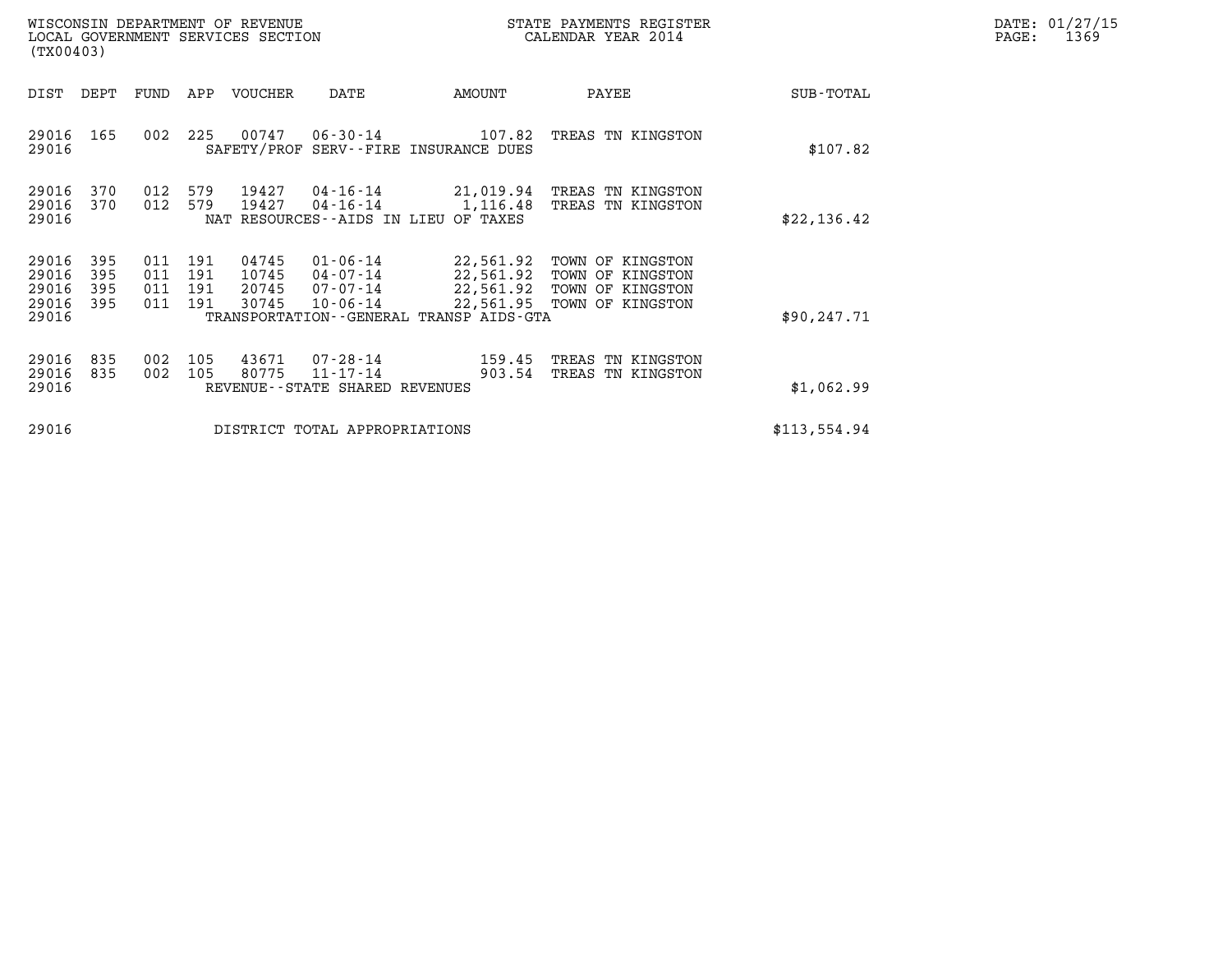| (TX00403)                                 |                          |                                          |         | WISCONSIN DEPARTMENT OF REVENUE<br>LOCAL GOVERNMENT SERVICES SECTION |                                                     |                                             | STATE PAYMENTS REGISTER<br>CALENDAR YEAR 2014                                                                                              |               | DATE: 01/27/15<br>PAGE: 1370 |
|-------------------------------------------|--------------------------|------------------------------------------|---------|----------------------------------------------------------------------|-----------------------------------------------------|---------------------------------------------|--------------------------------------------------------------------------------------------------------------------------------------------|---------------|------------------------------|
|                                           |                          |                                          |         | DIST DEPT FUND APP VOUCHER DATE                                      |                                                     | AMOUNT                                      | PAYEE                                                                                                                                      | SUB-TOTAL     |                              |
| 29018 165<br>29018                        |                          |                                          |         |                                                                      |                                                     | SAFETY/PROF SERV--FIRE INSURANCE DUES       | 002 225 00748 06-30-14 3,953.30 TREAS TN LEMONWEIR                                                                                         | \$3,953,30    |                              |
| 29018 370<br>29018                        |                          |                                          |         | 000 001 01DNR                                                        |                                                     | NAT RESOURCES-SEVERANCE/YIELD/WITHDRAWAL    | 06-19-14 1,197.73 TREAS TOWN LEMONWEIR                                                                                                     | \$1,197.73    |                              |
| 29018 370<br>29018<br>29018               | 370                      | 012 571<br>012 571                       |         | 37678<br>37678                                                       | $06 - 16 - 14$                                      | NAT RESOURCES - - FOREST CROP/MFL/CO FOREST | 06-16-14   485.74 TREAS TN LEMONWEIR<br>120.00 TREAS TN LEMONWEIR                                                                          | \$605.74      |                              |
| 29018<br>29018<br>29018<br>29018<br>29018 | 395<br>395<br>395<br>395 | 011 191<br>011 191<br>011 191<br>011 191 |         | 10746<br>20746<br>30746                                              | 04-07-14<br>$07 - 07 - 14$<br>$10 - 06 - 14$        | TRANSPORTATION--GENERAL TRANSP AIDS-GTA     | 04746  01-06-14  29,558.61  TOWN OF LEMONWEIR<br>29,558.61 TOWN OF LEMONWEIR<br>29,558.61 TOWN OF LEMONWEIR<br>29,558.62 TOWN OF LEMONWEIR | \$118, 234.45 |                              |
| 29018<br>29018<br>29018                   | 835<br>835               | 002 105<br>002 105                       |         | 43672<br>80776                                                       | $11 - 17 - 14$<br>REVENUE - - STATE SHARED REVENUES |                                             | 07-28-14 13,344.50 TREAS TN LEMONWEIR<br>75,663.60 TREAS TN LEMONWEIR                                                                      | \$89,008.10   |                              |
| 29018 835<br>29018                        |                          |                                          | 002 109 |                                                                      | REVENUE--EXEMPT COMPUTER AID                        |                                             | 02678  07-28-14  22.00 TREAS TN LEMONWEIR                                                                                                  | \$22.00       |                              |
| 29018 835<br>29018                        |                          |                                          |         |                                                                      | REVENUE--LOTTERY CREDIT -                           |                                             | 021  363  36150  03-24-14  11,894.04  TREAS TN LEMONWEIR                                                                                   | \$11,894.04   |                              |
| 29018                                     |                          |                                          |         |                                                                      | DISTRICT TOTAL APPROPRIATIONS                       |                                             |                                                                                                                                            | \$224, 915.36 |                              |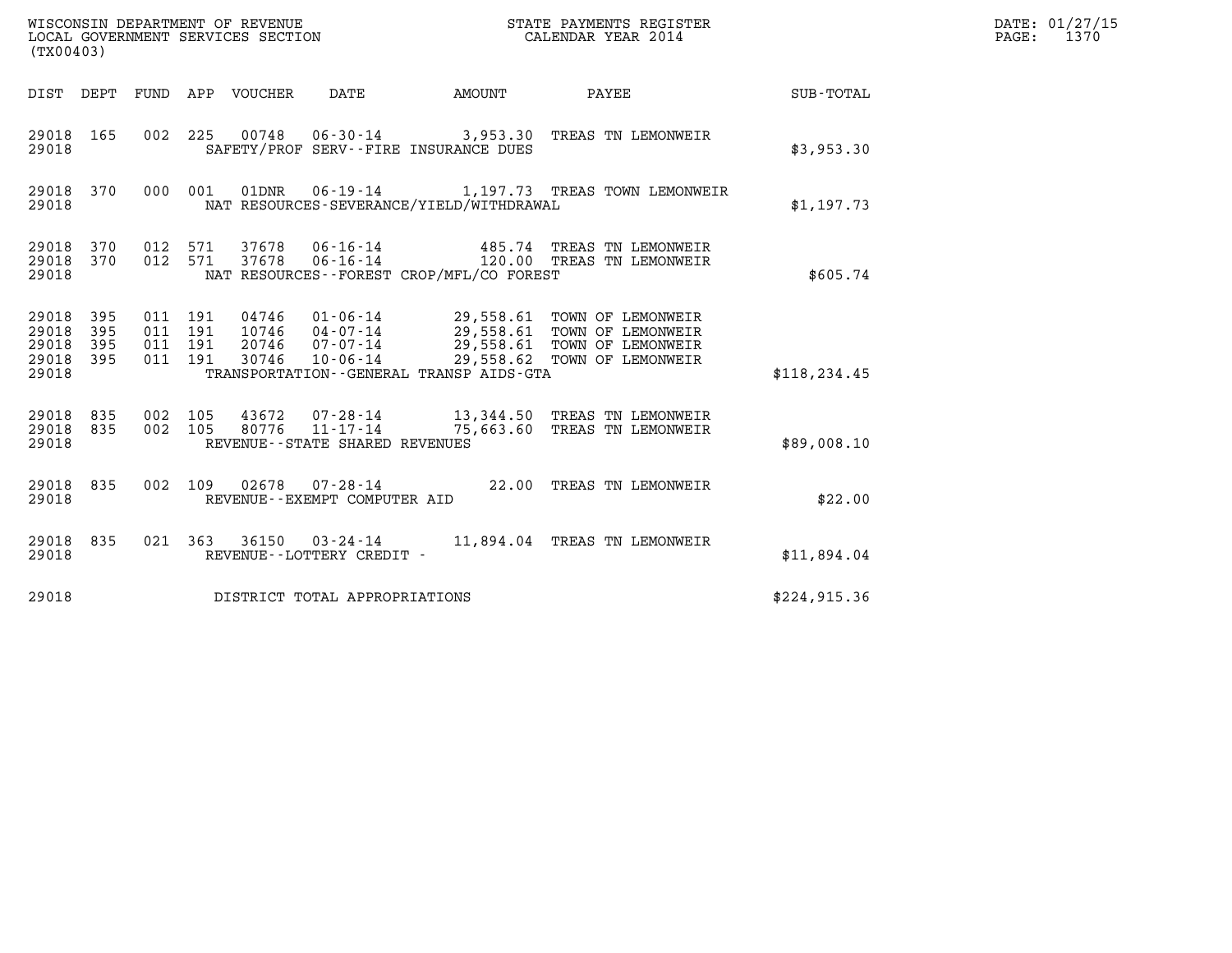| (TX00403)                                                                                                      | WISCONSIN DEPARTMENT OF REVENUE<br>LOCAL GOVERNMENT SERVICES SECTION                                                                                                               |               | STATE PAYMENTS REGISTER<br>CALENDAR YEAR 2014           |              | DATE: 01/27/15<br>PAGE:<br>1371 |
|----------------------------------------------------------------------------------------------------------------|------------------------------------------------------------------------------------------------------------------------------------------------------------------------------------|---------------|---------------------------------------------------------|--------------|---------------------------------|
| DIST DEPT FUND APP VOUCHER                                                                                     | DATE                                                                                                                                                                               | <b>AMOUNT</b> | PAYEE                                                   | SUB-TOTAL    |                                 |
| 29020 165<br>29020                                                                                             | 002 225 00749 06-30-14 2,030.56 TREAS TN LINDINA<br>SAFETY/PROF SERV--FIRE INSURANCE DUES                                                                                          |               |                                                         | \$2,030.56   |                                 |
| 29020 370<br>000 001<br>29020                                                                                  | 01DNR<br>$06 - 19 - 14$<br>NAT RESOURCES-SEVERANCE/YIELD/WITHDRAWAL                                                                                                                |               | 507.78 TREAS TOWN LINDINA                               | \$507.78     |                                 |
| 29020 370<br>012 571<br>29020                                                                                  | 37679  06-16-14  357.20 TREAS TN LINDINA<br>NAT RESOURCES--FOREST CROP/MFL/CO FOREST                                                                                               |               |                                                         | \$357.20     |                                 |
| 29020 370<br>29020                                                                                             | 012 579 19428 04-16-14 43.54 TREAS TN LINDINA<br>NAT RESOURCES -- AIDS IN LIEU OF TAXES                                                                                            |               |                                                         | \$43.54      |                                 |
| 29020 395<br>011 191<br>011 191<br>29020<br>395<br>011 191<br>29020<br>395<br>29020<br>395<br>011 191<br>29020 | 04747  01-06-14  23,710.40  TOWN OF LINDINA<br>10747  04-07-14  23,710.40  TOWN OF LINDINA<br>20747 07-07-14<br>$10 - 06 - 14$<br>30747<br>TRANSPORTATION--GENERAL TRANSP AIDS-GTA |               | 23,710.40 TOWN OF LINDINA<br>23,710.40 TOWN OF LINDINA  | \$94,841.60  |                                 |
| 29020<br>835<br>002 105<br>835<br>002 105<br>29020<br>29020                                                    | 43673<br>07-28-14<br>80777<br>$11 - 17 - 14$<br>REVENUE--STATE SHARED REVENUES                                                                                                     |               | 6,419.29 TREAS TN LINDINA<br>36,375.31 TREAS TN LINDINA | \$42,794.60  |                                 |
| 29020 835<br>29020                                                                                             | 002 109 02679 07-28-14 12.00 TREAS TN LINDINA<br>REVENUE--EXEMPT COMPUTER AID                                                                                                      |               |                                                         | \$12.00      |                                 |
| 29020                                                                                                          | DISTRICT TOTAL APPROPRIATIONS                                                                                                                                                      |               |                                                         | \$140,587.28 |                                 |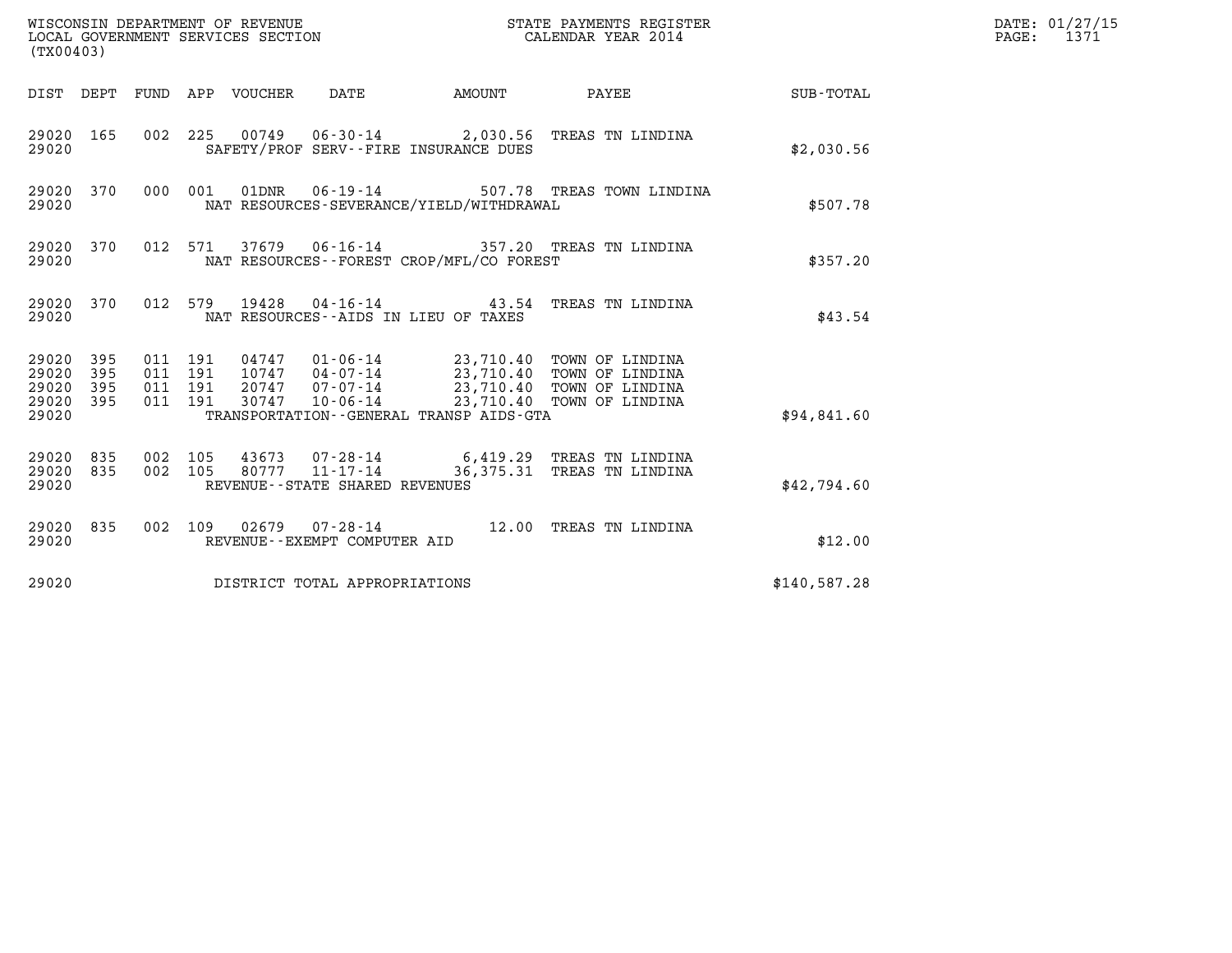| (TX00403)                                         |            |                                          | WISCONSIN DEPARTMENT OF REVENUE<br>LOCAL GOVERNMENT SERVICES SECTION |                                   |                                                                                       | STATE PAYMENTS REGISTER<br>CALENDAR YEAR 2014                                                                        |                        | DATE: 01/27/15<br>1372<br>$\mathtt{PAGE:}$ |
|---------------------------------------------------|------------|------------------------------------------|----------------------------------------------------------------------|-----------------------------------|---------------------------------------------------------------------------------------|----------------------------------------------------------------------------------------------------------------------|------------------------|--------------------------------------------|
|                                                   |            |                                          | DIST DEPT FUND APP VOUCHER DATE                                      |                                   |                                                                                       |                                                                                                                      | AMOUNT PAYEE SUB-TOTAL |                                            |
| 29022 165<br>29022                                |            |                                          |                                                                      |                                   | SAFETY/PROF SERV--FIRE INSURANCE DUES                                                 | 002 225 00750 06-30-14 2,228.23 TREAS TN LISBON                                                                      | \$2,228.23             |                                            |
| 29022 370<br>29022                                |            |                                          |                                                                      |                                   | NAT RESOURCES - - FOREST CROP/MFL/CO FOREST                                           | 012 571 37680 06-16-14 552.23 TREAS TN LISBON                                                                        | \$552.23               |                                            |
| 29022 395<br>29022<br>29022<br>29022 395<br>29022 | 395<br>395 | 011 191<br>011 191<br>011 191<br>011 191 | 30748                                                                | $10 - 06 - 14$                    | 04748  01-06-14  19,719.85  TOWN OF LISBON<br>TRANSPORTATION--GENERAL TRANSP AIDS-GTA | 10748  04-07-14  19,719.85  TOWN OF LISBON<br>20748  07-07-14  19,719.85  TOWN OF LISBON<br>19,719.87 TOWN OF LISBON | \$78,879.42            |                                            |
| 29022 835<br>29022 835<br>29022                   |            | 002 105<br>002 105                       |                                                                      | REVENUE - - STATE SHARED REVENUES |                                                                                       | 43674  07-28-14  4,664.10 TREAS TN LISBON<br>80778  11-17-14  26,428.25  TREAS TN LISBON                             | \$31,092.35            |                                            |
| 29022 835<br>29022                                |            |                                          |                                                                      | REVENUE--EXEMPT COMPUTER AID      |                                                                                       | 002 109 02680 07-28-14 22.00 TREAS TN LISBON                                                                         | \$22.00                |                                            |
| 29022                                             | 29022 835  |                                          |                                                                      | REVENUE--LOTTERY CREDIT -         |                                                                                       | 021 363 36151 03-24-14 2,391.11 TREAS TN LISBON                                                                      | \$2,391.11             |                                            |
| 29022                                             |            |                                          |                                                                      | DISTRICT TOTAL APPROPRIATIONS     |                                                                                       |                                                                                                                      | \$115, 165.34          |                                            |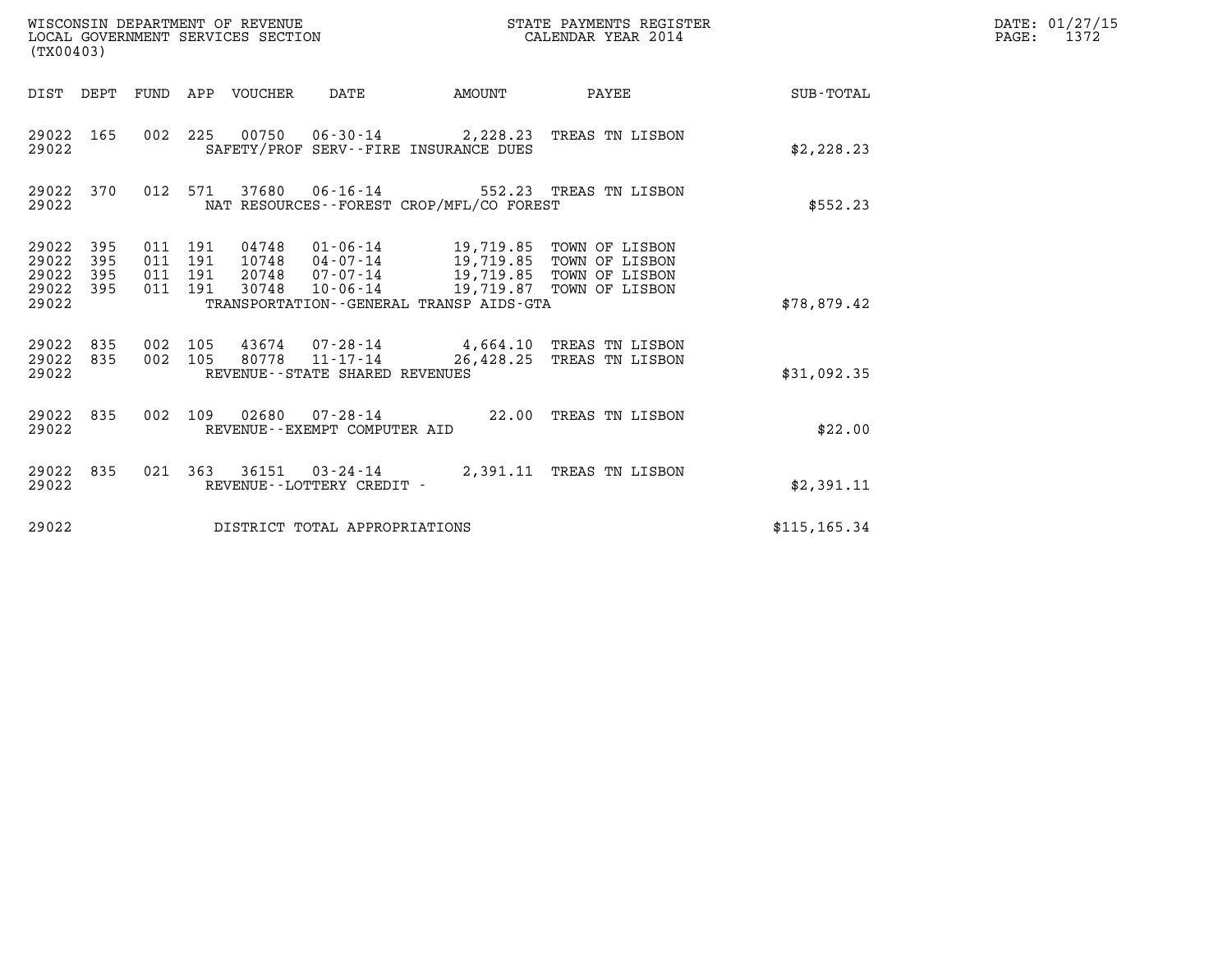| DATE: | 01/27/15 |
|-------|----------|
| PAGE: | 1373     |

| (TX00403)                                                 |           |                                                     |         |                |                                   |                                                                                                                                                                                        |                                                                                                                                                                                                              | DATE: 01/27/15<br>$\mathtt{PAGE:}$<br>1373         |  |
|-----------------------------------------------------------|-----------|-----------------------------------------------------|---------|----------------|-----------------------------------|----------------------------------------------------------------------------------------------------------------------------------------------------------------------------------------|--------------------------------------------------------------------------------------------------------------------------------------------------------------------------------------------------------------|----------------------------------------------------|--|
|                                                           |           |                                                     |         |                |                                   |                                                                                                                                                                                        |                                                                                                                                                                                                              | DIST DEPT FUND APP VOUCHER DATE AMOUNT PAYEE TOTAL |  |
| 29024 165<br>29024                                        |           | 002 225                                             |         | 00751          |                                   | SAFETY/PROF SERV--FIRE INSURANCE DUES                                                                                                                                                  | 06-30-14 3,935.33 TREAS TN LYNDON                                                                                                                                                                            | \$3,935.33                                         |  |
|                                                           |           |                                                     |         |                |                                   |                                                                                                                                                                                        | 29024 370 002 503 16773 02-05-14 28,603.26 TREAS TN LYNDON<br><b>TOWN SHARE 3534.03</b>                                                                                                                      |                                                    |  |
| 29024                                                     |           |                                                     |         |                |                                   | NAT RESOURCES--AIDS IN LIEU OF TAXES                                                                                                                                                   |                                                                                                                                                                                                              | \$28,603.26                                        |  |
| 29024                                                     | 29024 370 |                                                     | 012 571 | 37681          |                                   | NAT RESOURCES - - FOREST CROP/MFL/CO FOREST                                                                                                                                            | 06-16-14 275.36 TREAS TN LYNDON                                                                                                                                                                              | \$275.36                                           |  |
| 29024 370<br>29024 370<br>29024<br>29024 370<br>29024 370 | 370       | 012 579<br>012 579<br>012 579<br>012 579<br>012 579 |         |                |                                   |                                                                                                                                                                                        | 19429  04-16-14  130.38 TREAS TN LYNDON<br>19429  04-16-14  35.20 TREAS TN LYNDON<br>19429  04-16-14  43.41 TREAS TN LYNDON<br>19429  04-16-14  56 TREAS TN LYNDON<br>19429  04-16-14  56.26 TREAS TN LYNDON |                                                    |  |
| 29024                                                     |           |                                                     |         |                |                                   | NAT RESOURCES -- AIDS IN LIEU OF TAXES                                                                                                                                                 |                                                                                                                                                                                                              | \$275.81                                           |  |
| 29024                                                     | 29024 370 |                                                     |         | 074 670 41647  | NAT RESOURCES--RU RECYCLING GRANT |                                                                                                                                                                                        | 05-23-14 915.14 TREAS TN LYNDON                                                                                                                                                                              | \$915.14                                           |  |
| 29024 395<br>29024<br>29024 395<br>29024 395<br>29024     | 395       | 011 191<br>011 191<br>011 191<br>011 191            |         | 30749          | 10-06-14                          | 04749  01-06-14  20,450.22  TOWN OF LYNDON<br>10749  04-07-14  20,450.22  TOWN OF LYNDON<br>20749  07-07-14  20,450.22  TOWN OF LYNDON<br>TRANSPORTATION - - GENERAL TRANSP AIDS - GTA | 20,450.22 TOWN OF LYNDON                                                                                                                                                                                     | \$81,800.88                                        |  |
| 29024 835<br>29024 835<br>29024                           |           | 002 105                                             | 002 105 | 43675<br>80779 | REVENUE--STATE SHARED REVENUES    |                                                                                                                                                                                        | $0.7 - 28 - 14$<br>11-17-14<br>11.468.08 mpmag = LYNDON                                                                                                                                                      | \$13,488.55                                        |  |
| 29024 835<br>29024                                        |           |                                                     | 002 109 | 02681          | REVENUE--EXEMPT COMPUTER AID      |                                                                                                                                                                                        | 07-28-14 52.00 TREAS TN LYNDON                                                                                                                                                                               | \$52.00                                            |  |
| 29024 835<br>29024                                        |           |                                                     |         | 002 501 00002  |                                   | DOA-PAYMENT FOR MUNICIPAL SERVICES AID                                                                                                                                                 | 02-03-14 1,036.70 TREAS TN LYNDON                                                                                                                                                                            | \$1,036.70                                         |  |
| 29024                                                     |           |                                                     |         |                | DISTRICT TOTAL APPROPRIATIONS     |                                                                                                                                                                                        |                                                                                                                                                                                                              | \$130,383.03                                       |  |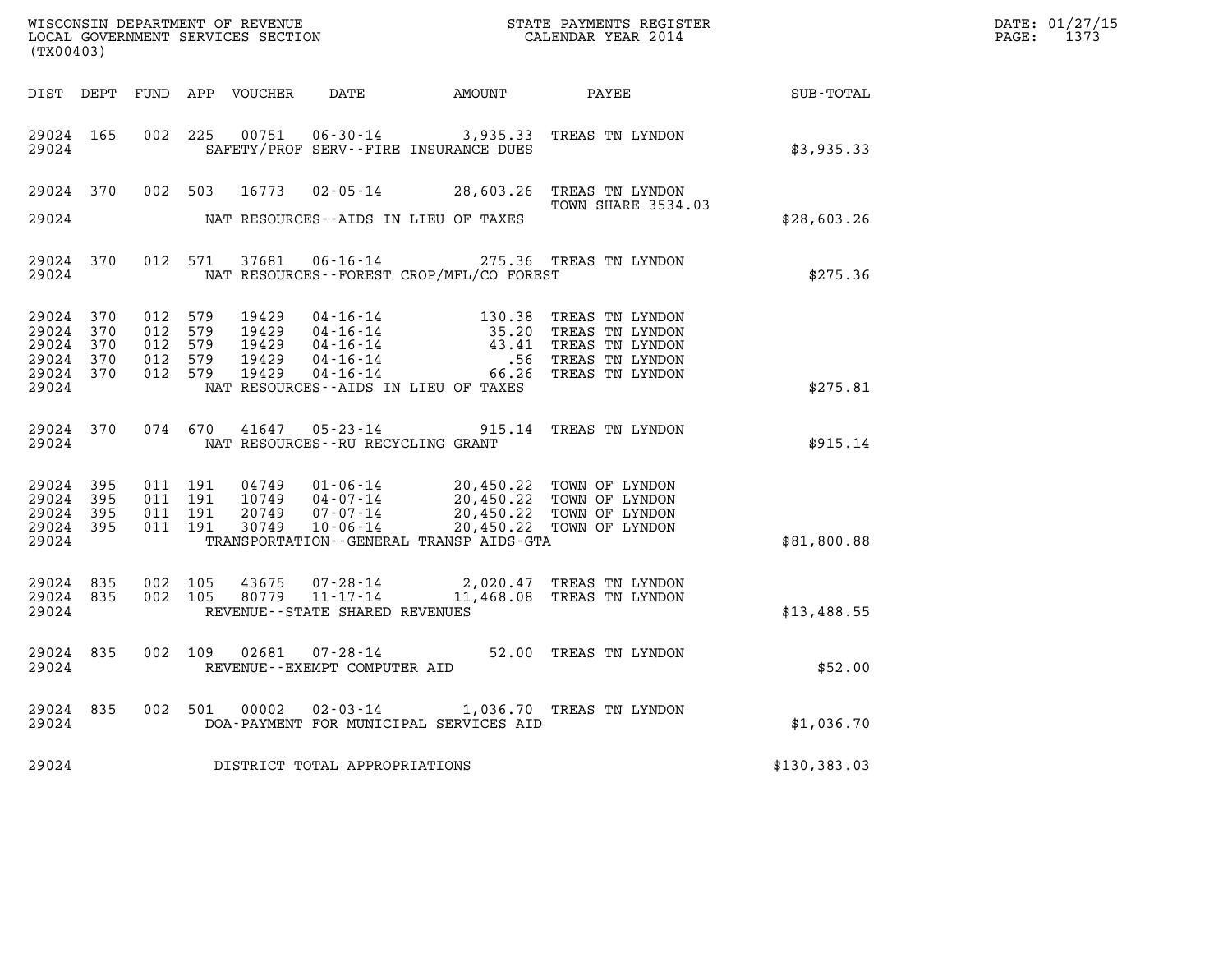| (TX00403)                                     |                   |                               |         |                                |                                             |                                                                                                     |             | DATE: 01/27/15<br>PAGE: 1374 |
|-----------------------------------------------|-------------------|-------------------------------|---------|--------------------------------|---------------------------------------------|-----------------------------------------------------------------------------------------------------|-------------|------------------------------|
|                                               |                   |                               |         |                                |                                             | DIST DEPT FUND APP VOUCHER DATE AMOUNT PAYEE TO SUB-TOTAL                                           |             |                              |
| 29026 165<br>29026                            |                   |                               |         |                                | SAFETY/PROF SERV--FIRE INSURANCE DUES       | 002 225 00752 06-30-14 1,581.32 TREAS TN MARION                                                     | \$1,581.32  |                              |
| 29026                                         |                   |                               |         |                                | NAT RESOURCES-SEVERANCE/YIELD/WITHDRAWAL    | 29026 370 000 001 03DNR 11-04-14 522.16 TREAS TOWN MARION                                           | \$522.16    |                              |
| 29026 370                                     |                   |                               |         |                                |                                             | 002 503 16774 02-05-14 8,332.84 TREAS TN MARION                                                     |             |                              |
| 29026                                         |                   |                               |         |                                | NAT RESOURCES--AIDS IN LIEU OF TAXES        | TOWN SHARE 290.15                                                                                   | \$8,332.84  |                              |
| 29026 370<br>29026                            |                   |                               |         |                                | NAT RESOURCES - - FOREST CROP/MFL/CO FOREST | 012 571 37682 06-16-14 639.97 TREAS TN MARION                                                       | \$639.97    |                              |
| 29026 370<br>29026                            |                   |                               |         |                                | NAT RESOURCES--AIDS IN LIEU OF TAXES        | 012 579 19430 04-16-14 32.03 TREAS TN MARION                                                        | \$32.03     |                              |
| 29026<br>29026<br>29026<br>29026 395<br>29026 | 395<br>395<br>395 | 011 191<br>011 191<br>011 191 | 011 191 | 30750 10-06-14                 | TRANSPORTATION--GENERAL TRANSP AIDS-GTA     | 5,886.69 TOWN OF MARION                                                                             | \$23,546.70 |                              |
| 29026 835<br>29026 835<br>29026               |                   |                               |         | REVENUE--STATE SHARED REVENUES |                                             | 002 105 43676 07-28-14 1,848.38 TREAS TN MARION<br>002 105 80780 11-17-14 10,474.12 TREAS TN MARION | \$12,322.50 |                              |
| 29026                                         |                   |                               |         | DISTRICT TOTAL APPROPRIATIONS  |                                             |                                                                                                     | \$46,977.52 |                              |
|                                               |                   |                               |         |                                |                                             |                                                                                                     |             |                              |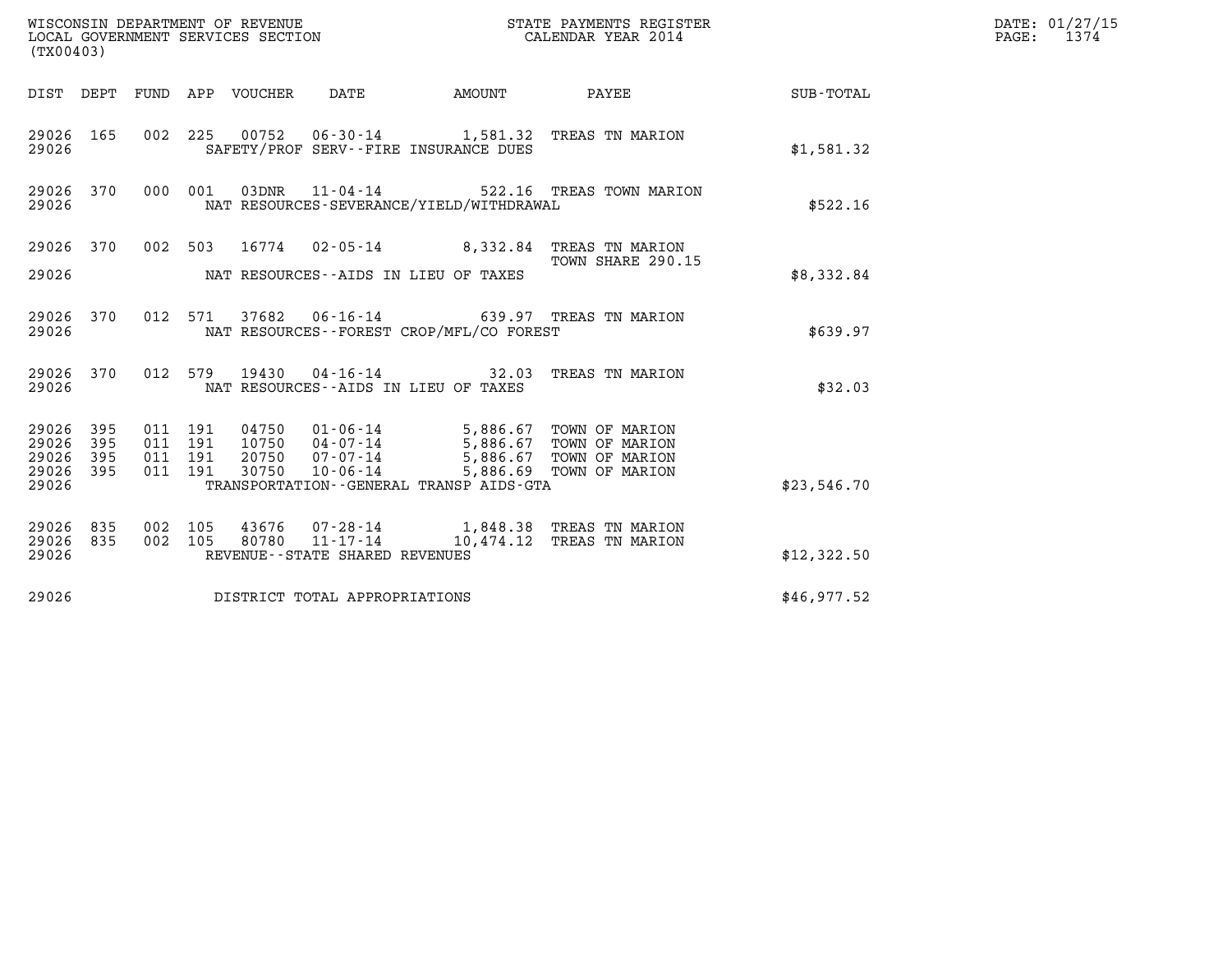| DATE: | 01/27/15 |
|-------|----------|
| PAGE: | 1375     |

| (TX00403)                                     |                   |                                          |         |                |                                                                 |                                          |                                                                                          |               | DATE: 01/27/15<br>$\mathtt{PAGE:}$<br>1375 |
|-----------------------------------------------|-------------------|------------------------------------------|---------|----------------|-----------------------------------------------------------------|------------------------------------------|------------------------------------------------------------------------------------------|---------------|--------------------------------------------|
|                                               |                   |                                          |         |                |                                                                 |                                          | DIST DEPT FUND APP VOUCHER DATE AMOUNT PAYEE                                             | SUB-TOTAL     |                                            |
| 29028 165<br>29028                            |                   |                                          | 002 225 |                |                                                                 | SAFETY/PROF SERV--FIRE INSURANCE DUES    | 00753  06-30-14  6,199.50  TREAS TN NECEDAH                                              | \$6,199.50    |                                            |
| 29028 370<br>29028 370<br>29028               |                   | 000 001<br>000 001                       |         | 01DNR<br>02DNR | $06 - 19 - 14$                                                  | NAT RESOURCES-SEVERANCE/YIELD/WITHDRAWAL | 420.85 TREAS TOWN NECEDAH<br>09-11-14 256.66 TREAS TOWN NECEDAH                          | \$677.51      |                                            |
| 29028 370<br>29028 370                        |                   | 002 503<br>002 503                       |         |                |                                                                 |                                          | 16775  02-05-14  9,499.65  TREAS TN NECEDAH<br>16775  02-05-14  259.22  TREAS TN NECEDAH |               |                                            |
| 29028                                         |                   |                                          |         |                |                                                                 | NAT RESOURCES--AIDS IN LIEU OF TAXES     | TOWN SHARE 393.08                                                                        | \$9,758.87    |                                            |
| 29028 370<br>29028 370<br>29028               |                   | 012 571<br>012 571                       |         |                |                                                                 | NAT RESOURCES--FOREST CROP/MFL/CO FOREST |                                                                                          | \$1,475.28    |                                            |
| 29028 370<br>29028                            |                   | 012 579                                  |         |                |                                                                 | NAT RESOURCES--AIDS IN LIEU OF TAXES     | 19431  04-16-14  333.41  TREAS TN NECEDAH                                                | \$333.41      |                                            |
| 29028<br>29028<br>29028<br>29028 395<br>29028 | 395<br>395<br>395 | 011 191<br>011 191<br>011 191<br>011 191 |         |                |                                                                 | TRANSPORTATION--GENERAL TRANSP AIDS-GTA  |                                                                                          | \$246,926.88  |                                            |
| 29028 835<br>29028 835<br>29028               |                   | 002 105<br>002 105                       |         | 43677<br>80781 | 07-28-14<br>$11 - 17 - 14$<br>REVENUE - - STATE SHARED REVENUES |                                          | 22,510.14 TREAS TN NECEDAH<br>127,631.23 TREAS TN NECEDAH                                | \$150, 141.37 |                                            |
| 29028 835<br>29028                            |                   |                                          |         |                | REVENUE--EXEMPT COMPUTER AID                                    |                                          | 002 109 02682 07-28-14 25.00 TREAS TN NECEDAH                                            | \$25.00       |                                            |
| 29028                                         |                   |                                          |         |                | DISTRICT TOTAL APPROPRIATIONS                                   |                                          |                                                                                          | \$415,537.82  |                                            |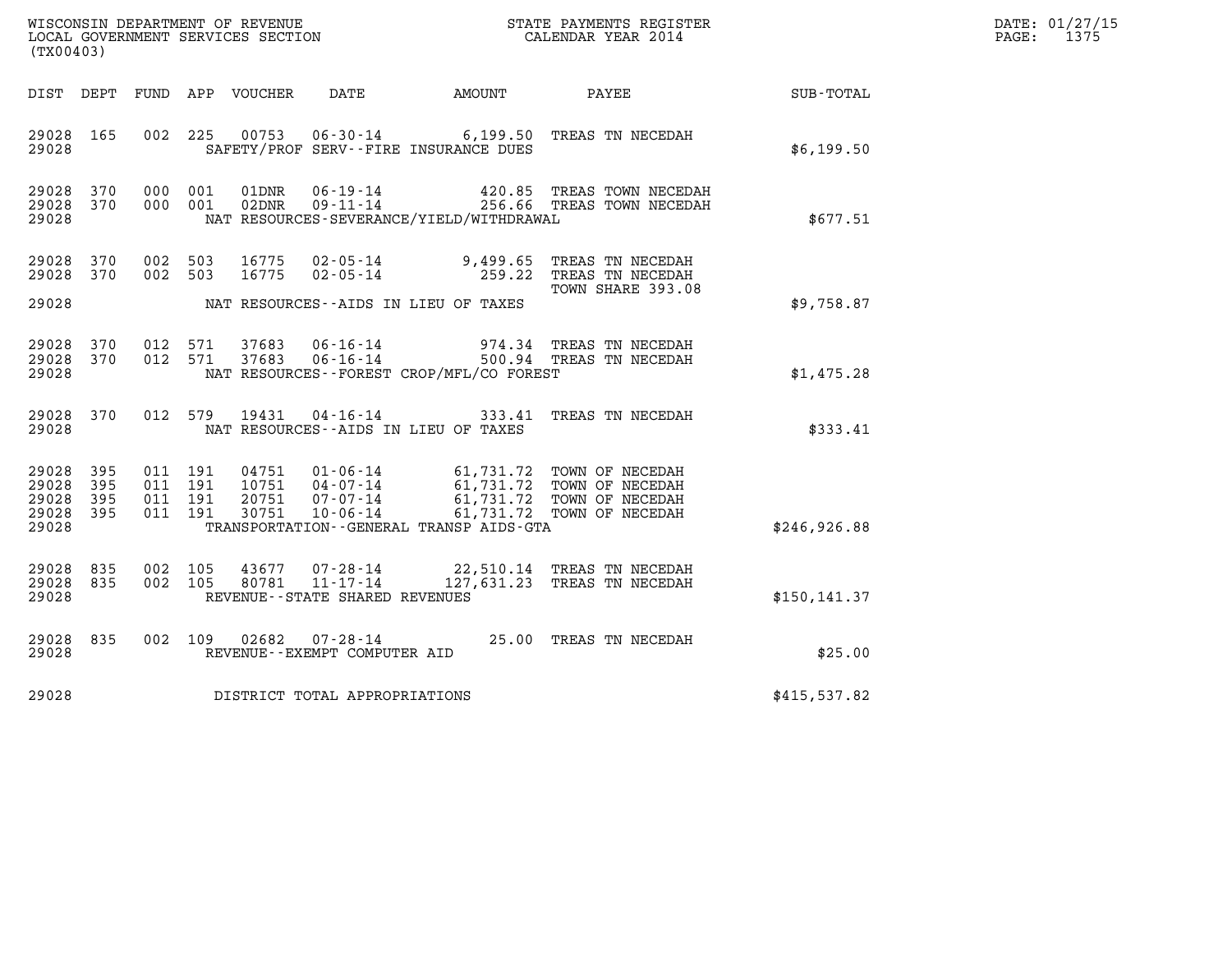| DATE: | 01/27/15 |
|-------|----------|
| PAGE: | 1376     |

| WISCONSIN DEPARTMENT OF REVENUE<br>LOCAL GOVERNMENT SERVICES SECTION<br>(TX00403)                                          |                                                                                                                                                                                                                        | STATE PAYMENTS REGISTER<br>CALENDAR YEAR 2014 |                 | DATE: 01/27/15<br>$\mathtt{PAGE:}$<br>1376 |
|----------------------------------------------------------------------------------------------------------------------------|------------------------------------------------------------------------------------------------------------------------------------------------------------------------------------------------------------------------|-----------------------------------------------|-----------------|--------------------------------------------|
| DIST DEPT FUND APP VOUCHER DATE                                                                                            | <b>EXAMPLE THE AMOUNT</b>                                                                                                                                                                                              |                                               | PAYEE SUB-TOTAL |                                            |
| 29030 165<br>29030                                                                                                         | 002 225 00754 06-30-14 1,275.84 TREAS TN ORANGE<br>SAFETY/PROF SERV--FIRE INSURANCE DUES                                                                                                                               |                                               | \$1,275.84      |                                            |
| 29030 370                                                                                                                  | 002 503 16776 02-05-14 4,237.93 TREAS TN ORANGE                                                                                                                                                                        |                                               |                 |                                            |
| 29030                                                                                                                      | NAT RESOURCES--AIDS IN LIEU OF TAXES                                                                                                                                                                                   | TOWN SHARE 664.15                             | \$4,237.93      |                                            |
| 29030<br>370<br>012<br>29030                                                                                               | NAT RESOURCES - - FOREST CROP/MFL/CO FOREST                                                                                                                                                                            |                                               | \$456.36        |                                            |
| 29030 370<br>29030                                                                                                         | 012 579 19432 04-16-14 250.21 TREAS TN ORANGE<br>NAT RESOURCES--AIDS IN LIEU OF TAXES                                                                                                                                  |                                               | \$250.21        |                                            |
| 395<br>011 191<br>29030<br>29030<br>395<br>011 191<br>29030<br>395<br>011 191<br>29030<br>395<br>011 191<br>30752<br>29030 | 04752  01-06-14  18,100.35  TOWN OF ORANGE<br>10752  04-07-14  18,100.35  TOWN OF ORANGE<br>20752  07-07-14  18,100.35  TOWN OF ORANGE<br>10-06-14 18,100.35 TOWN OF ORANGE<br>TRANSPORTATION--GENERAL TRANSP AIDS-GTA |                                               | \$72,401.40     |                                            |
| 29030<br>835<br>002 105<br>29030<br>835<br>002 105<br>80782<br>29030                                                       | 43678 07-28-14 6,393.66 TREAS TN ORANGE<br>11-17-14<br>REVENUE--STATE SHARED REVENUES                                                                                                                                  | 36,229.32 TREAS TN ORANGE                     | \$42,622.98     |                                            |
| 29030                                                                                                                      | DISTRICT TOTAL APPROPRIATIONS                                                                                                                                                                                          |                                               | \$121, 244.72   |                                            |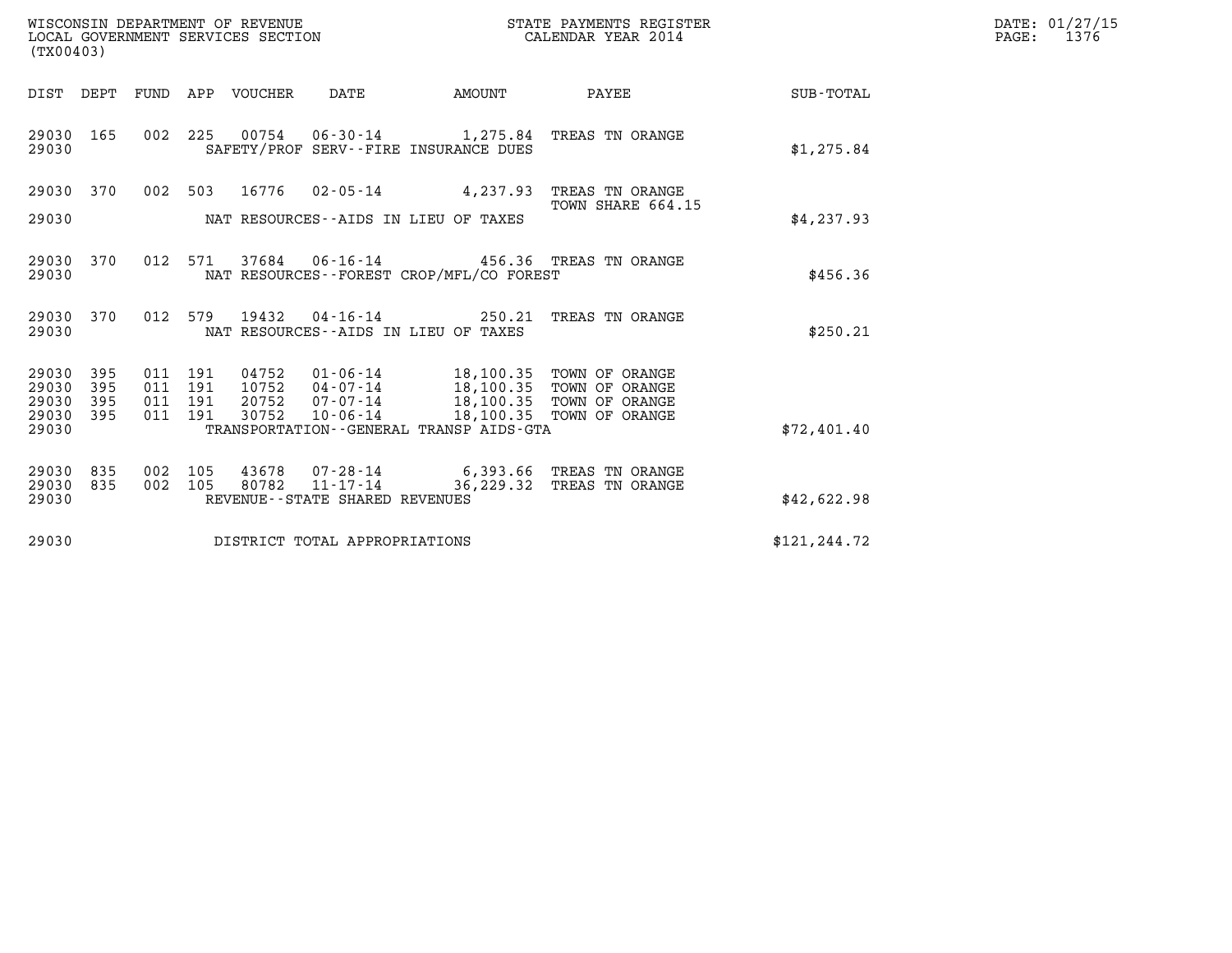| DATE: | 01/27/15 |
|-------|----------|
| PAGE: | 1377     |

| (TX00403)                                         |            |                                          |         |                            | WISCONSIN DEPARTMENT OF REVENUE<br>LOCAL GOVERNMENT SERVICES SECTION |                                             | STATE PAYMENTS REGISTER<br>CALENDAR YEAR 2014                                                                                                                              |                  | DATE: 01/27/15<br>PAGE: 1377 |
|---------------------------------------------------|------------|------------------------------------------|---------|----------------------------|----------------------------------------------------------------------|---------------------------------------------|----------------------------------------------------------------------------------------------------------------------------------------------------------------------------|------------------|------------------------------|
|                                                   |            |                                          |         | DIST DEPT FUND APP VOUCHER | DATE                                                                 | AMOUNT                                      | <b>PAYEE</b>                                                                                                                                                               | <b>SUB-TOTAL</b> |                              |
| 29032 165<br>29032                                |            | 002 225                                  |         |                            |                                                                      | SAFETY/PROF SERV--FIRE INSURANCE DUES       | 00755  06-30-14  2,084.47  TREAS TN PLYMOUTH                                                                                                                               | \$2,084.47       |                              |
| 29032 370<br>29032 370<br>29032                   |            | 000<br>000 001                           | 001     | 01DNR<br>02DNR             | $06 - 19 - 14$<br>$09 - 11 - 14$                                     | NAT RESOURCES-SEVERANCE/YIELD/WITHDRAWAL    | 609.09 TREAS TOWN PLYMOUTH<br>710.45 TREAS TOWN PLYMOUTH                                                                                                                   | \$1,319.54       |                              |
| 29032 370<br>29032                                |            |                                          | 012 571 |                            |                                                                      | NAT RESOURCES - - FOREST CROP/MFL/CO FOREST | 37685  06-16-14  624.84  TREAS TN PLYMOUTH                                                                                                                                 | \$624.84         |                              |
| 29032 370<br>29032 370<br>29032                   |            | 012 579<br>012 579                       |         | 19433<br>19433             |                                                                      | NAT RESOURCES--AIDS IN LIEU OF TAXES        | 04-16-14 1.73 TREAS TN PLYMOUTH<br>04-16-14 18.67 TREAS TN PLYMOUTH                                                                                                        | \$20.40          |                              |
| 29032 395<br>29032<br>29032<br>29032 395<br>29032 | 395<br>395 | 011 191<br>011 191<br>011 191<br>011 191 |         | 30753                      | 20753 07-07-14                                                       | TRANSPORTATION--GENERAL TRANSP AIDS-GTA     | 04753  01-06-14  23,885.05  TOWN OF PLYMOUTH<br>10753  04-07-14  23,885.05  TOWN OF PLYMOUTH<br>07-07-14 23,885.05 TOWN OF PLYMOUTH<br>10-06-14 23,885.05 TOWN OF PLYMOUTH | \$95,540.21      |                              |
| 29032 835<br>29032 835<br>29032                   |            | 002 105<br>002 105                       |         | 80783                      | 11-17-14<br>REVENUE - - STATE SHARED REVENUES                        |                                             | 43679  07-28-14  8,010.04  TREAS TN PLYMOUTH<br>45,422.79 TREAS TN PLYMOUTH                                                                                                | \$53,432.83      |                              |
| 29032 835<br>29032                                |            |                                          |         |                            | REVENUE--EXEMPT COMPUTER AID                                         |                                             | 002 109 02683 07-28-14 13.00 TREAS TN PLYMOUTH                                                                                                                             | \$13.00          |                              |
| 29032                                             |            |                                          |         |                            | DISTRICT TOTAL APPROPRIATIONS                                        |                                             |                                                                                                                                                                            | \$153,035.29     |                              |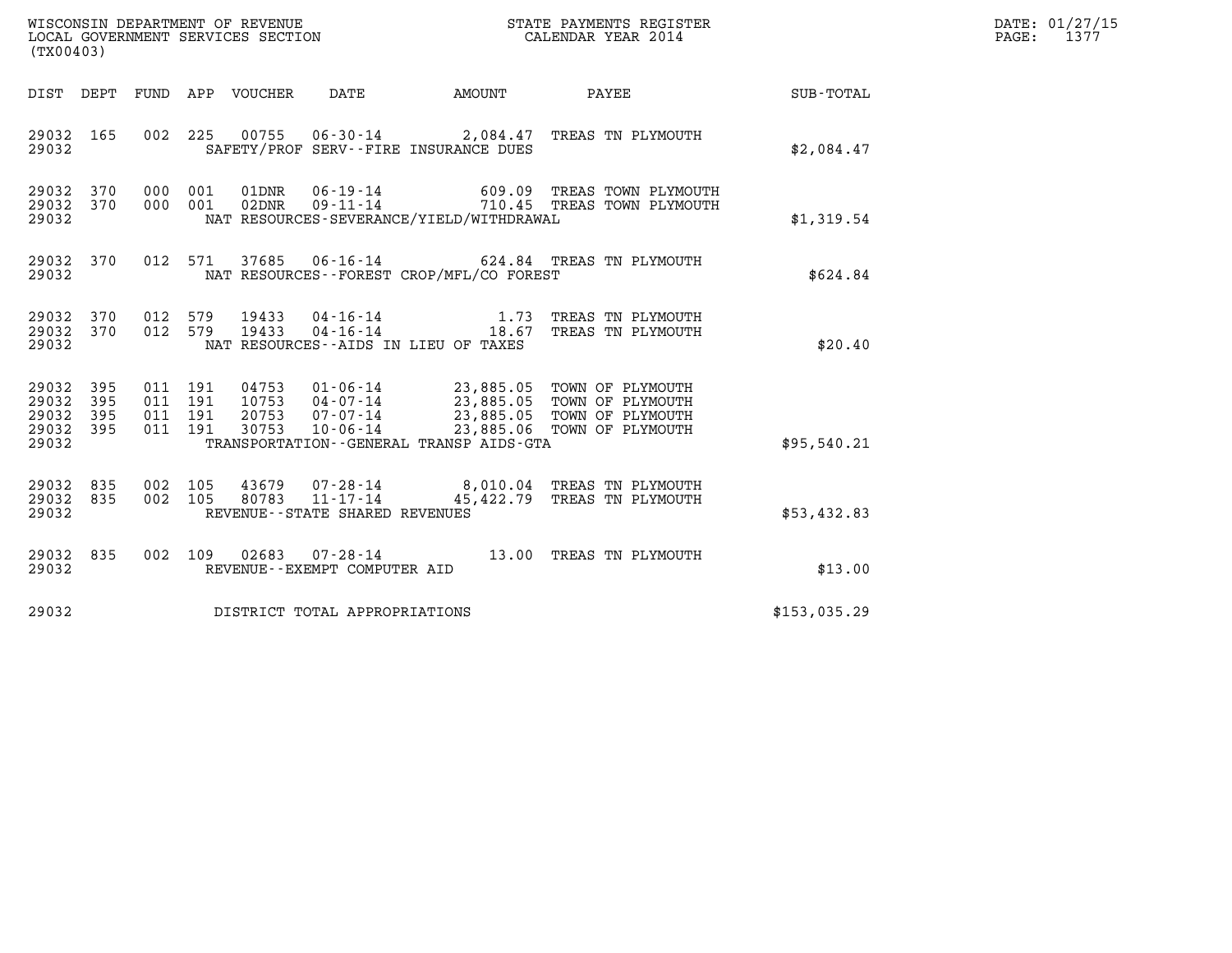| (TX00403)                                        |           |                               |         |                |                                |                                                  | WISCONSIN DEPARTMENT OF REVENUE<br>LOCAL GOVERNMENT SERVICES SECTION<br>(TWOO403)                                                                                                                                              |  |               | DATE: 01/27/15<br>$\mathtt{PAGE:}$<br>1378 |
|--------------------------------------------------|-----------|-------------------------------|---------|----------------|--------------------------------|--------------------------------------------------|--------------------------------------------------------------------------------------------------------------------------------------------------------------------------------------------------------------------------------|--|---------------|--------------------------------------------|
|                                                  |           |                               |         |                |                                |                                                  |                                                                                                                                                                                                                                |  |               |                                            |
| 29034 165<br>29034                               |           |                               |         |                |                                | SAFETY/PROF SERV--FIRE INSURANCE DUES            | 002 225 00756 06-30-14 1,006.30 TREAS TN SEVEN MILE CREEK                                                                                                                                                                      |  | \$1,006.30    |                                            |
| 29034                                            | 29034 370 |                               |         |                |                                | NAT RESOURCES-SEVERANCE/YIELD/WITHDRAWAL         | 000 001 01DNR 06-19-14 387.64 TREAS TOWN SEVEN MILE CREEK                                                                                                                                                                      |  | \$387.64      |                                            |
|                                                  |           |                               |         |                |                                |                                                  | 29034 370 002 503 16777 02-05-14 7,750.48 TREAS TN SEVEN MILE CREEK                                                                                                                                                            |  |               |                                            |
|                                                  |           |                               |         |                |                                | 29034 NAT RESOURCES--AIDS IN LIEU OF TAXES       | TOWN SHARE 1597.78                                                                                                                                                                                                             |  | \$7,750.48    |                                            |
| 29034 370<br>29034                               |           | 29034 370 012 571<br>012 571  |         |                |                                | NAT RESOURCES--FOREST CROP/MFL/CO FOREST         |                                                                                                                                                                                                                                |  | \$797.85      |                                            |
| 29034                                            | 29034 370 |                               |         |                |                                | NAT RESOURCES--AIDS IN LIEU OF TAXES             | 012 579 19434 04-16-14 8.80 TREAS TN SEVEN MILE CREEK                                                                                                                                                                          |  | \$8.80        |                                            |
| 29034 395<br>29034 395<br>29034 395<br>29034 395 |           | 011 191<br>011 191<br>011 191 | 011 191 |                |                                | 29034 TRANSPORTATION - GENERAL TRANSP AIDS - GTA | 04754  01-06-14  30,527.14  TOWN OF SEVEN MILE CREEK<br>10754  04-07-14  30,527.14  TOWN OF SEVEN MILE CREEK<br>20754  07-07-14  30,527.14  TOWN OF SEVEN MILE CREEK<br>30754  10-06-14   100,527.14  TOWN OF SEVEN MILE CREEK |  | \$122, 108.56 |                                            |
| 29034 835<br>29034 835<br>29034                  |           | 002 105<br>002 105            |         | 43680<br>80784 | REVENUE--STATE SHARED REVENUES |                                                  | 07-28-14 3,055.71 TREAS TN SEVEN MILE CREEK<br>11-17-14 17,315.69 TREAS TN SEVEN MILE CREEK                                                                                                                                    |  | \$20,371.40   |                                            |
| 29034 835<br>29034                               |           |                               |         |                | REVENUE--EXEMPT COMPUTER AID   |                                                  | 002 109 02684 07-28-14 4.00 TREAS TN SEVEN MILE CREEK                                                                                                                                                                          |  | \$4.00        |                                            |
| 29034                                            |           |                               |         |                | DISTRICT TOTAL APPROPRIATIONS  |                                                  |                                                                                                                                                                                                                                |  | \$152,435.03  |                                            |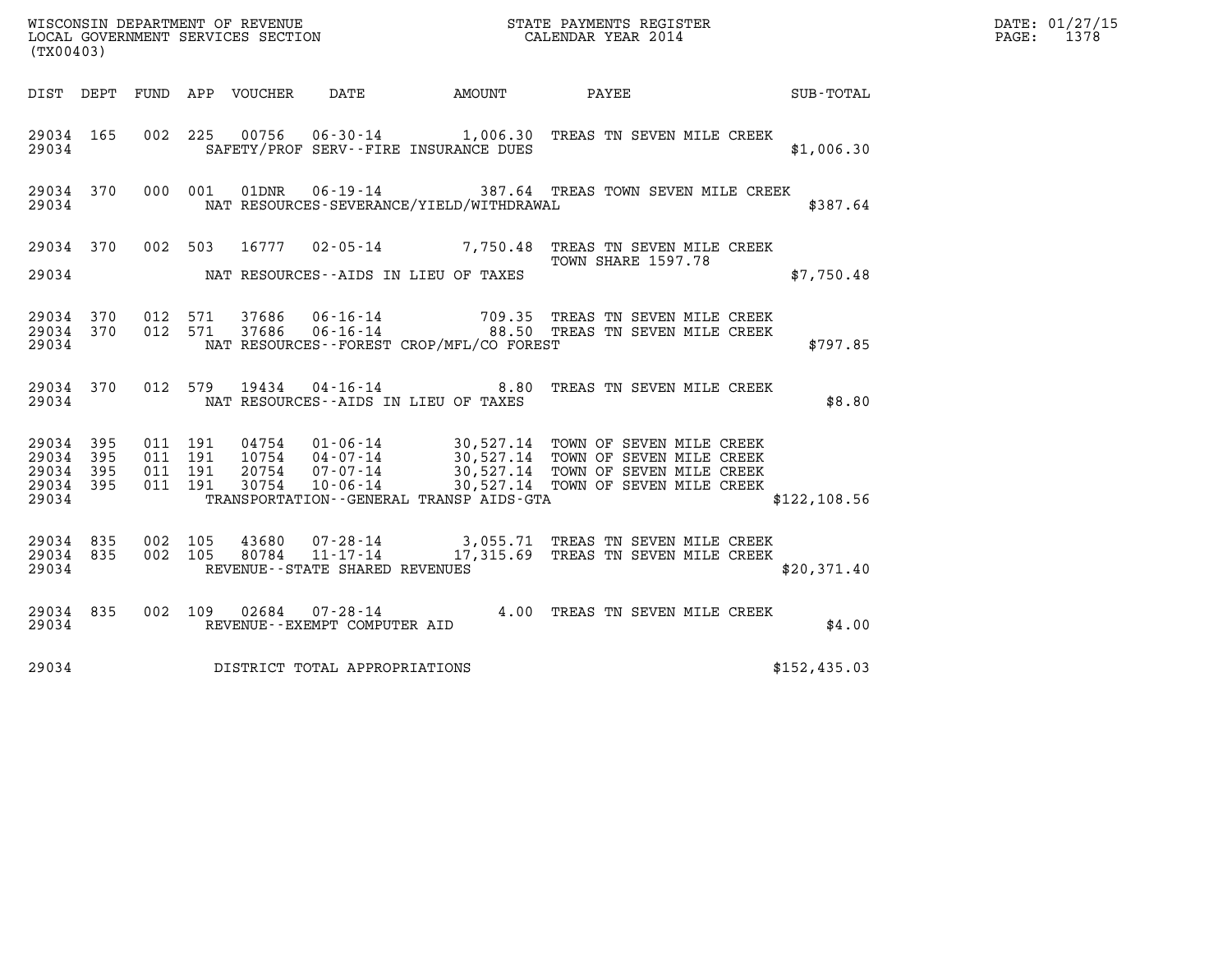| (TX00403)                                         |            |                                          |         | WISCONSIN DEPARTMENT OF REVENUE  | WISCONSIN DEPARTMENT OF REVENUE<br>LOCAL GOVERNMENT SERVICES SECTION |                                                                                                          | STATE PAYMENTS REGISTER<br>CALENDAR YEAR 2014          |              | DATE: 01/27/15<br>PAGE:<br>1379 |
|---------------------------------------------------|------------|------------------------------------------|---------|----------------------------------|----------------------------------------------------------------------|----------------------------------------------------------------------------------------------------------|--------------------------------------------------------|--------------|---------------------------------|
|                                                   |            |                                          |         | DIST DEPT FUND APP VOUCHER       | DATE                                                                 | AMOUNT                                                                                                   | PAYEE                                                  | SUB-TOTAL    |                                 |
| 29036 165<br>29036                                |            |                                          | 002 225 |                                  |                                                                      | SAFETY/PROF SERV--FIRE INSURANCE DUES                                                                    | 00757  06-30-14   1,778.99  TREAS TN SUMMIT            | \$1,778.99   |                                 |
| 29036 370<br>29036                                |            | 000 001                                  |         | 01DNR                            | $06 - 19 - 14$                                                       | NAT RESOURCES-SEVERANCE/YIELD/WITHDRAWAL                                                                 | 900.80 TREAS TOWN SUMMIT                               | \$900.80     |                                 |
| 29036 370<br>29036                                |            | 012 571                                  |         |                                  |                                                                      | NAT RESOURCES--FOREST CROP/MFL/CO FOREST                                                                 | 37687  06-16-14  433.09  TREAS TN SUMMIT               | \$433.09     |                                 |
| 29036 370<br>29036                                |            |                                          | 074 670 |                                  | NAT RESOURCES - - RU RECYCLING GRANT                                 |                                                                                                          | 41648  05-23-14  2,143.25  TREAS TN SUMMIT             | \$2,143.25   |                                 |
| 29036 395<br>29036<br>29036<br>29036 395<br>29036 | 395<br>395 | 011 191<br>011 191<br>011 191<br>011 191 |         | 04755<br>10755<br>20755<br>30755 | 04-07-14<br>07-07-14<br>$10 - 06 - 14$                               | 01-06-14 29,966.13 TOWN OF SUMMIT<br>29,966.13 TOWN OF SUMMIT<br>TRANSPORTATION--GENERAL TRANSP AIDS-GTA | 29,966.13 TOWN OF SUMMIT<br>29,966.15 TOWN OF SUMMIT   | \$119,864.54 |                                 |
| 29036 835<br>29036<br>29036                       | 835        | 002 105<br>002 105                       |         | 80785                            | 43681 07-28-14<br>$11 - 17 - 14$<br>REVENUE--STATE SHARED REVENUES   |                                                                                                          | 13,272.67 TREAS TN SUMMIT<br>52,949.11 TREAS TN SUMMIT | \$66, 221.78 |                                 |
| 29036 835<br>29036                                |            |                                          | 002 109 |                                  | $02685$ $07 - 28 - 14$<br>REVENUE--EXEMPT COMPUTER AID               |                                                                                                          | 8.00 TREAS TN SUMMIT                                   | \$8.00       |                                 |
| 29036                                             |            |                                          |         |                                  | DISTRICT TOTAL APPROPRIATIONS                                        |                                                                                                          |                                                        | \$191,350.45 |                                 |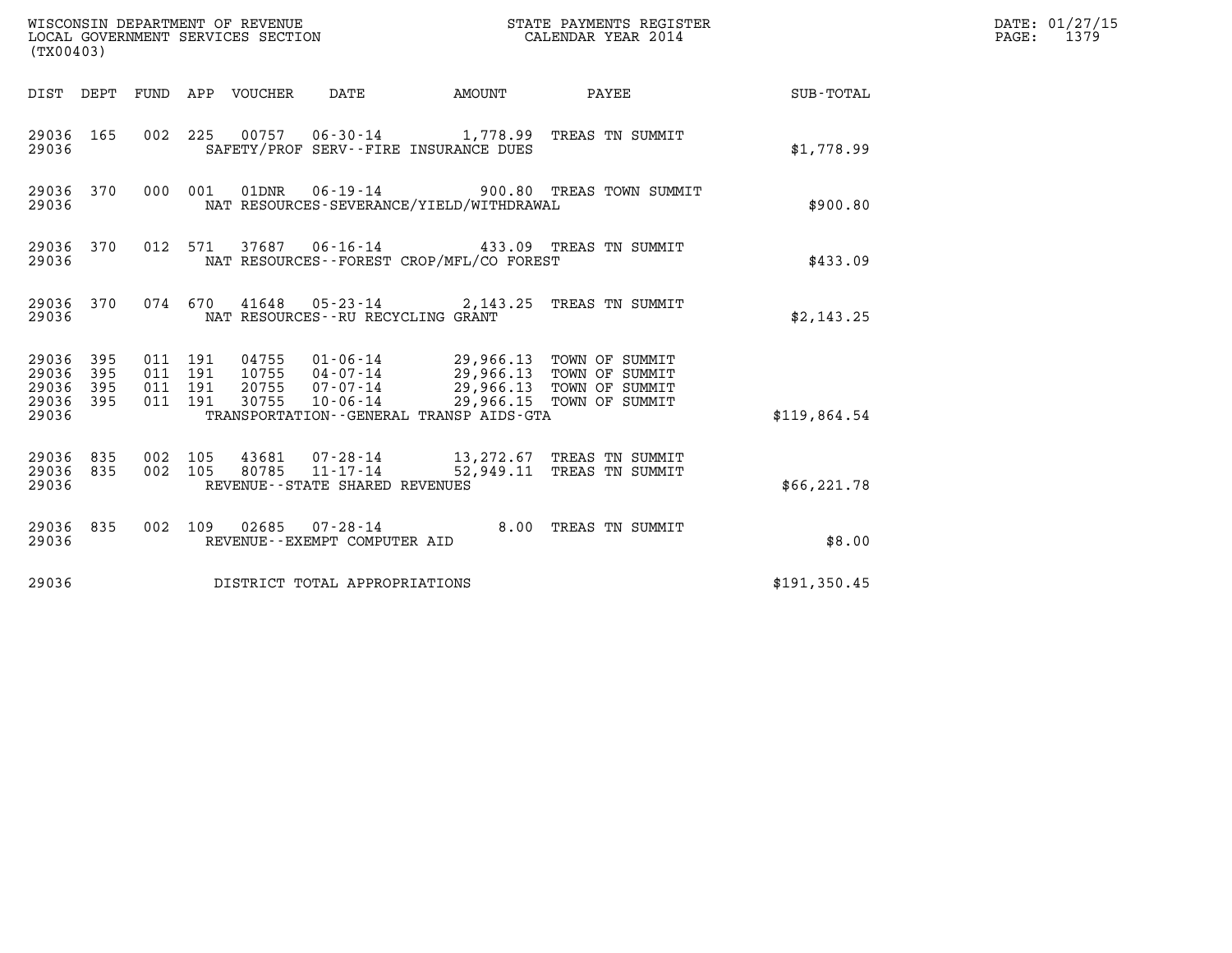| WISCONSIN DEPARTMENT OF REVENUE<br>LOCAL GOVERNMENT SERVICES SECTION<br>(TX00403) |                       |                               |                    |                                  |                                                                 | STATE PAYMENTS REGISTER<br>CALENDAR YEAR 2014 |                                                                                                                  |              | DATE: 01/27/15<br>$\mathtt{PAGE:}$<br>1380 |
|-----------------------------------------------------------------------------------|-----------------------|-------------------------------|--------------------|----------------------------------|-----------------------------------------------------------------|-----------------------------------------------|------------------------------------------------------------------------------------------------------------------|--------------|--------------------------------------------|
| DIST DEPT                                                                         |                       |                               |                    | FUND APP VOUCHER                 | DATE                                                            | <b>AMOUNT</b>                                 | PAYEE                                                                                                            | SUB-TOTAL    |                                            |
| 29038 165<br>29038                                                                |                       | 002 225                       |                    | 00758                            |                                                                 | SAFETY/PROF SERV--FIRE INSURANCE DUES         | 06-30-14 1,707.11 TREAS TN WONEWOC                                                                               | \$1,707.11   |                                            |
| 29038<br>29038 370<br>29038                                                       | 370                   |                               | 000 001<br>000 001 | 01DNR<br>03DNR                   | 06-19-14                                                        | NAT RESOURCES-SEVERANCE/YIELD/WITHDRAWAL      | 188.63 TREAS TOWN WONEWOC<br>11-04-14 1,111.01 TREAS TOWN WONEWOC                                                | \$1,299.64   |                                            |
| 29038 370<br>29038                                                                |                       |                               | 012 571            | 37688                            | $06 - 16 - 14$                                                  | NAT RESOURCES--FOREST CROP/MFL/CO FOREST      | 288.53 TREAS TN WONEWOC                                                                                          | \$288.53     |                                            |
| 29038<br>29038<br>29038 370<br>29038                                              | 370<br>370            | 012 579<br>012 579<br>012 579 |                    | 19435<br>19435<br>19435          | $04 - 16 - 14$<br>04-16-14<br>$04 - 16 - 14$                    | NAT RESOURCES -- AIDS IN LIEU OF TAXES        | 9.76 TREAS TN WONEWOC<br>97.60 TREAS TN WONEWOC<br>77.15 TREAS TN WONEWOC                                        | \$184.51     |                                            |
| 29038 370<br>29038                                                                |                       |                               | 074 670            | 41649                            |                                                                 | NAT RESOURCES -- RU RECYCLING GRANT           | 05-23-14 2,795.34 TREAS TN WONEWOC                                                                               | \$2,795.34   |                                            |
| 29038<br>29038<br>29038<br>29038 395<br>29038                                     | 395<br>- 395<br>- 395 | 011 191<br>011 191            | 011 191<br>011 191 | 04756<br>10756<br>20756<br>30756 | 01-06-14<br>04-07-14<br>07-07-14<br>10-06-14                    | TRANSPORTATION - - GENERAL TRANSP AIDS - GTA  | 28,510.69 TOWN OF WONEWOC<br>28,510.69 TOWN OF WONEWOC<br>28,510.69 TOWN OF WONEWOC<br>28,510.72 TOWN OF WONEWOC | \$114,042.79 |                                            |
| 29038<br>29038                                                                    | 395                   |                               | 011 278            | 33678                            | $12 - 10 - 14$                                                  | TRANSPORTATION - - LRIP/TRIP/MSIP GRANTS      | 9,055.73 TREAS TN WONEWOC                                                                                        | \$9,055.73   |                                            |
| 29038 835<br>29038 835<br>29038                                                   |                       | 002 105<br>002 105            |                    | 43682<br>80786                   | 07-28-14<br>$11 - 17 - 14$<br>REVENUE - - STATE SHARED REVENUES |                                               | 12,716.41 TREAS TN WONEWOC<br>72,230.71 TREAS TN WONEWOC                                                         | \$84,947.12  |                                            |
| 29038<br>29038                                                                    | 835                   | 002 109                       |                    | 02686                            | $07 - 28 - 14$<br>REVENUE--EXEMPT COMPUTER AID                  |                                               | 20.00 TREAS TN WONEWOC                                                                                           | \$20.00      |                                            |
| 29038                                                                             |                       |                               |                    |                                  | DISTRICT TOTAL APPROPRIATIONS                                   |                                               |                                                                                                                  | \$214,340.77 |                                            |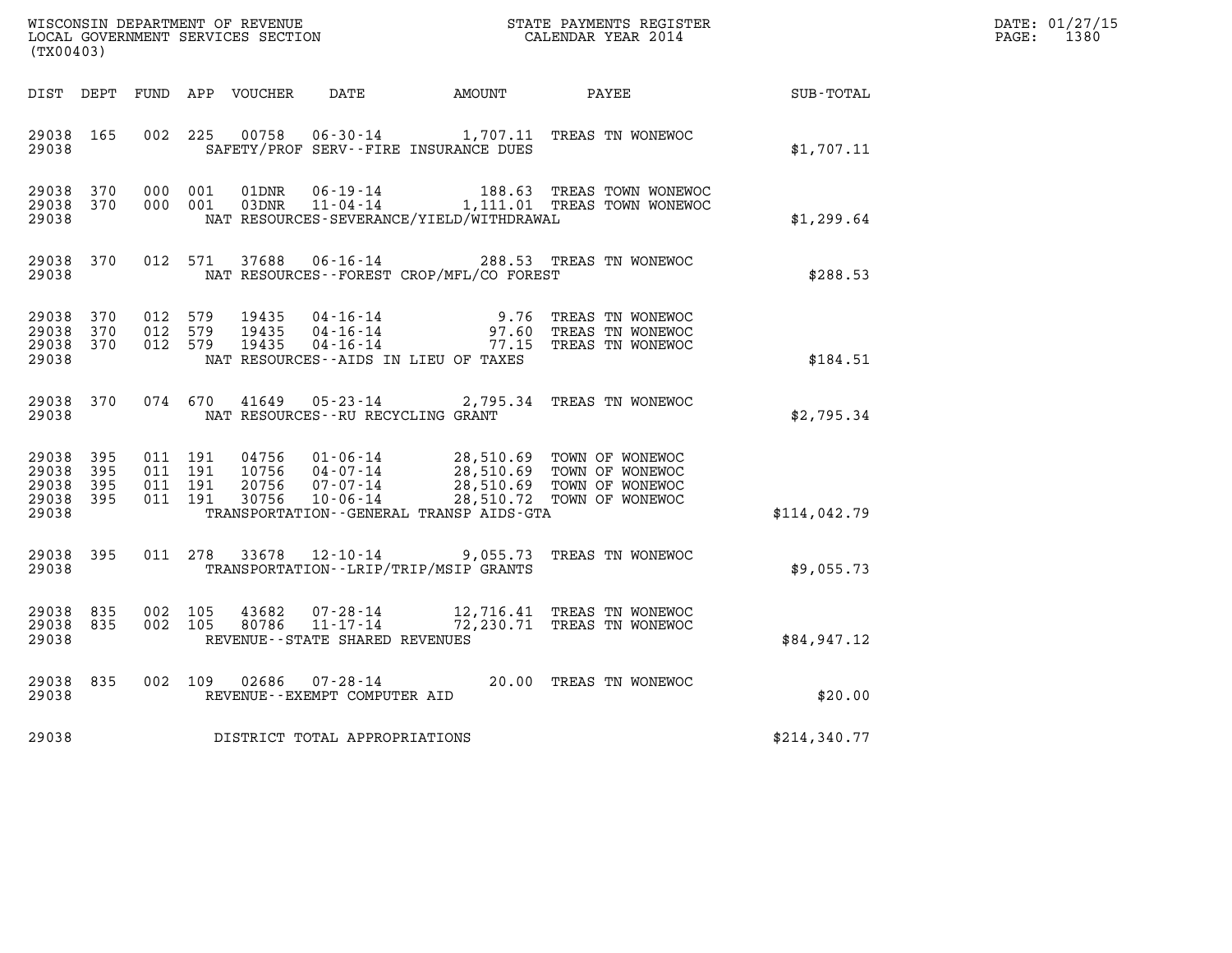| WISCONSIN DEPARTMENT OF REVENUE<br>LOCAL GOVERNMENT SERVICES SECTION<br>. | STATE PAYMENTS REGISTER<br>CALENDAR YEAR 2014 | DATE: 01/27/15<br>1381<br>PAGE: |
|---------------------------------------------------------------------------|-----------------------------------------------|---------------------------------|

| (TX00403)                                                                           | STATE PAYMENTS REGISTER                                                                                                                                                                                                                     |              |  |  |  |  |  |  |  |
|-------------------------------------------------------------------------------------|---------------------------------------------------------------------------------------------------------------------------------------------------------------------------------------------------------------------------------------------|--------------|--|--|--|--|--|--|--|
| DEPT<br>FUND<br>DIST                                                                | APP VOUCHER DATE AMOUNT PAYEE                                                                                                                                                                                                               | SUB-TOTAL    |  |  |  |  |  |  |  |
| 29111 165<br>29111                                                                  | 002 225<br>00759  06-30-14  952.39  TREAS VIL CAMP DOUGLAS<br>SAFETY/PROF SERV--FIRE INSURANCE DUES                                                                                                                                         | \$952.39     |  |  |  |  |  |  |  |
| 012<br>370<br>29111<br>29111                                                        | 37689   06-16-14   7.40   TREAS VIL CAMP DOUGLAS<br>571<br>NAT RESOURCES - - FOREST CROP/MFL/CO FOREST                                                                                                                                      | \$7.40       |  |  |  |  |  |  |  |
| 370<br>29111<br>29111                                                               | 41650 05-23-14 6,909.56 TREAS VIL CAMP DOUGLAS<br>074 670<br>NAT RESOURCES - - RU RECYCLING GRANT                                                                                                                                           | \$6,909.56   |  |  |  |  |  |  |  |
| 29111<br>395<br>29111<br>011<br>395<br>29111<br>395<br>011<br>29111<br>395<br>29111 | 011 191<br>191<br>191<br>011 191<br>TRANSPORTATION--GENERAL TRANSP AIDS-GTA                                                                                                                                                                 | \$33,510.56  |  |  |  |  |  |  |  |
| 835<br>002<br>29111<br>29111 835<br>002<br>29111                                    | 105<br>$\begin{array}{cccc} 43683 & 07\text{-}28\text{-}14 & 34,625.43 & \text{TREAS VIL CAMP DOUTLAS} \\ 80787 & 11\text{-}17\text{-}14 & 144,159.66 & \text{TREAS VIL CAMP DOUTLAS} \end{array}$<br>105<br>REVENUE--STATE SHARED REVENUES | \$178,785.09 |  |  |  |  |  |  |  |
| 29111 835<br>002<br>002<br>29111 835<br>29111                                       | $07-28-14$ $1,662.00$ TREAS VIL CAMP DOUGLAS<br>07-28-14 17.00 TREAS VIL CAMP DOUGLAS<br>109<br>02687<br>109<br>05154<br>REVENUE--EXEMPT COMPUTER AID                                                                                       | \$1,679.00   |  |  |  |  |  |  |  |
| 835<br>002<br>29111<br>29111                                                        | 00002  02-03-14  17,555.84 TREAS VIL CAMP DOUGLAS<br>501<br>DOA-PAYMENT FOR MUNICIPAL SERVICES AID                                                                                                                                          | \$17,555.84  |  |  |  |  |  |  |  |
| 29111<br>835<br>29111                                                               | 36152 03-24-14 1,578.05 TREAS VIL CAMP DOUGLAS<br>021 363<br>REVENUE - - LOTTERY CREDIT -                                                                                                                                                   | \$1,578.05   |  |  |  |  |  |  |  |
| 29111                                                                               | DISTRICT TOTAL APPROPRIATIONS                                                                                                                                                                                                               | \$240,977.89 |  |  |  |  |  |  |  |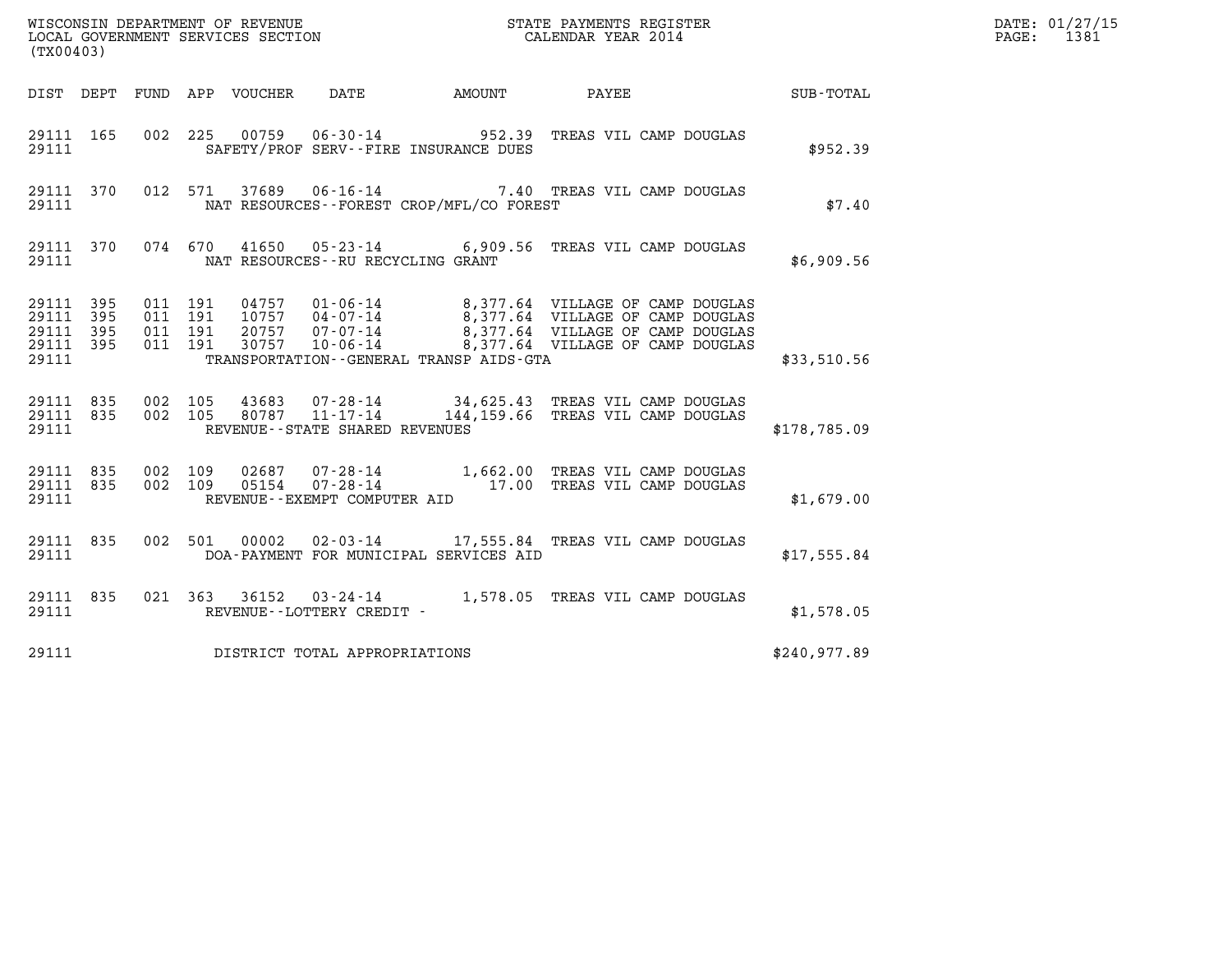| (TX00403)                                                             | WISCONSIN DEPARTMENT OF REVENUE<br>LOCAL GOVERNMENT SERVICES SECTION |                                                                                                                                                                                                                                 | STATE PAYMENTS REGISTER<br>CALENDAR YEAR 2014 |              | DATE: 01/27/15<br>$\mathtt{PAGE}$ :<br>1382 |
|-----------------------------------------------------------------------|----------------------------------------------------------------------|---------------------------------------------------------------------------------------------------------------------------------------------------------------------------------------------------------------------------------|-----------------------------------------------|--------------|---------------------------------------------|
|                                                                       | DIST DEPT FUND APP VOUCHER                                           | AMOUNT<br>DATE                                                                                                                                                                                                                  | PAYEE                                         | SUB-TOTAL    |                                             |
| 29136<br>165<br>29136                                                 |                                                                      | 002 225 00760 06-30-14 467.21 TREAS VIL HUSTLER<br>SAFETY/PROF SERV--FIRE INSURANCE DUES                                                                                                                                        |                                               | \$467.21     |                                             |
| 29136 370<br>29136                                                    | 074 670                                                              | $41651$ 05-23-14<br>NAT RESOURCES--RU RECYCLING GRANT                                                                                                                                                                           | 564.14 TREAS VIL HUSTLER                      | \$564.14     |                                             |
| 29136<br>395<br>29136<br>395<br>29136<br>395<br>395<br>29136<br>29136 | 011 191<br>011 191<br>011 191<br>011 191<br>30758                    | 04758 01-06-14 1,645.96 VILLAGE OF HUSTLER<br>10758 04-07-14 1,645.96 VILLAGE OF HUSTLER<br>20758  07-07-14   1,645.96    VILLAGE OF HUSTLER<br>10-06-14 1,645.99 VILLAGE OF HUSTLER<br>TRANSPORTATION--GENERAL TRANSP AIDS-GTA |                                               | \$6,583.87   |                                             |
| 29136 835<br>29136<br>835<br>29136                                    | 002 105<br>002 105                                                   | 43684 07-28-14 7,390.48 TREAS VIL HUSTLER<br>80788 11-17-14<br>REVENUE--STATE SHARED REVENUES                                                                                                                                   | 41,896.07 TREAS VIL HUSTLER                   | \$49, 286.55 |                                             |
| 29136 835<br>29136                                                    | 002 109                                                              | REVENUE--EXEMPT COMPUTER AID                                                                                                                                                                                                    |                                               | \$1.00       |                                             |
| 29136                                                                 |                                                                      | DISTRICT TOTAL APPROPRIATIONS                                                                                                                                                                                                   |                                               | \$56,902.77  |                                             |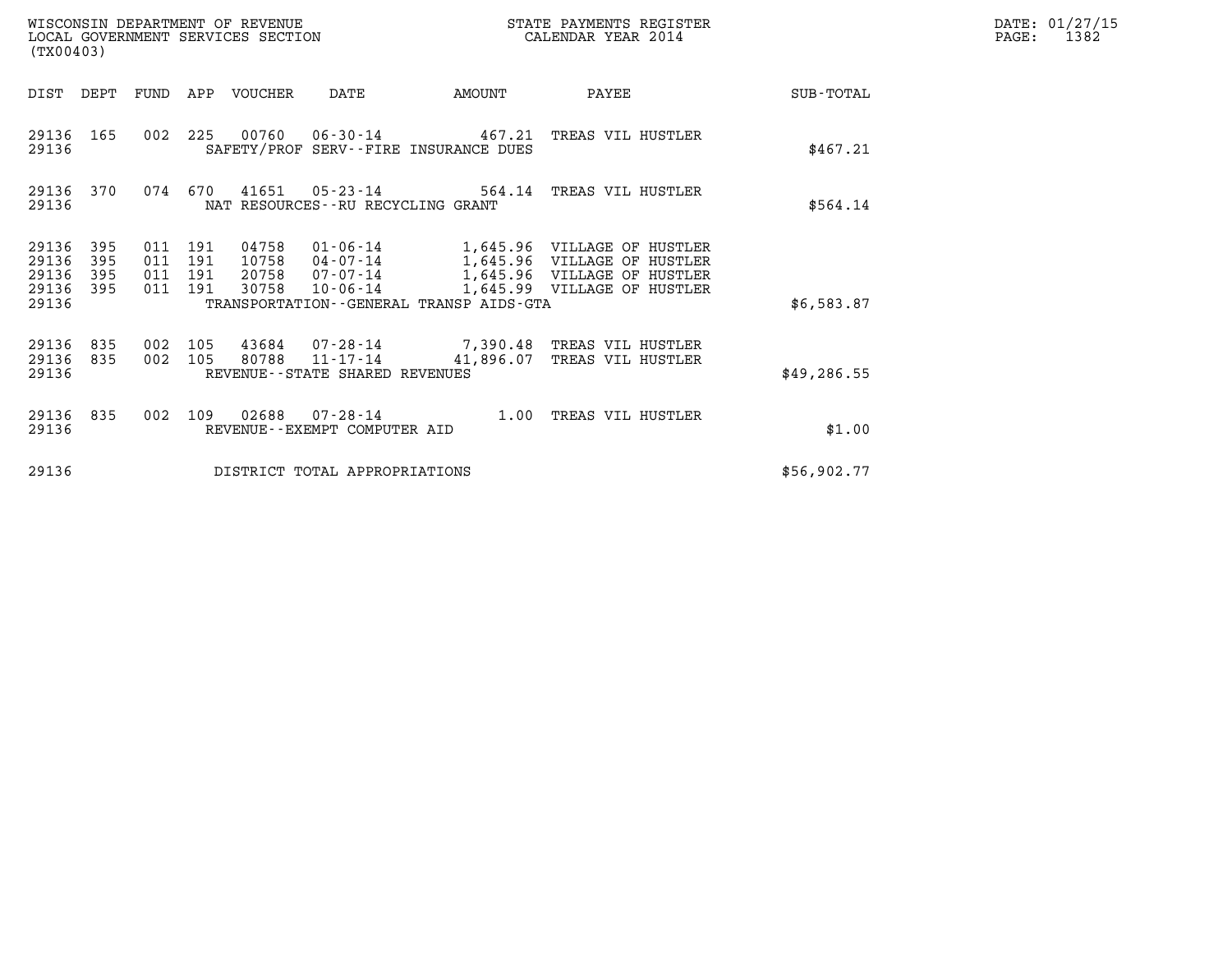| (TX00403)                                |                        |                    |                    |       |                                                          |                                                                                                                                                                                                                                                                              |                                     |  | DATE: 01/27/15<br>PAGE: 1383 |  |
|------------------------------------------|------------------------|--------------------|--------------------|-------|----------------------------------------------------------|------------------------------------------------------------------------------------------------------------------------------------------------------------------------------------------------------------------------------------------------------------------------------|-------------------------------------|--|------------------------------|--|
|                                          |                        |                    |                    |       |                                                          | DIST DEPT FUND APP VOUCHER DATE AMOUNT PAYEE TOTAL                                                                                                                                                                                                                           |                                     |  |                              |  |
| 29146 165<br>29146                       |                        |                    |                    |       |                                                          | 002 225 00761 06-30-14 988.33 TREAS VIL LYNDON STATION<br>SAFETY/PROF SERV--FIRE INSURANCE DUES                                                                                                                                                                              |                                     |  | \$988.33                     |  |
| 29146                                    | 29146 370              |                    |                    |       |                                                          | 012 571 37690 06-16-14 10.60 TREAS VIL LYNDON STATION<br>NAT RESOURCES - - FOREST CROP/MFL/CO FOREST                                                                                                                                                                         |                                     |  | \$10.60                      |  |
| 29146                                    | 29146 370              |                    |                    |       | NAT RESOURCES--RU RECYCLING GRANT                        | 074 670 41652 05-23-14 2,338.43 TREAS VIL LYNDON STATION                                                                                                                                                                                                                     |                                     |  | \$2,338.43                   |  |
| 29146                                    | 29146 395              |                    |                    |       |                                                          | 011 185 21231 08-14-14 3,994.30 TREAS VIL LYNDON STATION<br>TRANSPORTATION--HIGHWAY SAFETY-FEDERAL                                                                                                                                                                           |                                     |  | \$3,994.30                   |  |
| 29146<br>29146 395<br>29146 395<br>29146 | 29146 395<br>- 395     | 011 191<br>011 191 | 011 191<br>011 191 |       |                                                          | 04759  01-06-14  3,450.71  VILLAGE OF LYNDON STATION<br>10759  04-07-14  3,450.71  VILLAGE OF LYNDON STATION<br>20759  07-07-14  3,450.71  VILLAGE OF LYNDON STATION<br>30759  10-06-14  3,450.71  VILLAGE OF LYNDON STATION<br>TRANSPORTATION - - GENERAL TRANSP AIDS - GTA |                                     |  | \$13,802.84                  |  |
| 29146                                    |                        |                    |                    |       |                                                          | 29146 455 002 231 01534 02-21-14 320.00 TREAS VIL LYNDON STATION<br>JUSTICE - - LAW ENFORCEMENT TRAINING                                                                                                                                                                     |                                     |  | \$320.00                     |  |
| 29146                                    | 29146 835<br>29146 835 | 002 105            |                    | 43685 | 002 105 80789 11-17-14<br>REVENUE--STATE SHARED REVENUES | 07-28-14 20,077.56 TREAS VIL LYNDON STATION                                                                                                                                                                                                                                  | 113,774.02 TREAS VIL LYNDON STATION |  | \$133,851.58                 |  |
| 29146 835<br>29146                       |                        |                    |                    |       | REVENUE--EXEMPT COMPUTER AID                             | 002 109 02689 07-28-14 85.00 TREAS VIL LYNDON STATION                                                                                                                                                                                                                        |                                     |  | \$85.00                      |  |
| 29146                                    | 29146 835              |                    |                    |       | REVENUE--LOTTERY CREDIT -                                | 021 363 36153 03-24-14 2,220.12 TREAS VIL LYNDON STATION                                                                                                                                                                                                                     |                                     |  | \$2,220.12                   |  |
| 29146                                    |                        |                    |                    |       | DISTRICT TOTAL APPROPRIATIONS                            |                                                                                                                                                                                                                                                                              |                                     |  | \$157,611.20                 |  |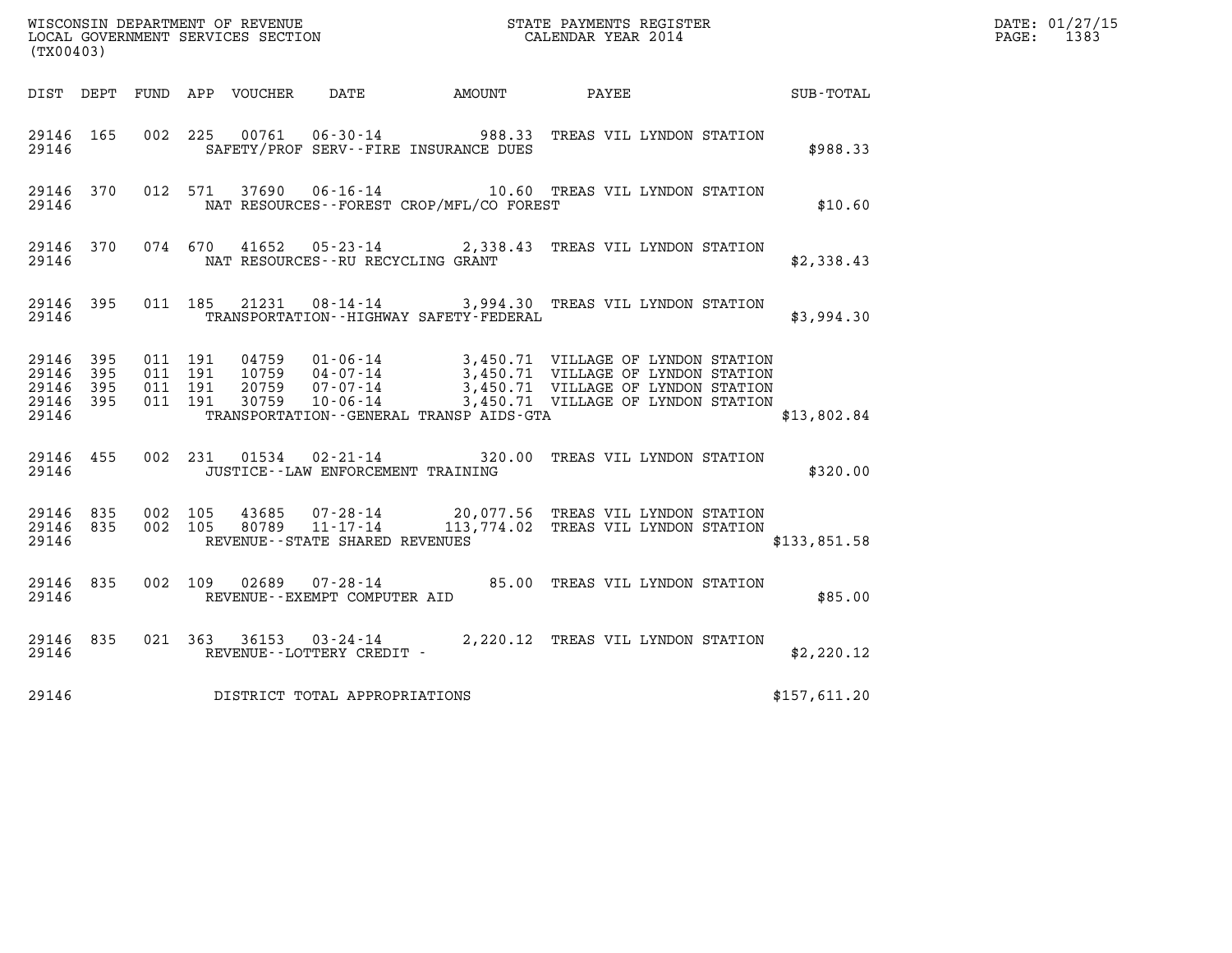| (TX00403)          |                                                      |                    |         |                                                     |                                          |                                                                                                                               |              | DATE: 01/27/15<br>PAGE: 1384 |
|--------------------|------------------------------------------------------|--------------------|---------|-----------------------------------------------------|------------------------------------------|-------------------------------------------------------------------------------------------------------------------------------|--------------|------------------------------|
|                    |                                                      |                    |         |                                                     |                                          | DIST DEPT FUND APP VOUCHER DATE AMOUNT PAYEE TO SUB-TOTAL                                                                     |              |                              |
|                    | 29161                                                |                    |         |                                                     | SAFETY/PROF SERV--FIRE INSURANCE DUES    | 29161 165 002 225 00762 06-30-14 1,886.80 TREAS VIL NECEDAH                                                                   | \$1,886.80   |                              |
| 29161 2012         |                                                      |                    |         |                                                     | NAT RESOURCES--AIDS IN LIEU OF TAXES     | 29161 370 012 579 19436 04-16-14 3.41 TREAS VIL NECEDAH                                                                       | \$3.41       |                              |
|                    | 29161 2012                                           |                    |         | NAT RESOURCES--RU RECYCLING GRANT                   |                                          | 29161 370 074 670 41653 05-23-14 1,830.28 TREAS VIL NECEDAH                                                                   | \$1,830.28   |                              |
| 29161 395          | 29161 395 011 191<br>29161 395<br>29161 395<br>29161 | 011 191<br>011 191 | 011 191 |                                                     | TRANSPORTATION--GENERAL TRANSP AIDS-GTA  |                                                                                                                               | \$45,915.36  |                              |
| 29161              |                                                      |                    |         | JUSTICE -- LAW ENFORCEMENT TRAINING                 |                                          | 29161 455 002 231 01603 02-24-14 160.00 TREAS VIL NECEDAH                                                                     | \$160.00     |                              |
| 29161 2012         |                                                      |                    |         |                                                     | MILITARY AFFAIRS-EMER MGMT-DISASTER RECO | 29161 465 002 305 01373 04-22-14 2,034.77 TREAS VIL NECEDAH                                                                   | \$2,034.77   |                              |
| 29161 2012         |                                                      |                    |         |                                                     | MILITARY AFFAIRS-EMERGENCY MGMT-FED FUND | 29161 465 002 342 01373 04-22-14 12,208.61 TREAS VIL NECEDAH                                                                  | \$12, 208.61 |                              |
| 29161              |                                                      |                    |         | REVENUE--STATE SHARED REVENUES                      |                                          | 29161 835 002 105 43686 07-28-14 52,619.23 TREAS VIL NECEDAH<br>29161 835 002 105 80790 11-17-14 177,342.96 TREAS VIL NECEDAH | \$229,962.19 |                              |
| 29161              |                                                      |                    |         | REVENUE--EXEMPT COMPUTER AID                        |                                          | 29161 835 002 109 02690 07-28-14 245.00 TREAS VIL NECEDAH<br>29161 835 002 109 05155 07-28-14 1,733.00 TREAS VIL NECEDAH      | \$1,978.00   |                              |
| 29161 835<br>29161 |                                                      |                    | 002 501 |                                                     | DOA-PAYMENT FOR MUNICIPAL SERVICES AID   | 755.35 TREAS VIL NECEDAH                                                                                                      | \$755.35     |                              |
| 29161 835<br>29161 |                                                      |                    |         | 021 363 36154 03-24-14<br>REVENUE--LOTTERY CREDIT - |                                          | 451.33 TREAS VIL NECEDAH                                                                                                      | \$451.33     |                              |
| 29161              |                                                      |                    |         | DISTRICT TOTAL APPROPRIATIONS                       |                                          |                                                                                                                               | \$297,186.10 |                              |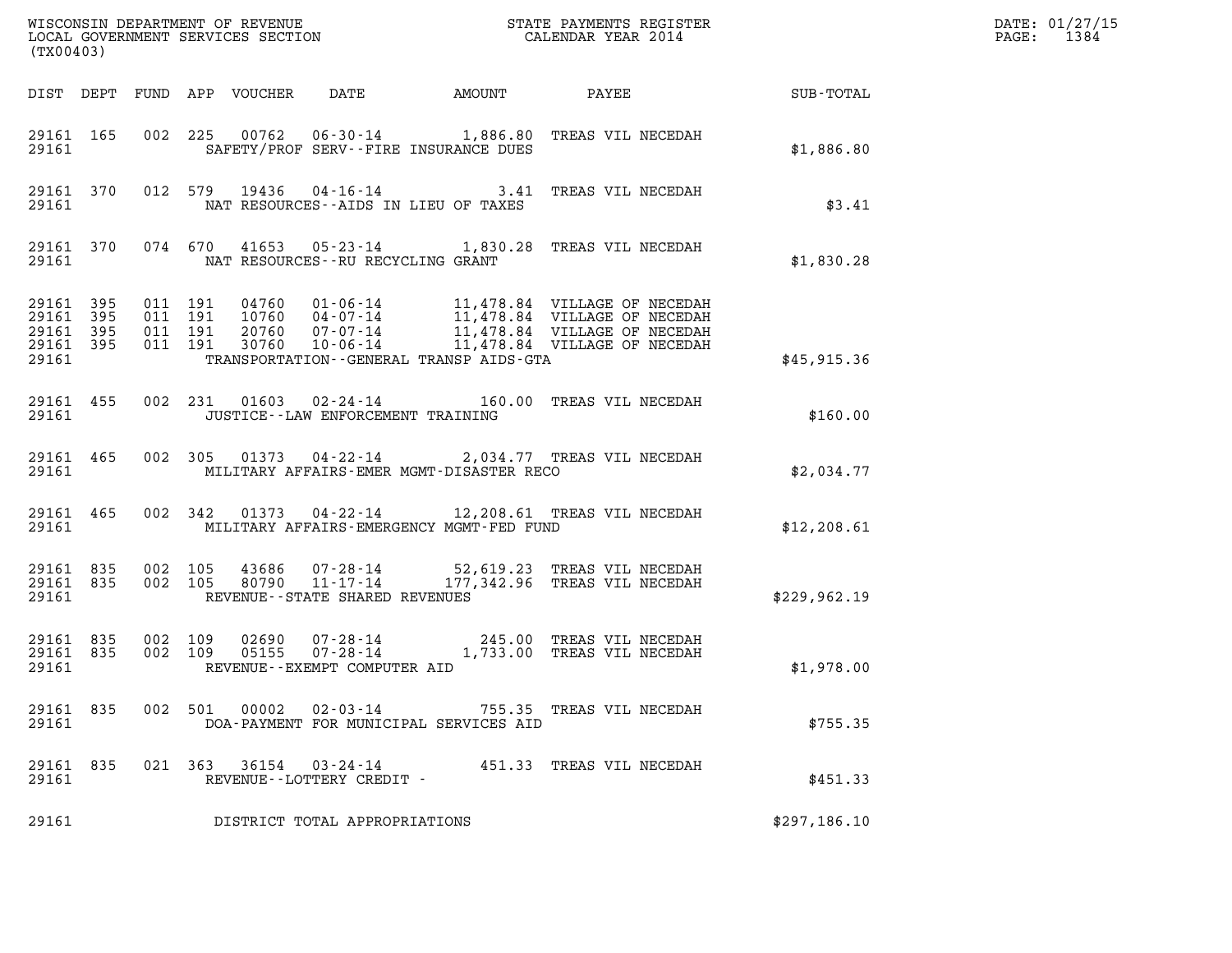| (TX00403)                                         |              |                               |         |               |                                   |                                              |                                                                                                                                                                                                                      |                      | DATE: 01/27/15<br>PAGE: 1385 |
|---------------------------------------------------|--------------|-------------------------------|---------|---------------|-----------------------------------|----------------------------------------------|----------------------------------------------------------------------------------------------------------------------------------------------------------------------------------------------------------------------|----------------------|------------------------------|
|                                                   |              |                               |         |               |                                   | DIST DEPT FUND APP VOUCHER DATE AMOUNT PAYEE |                                                                                                                                                                                                                      | $\texttt{SUB-TOTAL}$ |                              |
| 29186 165<br>29186                                |              |                               |         |               |                                   | SAFETY/PROF SERV--FIRE INSURANCE DUES        | 002 225 00763 06-30-14 467.21 TREAS VIL UNION CENTER                                                                                                                                                                 | \$467.21             |                              |
| 29186 370                                         |              |                               |         |               |                                   |                                              | 002 503 16778 02-05-14 39.57 TREAS VIL UNION CENTER<br>VIL SHARE 9.13                                                                                                                                                |                      |                              |
| 29186                                             |              |                               |         |               |                                   | NAT RESOURCES--AIDS IN LIEU OF TAXES         |                                                                                                                                                                                                                      | \$39.57              |                              |
| 29186                                             | 29186 370    |                               |         |               |                                   | NAT RESOURCES--AIDS IN LIEU OF TAXES         | 012 579 19437 04-16-14 183.71 TREAS VIL UNION CENTER                                                                                                                                                                 | \$183.71             |                              |
| 29186                                             | 29186 370    |                               |         |               | NAT RESOURCES--RU RECYCLING GRANT |                                              | 074 670 41654 05-23-14 241.74 TREAS VIL UNION CENTER                                                                                                                                                                 | \$241.74             |                              |
| 29186 395<br>29186<br>29186<br>29186 395<br>29186 | 395<br>- 395 | 011 191<br>011 191<br>011 191 | 011 191 |               |                                   | TRANSPORTATION - - GENERAL TRANSP AIDS - GTA | 04761  01-06-14  2,986.88  VILLAGE OF UNION CENTER<br>10761  04-07-14  2,986.88  VILLAGE OF UNION CENTER<br>20761  07-07-14  2,986.88  VILLAGE OF UNION CENTER<br>30761  10-06-14  2,986.91  VILLAGE OF UNION CENTER | \$11,947.55          |                              |
| 29186 455<br>29186                                |              |                               |         |               | JUSTICE--LAW ENFORCEMENT TRAINING |                                              | 002 231 01784 02-26-14 160.00 TREAS VIL UNION CENTER                                                                                                                                                                 | \$160.00             |                              |
| 29186 835<br>29186                                | 29186 835    |                               |         |               | REVENUE--STATE SHARED REVENUES    |                                              | 002 105 43687 07-28-14 9,574.19 TREAS VIL UNION CENTER<br>002 105 80791 11-17-14 54,275.55 TREAS VIL UNION CENTER                                                                                                    | \$63,849.74          |                              |
| 29186 835<br>29186                                |              |                               |         |               | REVENUE--EXEMPT COMPUTER AID      |                                              | 002 109 02691 07-28-14 346.00 TREAS VIL UNION CENTER                                                                                                                                                                 | \$346.00             |                              |
| 29186 835<br>29186                                |              |                               |         | 002 501 00002 |                                   | DOA-PAYMENT FOR MUNICIPAL SERVICES AID       | 02-03-14 107.45 TREAS VIL UNION CENTER                                                                                                                                                                               | \$107.45             |                              |
| 29186                                             |              |                               |         |               | DISTRICT TOTAL APPROPRIATIONS     |                                              |                                                                                                                                                                                                                      | \$77,342.97          |                              |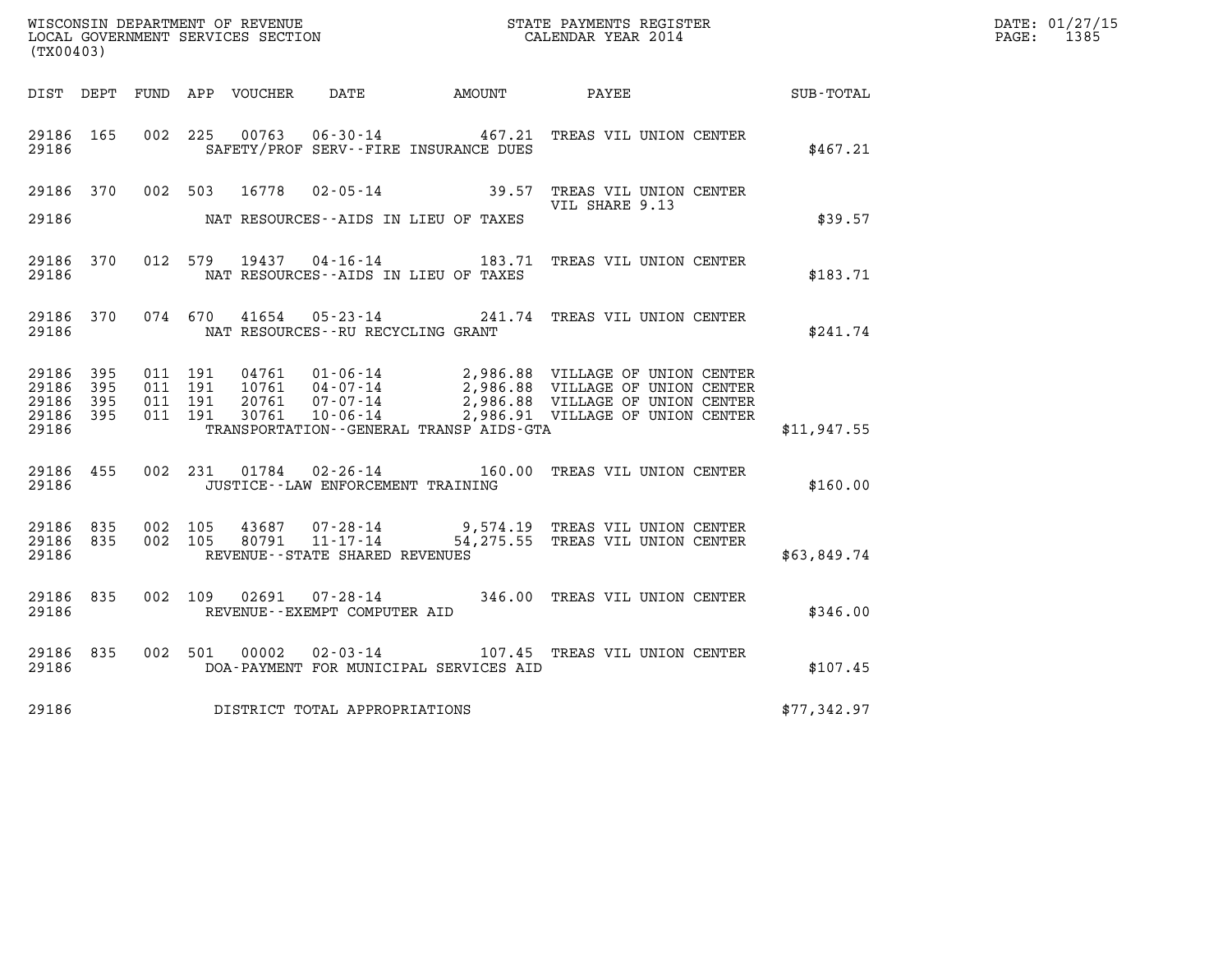| (TX00403)                                                 |                    |         |                                          |       |                                                     |                                              |                                                                                                                                                                                                  |               | DATE: 01/27/15<br>PAGE: 1386 |
|-----------------------------------------------------------|--------------------|---------|------------------------------------------|-------|-----------------------------------------------------|----------------------------------------------|--------------------------------------------------------------------------------------------------------------------------------------------------------------------------------------------------|---------------|------------------------------|
|                                                           |                    |         |                                          |       |                                                     |                                              |                                                                                                                                                                                                  |               |                              |
| 29191 165<br>29191                                        |                    |         |                                          |       |                                                     | SAFETY/PROF SERV--FIRE INSURANCE DUES        | 002 225 00764 06-30-14 988.33 TREAS VIL WONEWOC                                                                                                                                                  | \$988.33      |                              |
|                                                           |                    |         |                                          |       |                                                     |                                              | 29191 370 002 503 16779 02-05-14 427.59 TREAS VIL WONEWOC<br>VIL SHARE 132.30                                                                                                                    |               |                              |
| 29191                                                     |                    |         |                                          |       |                                                     | NAT RESOURCES--AIDS IN LIEU OF TAXES         |                                                                                                                                                                                                  | \$427.59      |                              |
| 29191                                                     | 29191 370          |         |                                          |       |                                                     | NAT RESOURCES--AIDS IN LIEU OF TAXES         | 012 579 19438 04-16-14 24.70 TREAS VIL WONEWOC                                                                                                                                                   | \$24.70       |                              |
|                                                           | 29191 370<br>29191 |         |                                          |       | NAT RESOURCES--RU RECYCLING GRANT                   |                                              | 074 670 41655 05-23-14 4,113.92 TREAS VIL WONEWOC                                                                                                                                                | \$4,113.92    |                              |
| 29191 395<br>29191 395<br>29191 395<br>29191 395<br>29191 |                    |         | 011 191<br>011 191<br>011 191<br>011 191 |       |                                                     | TRANSPORTATION - - GENERAL TRANSP AIDS - GTA | 04762  01-06-14  6,534.11  VILLAGE OF WONEWOC<br>10762  04-07-14  6,534.11  VILLAGE OF WONEWOC<br>20762  07-07-14  6,534.11  VILLAGE OF WONEWOC<br>30762  10-06-14  6,534.12  VILLAGE OF WONEWOC | \$26, 136.45  |                              |
| 29191                                                     | 29191 455          |         |                                          |       | JUSTICE -- LAW ENFORCEMENT TRAINING                 |                                              | 002 231 01849 02-26-14 320.00 TREAS VIL WONEWOC                                                                                                                                                  | \$320.00      |                              |
| 29191                                                     | 29191 505          |         |                                          |       | DOA--HOUSING ASSISTANCE GRANTS                      |                                              | 002 743 05718 02-10-14 65,267.28 TREAS VIL WONEWOC                                                                                                                                               | \$65, 267.28  |                              |
| 29191 835<br>29191                                        | 29191 835          | 002 105 | 002 105                                  |       | REVENUE--STATE SHARED REVENUES                      |                                              | 43688  07-28-14  38,306.28  TREAS VIL WONEWOC<br>80792  11-17-14  217,261.39  TREAS VIL WONEWOC                                                                                                  | \$255, 567.67 |                              |
| 29191 835                                                 | 29191              |         |                                          |       | REVENUE--EXEMPT COMPUTER AID                        |                                              | 002 109 02692 07-28-14 102.00 TREAS VIL WONEWOC                                                                                                                                                  | \$102.00      |                              |
| 29191 835<br>29191                                        |                    |         | 002 501                                  | 00002 | 02-03-14                                            | DOA-PAYMENT FOR MUNICIPAL SERVICES AID       | 147.34 TREAS VIL WONEWOC                                                                                                                                                                         | \$147.34      |                              |
| 29191 835<br>29191                                        |                    |         | 021 363                                  |       | $36155$ $03 - 24 - 14$<br>REVENUE--LOTTERY CREDIT - |                                              | 2,300.28 TREAS VIL WONEWOC                                                                                                                                                                       | \$2,300.28    |                              |
| 29191                                                     |                    |         |                                          |       | DISTRICT TOTAL APPROPRIATIONS                       |                                              |                                                                                                                                                                                                  | \$355, 395.56 |                              |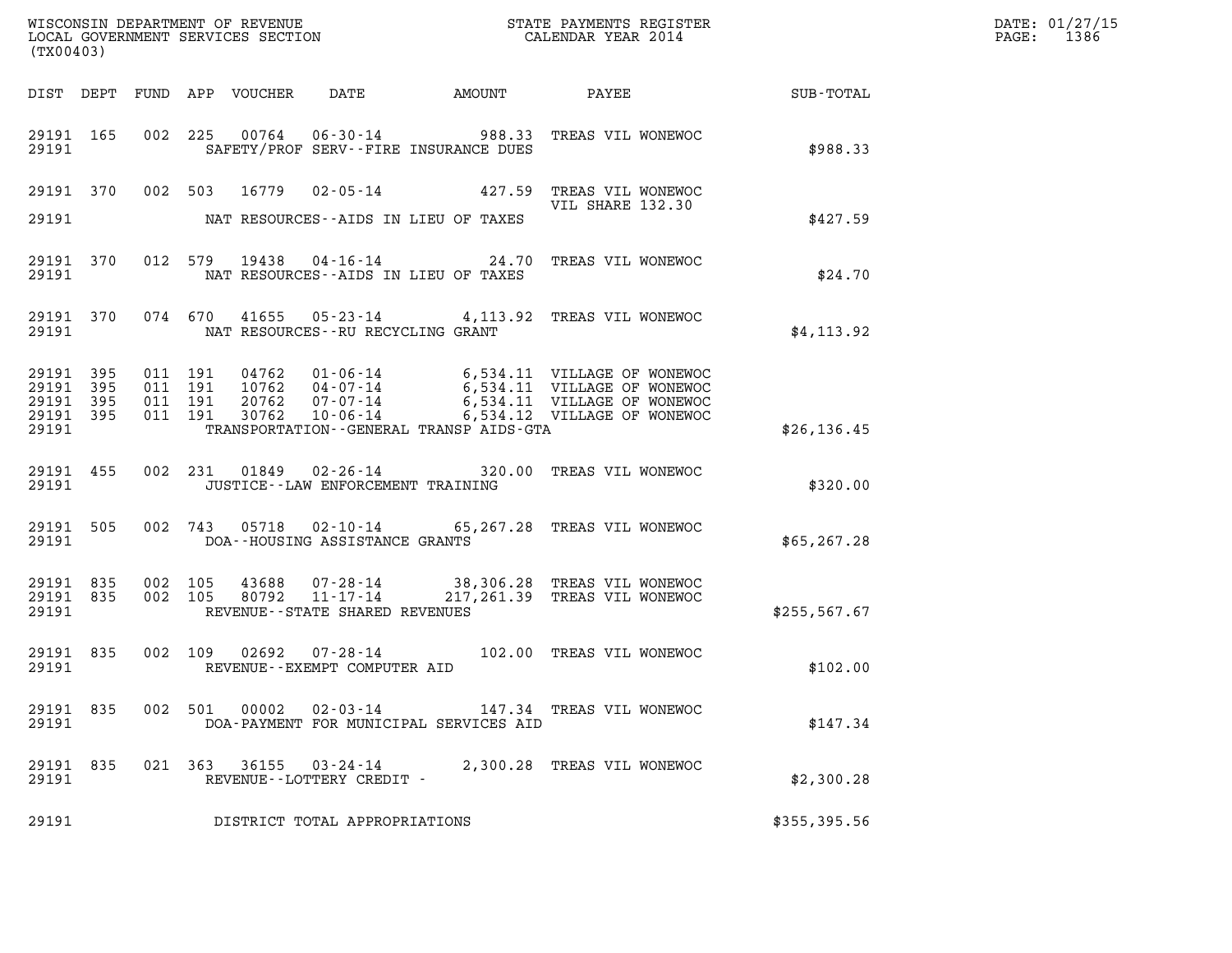| DATE: | 01/27/15 |
|-------|----------|
| PAGE: | 1387     |

| (TX00403)                                                 |  |                                          |                            |                                                                    |                                                                                                                                                                                                                             | %WISCONSIN DEPARTMENT OF REVENUE $$\tt STATE$ PAYMENTS REGISTER LOCAL GOVERNMENT SERVICES SECTION $$\tt CALEINDAR$ YEAR 2014                           |                        | DATE: 01/27/15<br>1387<br>$\mathtt{PAGE:}$ |
|-----------------------------------------------------------|--|------------------------------------------|----------------------------|--------------------------------------------------------------------|-----------------------------------------------------------------------------------------------------------------------------------------------------------------------------------------------------------------------------|--------------------------------------------------------------------------------------------------------------------------------------------------------|------------------------|--------------------------------------------|
|                                                           |  |                                          | DIST DEPT FUND APP VOUCHER | DATE                                                               |                                                                                                                                                                                                                             |                                                                                                                                                        | AMOUNT PAYEE SUB-TOTAL |                                            |
| 29221 165<br>29221                                        |  |                                          |                            |                                                                    | SAFETY/PROF SERV--FIRE INSURANCE DUES                                                                                                                                                                                       | 002 225 00765 06-30-14 2,264.16 TREAS CITY ELROY                                                                                                       | \$2, 264.16            |                                            |
| 29221 370<br>29221 370<br>29221                           |  |                                          |                            |                                                                    | NAT RESOURCES--AIDS IN LIEU OF TAXES                                                                                                                                                                                        | 012 579 19439 04-16-14 .29 TREAS CITY ELROY<br>012 579 19439 04-16-14 40.97 TREAS CITY ELROY                                                           | \$41.26                |                                            |
| 29221 370<br>29221                                        |  |                                          |                            | NAT RESOURCES--RU RECYCLING GRANT                                  |                                                                                                                                                                                                                             | 074 670 41656 05-23-14 10,368.87 TREAS CITY ELROY                                                                                                      | \$10,368.87            |                                            |
| 29221 370<br>29221                                        |  |                                          |                            |                                                                    | NAT RESOURCES--URBAN NON-POINT GRANTS                                                                                                                                                                                       | 095 519 02363 04-21-14 36,541.55 TREAS CITY ELROY                                                                                                      | \$36,541.55            |                                            |
| 29221 395<br>29221 395<br>29221 395<br>29221 395<br>29221 |  | 011 191<br>011 191<br>011 191<br>011 191 |                            |                                                                    | 04763  01-06-14  15,276.12  CITY OF ELROY<br>10763  04-07-14  15,276.12  CITY OF ELROY<br>20763  07-07-14  15,276.12  CITY OF ELROY<br>30763  10-06-14  15,276.12  CITY OF ELROY<br>TRANSPORTATION--GENERAL TRANSP AIDS-GTA |                                                                                                                                                        | \$61,104.48            |                                            |
| 29221 455<br>29221                                        |  |                                          |                            | JUSTICE - - LAW ENFORCEMENT TRAINING                               |                                                                                                                                                                                                                             | 002 231 01363 02-18-14 480.00 TREAS CITY ELROY                                                                                                         | \$480.00               |                                            |
| 29221 505<br>29221 505<br>29221 505<br>29221              |  | 002 743                                  |                            | DOA--HOUSING ASSISTANCE GRANTS                                     |                                                                                                                                                                                                                             | 002 743 01363 09-10-14 166,143.00 TREAS CITY ELROY<br>002 743 03357 11-24-14 300,063.00 TREAS CITY ELROY<br>08524  05-22-14  3,594.90 TREAS CITY ELROY | \$469,800.90           |                                            |
| 29221 835<br>29221 835<br>29221                           |  | 002 105<br>002 105                       | 80793                      | 43689 07-28-14<br>$11 - 17 - 14$<br>REVENUE--STATE SHARED REVENUES |                                                                                                                                                                                                                             | 86,014.86 TREAS CITY ELROY<br>487,425.39 TREAS CITY ELROY                                                                                              | \$573,440.25           |                                            |
| 29221 835<br>29221 835<br>29221                           |  | 002 109<br>002 109                       | 02693<br>05156             | $07 - 28 - 14$<br>07-28-14<br>REVENUE--EXEMPT COMPUTER AID         |                                                                                                                                                                                                                             | 3,493.00 TREAS CITY ELROY<br>724.00 TREAS CITY ELROY                                                                                                   | \$4,217.00             |                                            |
| 29221 835<br>29221                                        |  | 002 501                                  | 00002                      | 02-03-14                                                           | DOA-PAYMENT FOR MUNICIPAL SERVICES AID                                                                                                                                                                                      | 210.36 TREAS CITY ELROY                                                                                                                                | \$210.36               |                                            |
| 29221 835<br>29221                                        |  |                                          |                            | 021 363 36156 03-24-14<br>REVENUE--LOTTERY CREDIT -                |                                                                                                                                                                                                                             | 113.40 TREAS CITY ELROY                                                                                                                                | \$113.40               |                                            |
| 29221                                                     |  |                                          |                            | DISTRICT TOTAL APPROPRIATIONS                                      |                                                                                                                                                                                                                             |                                                                                                                                                        | \$1,158,582.23         |                                            |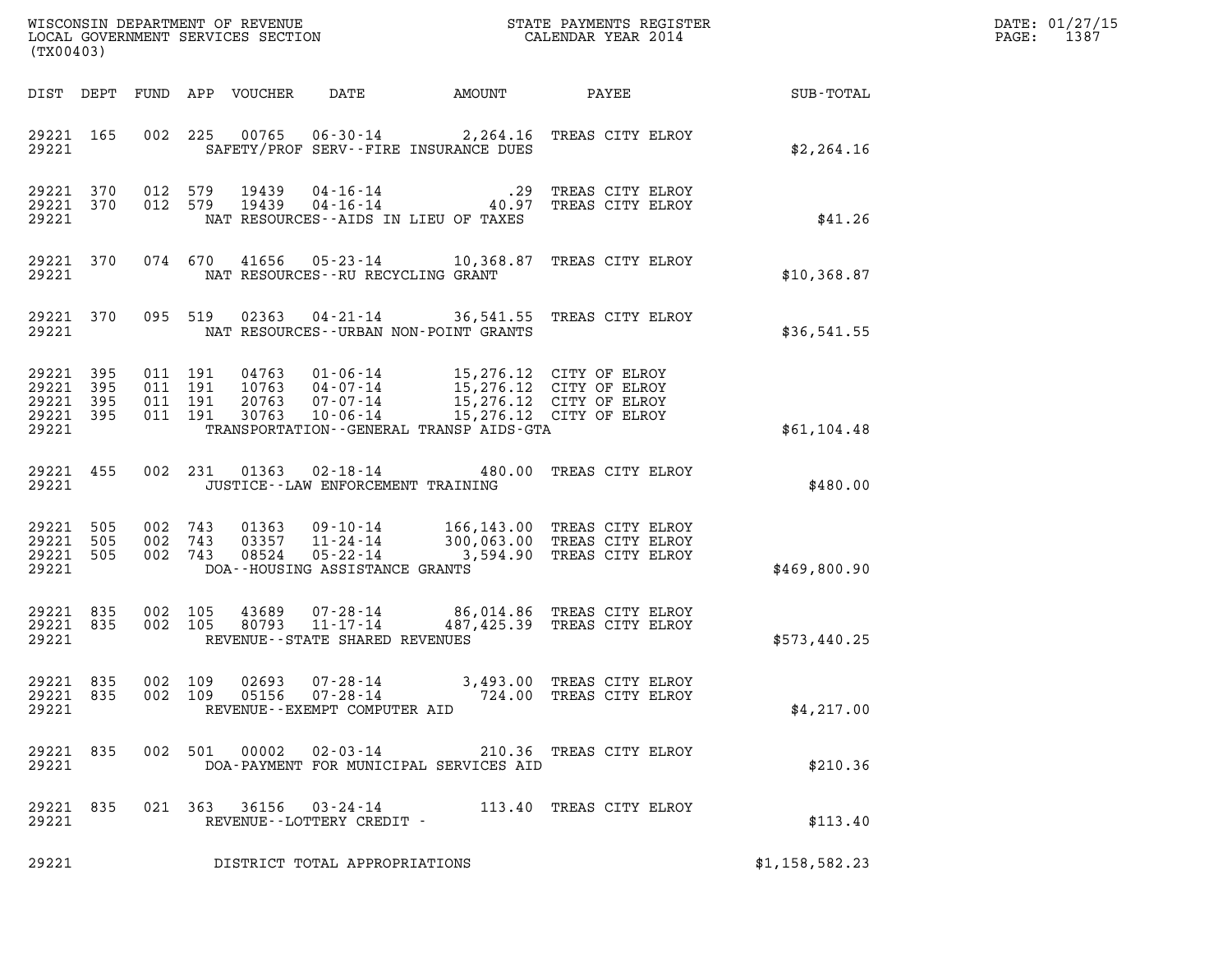| $\mathtt{DATE}$ : | 01/27/15 |
|-------------------|----------|
| PAGE:             | 1388     |

| (TX00403)                                                   |                                         |                                                    |                   | WISCONSIN DEPARTMENT OF REVENUE<br>LOCAL GOVERNMENT SERVICES SECTION |                                                                                                        |                                                                                                                        | STATE PAYMENTS REGISTER<br>CALENDAR YEAR 2014                                                                                                   |              | DATE: 01/27/15<br>PAGE:<br>1388 |
|-------------------------------------------------------------|-----------------------------------------|----------------------------------------------------|-------------------|----------------------------------------------------------------------|--------------------------------------------------------------------------------------------------------|------------------------------------------------------------------------------------------------------------------------|-------------------------------------------------------------------------------------------------------------------------------------------------|--------------|---------------------------------|
| DIST DEPT                                                   |                                         |                                                    |                   | FUND APP VOUCHER                                                     | DATE                                                                                                   | AMOUNT                                                                                                                 | PAYEE                                                                                                                                           | SUB-TOTAL    |                                 |
| 29251 165<br>29251                                          |                                         | 002                                                | 225               | 00766                                                                | 06-30-14                                                                                               | SAFETY/PROF SERV--FIRE INSURANCE DUES                                                                                  | 8,409.75 TREAS CITY MAUSTON                                                                                                                     | \$8,409.75   |                                 |
| 29251 370<br>29251                                          |                                         | 012 573                                            |                   | 00796                                                                | $10 - 03 - 14$<br>NAT RESOURCES - - BOATING PROJECTS                                                   |                                                                                                                        | 22,359.15 TREAS CITY MAUSTON                                                                                                                    | \$22,359.15  |                                 |
| 29251 370<br>29251                                          |                                         | 012 583                                            |                   | 02899                                                                | 06-10-14                                                                                               | NAT RESOURCES - - RECREATION RESOURCE - FED                                                                            | 960.85 MAUSTON VOLUNTEER FIRE DE                                                                                                                | \$960.85     |                                 |
| 29251 370<br>29251                                          |                                         | 074 670                                            |                   | 41657                                                                | 05-23-14<br>NAT RESOURCES - - RU RECYCLING GRANT                                                       | 13,338.87                                                                                                              | TREAS CITY MAUSTON                                                                                                                              | \$13,338.87  |                                 |
| 29251 370<br>29251                                          |                                         | 095 519                                            |                   | 02635                                                                | 05-12-14                                                                                               | NAT RESOURCES - - URBAN NON-POINT GRANTS                                                                               | 56,172.70 TREAS CITY MAUSTON                                                                                                                    | \$56,172.70  |                                 |
| 29251<br>29251<br>29251<br>29251<br>29251                   | 395<br>395<br>395<br>395                | 011 162<br>011 162<br>011 162<br>011 162           |                   | 06039<br>12039<br>22039<br>32039                                     | $01 - 06 - 14$<br>04-07-14<br>07-07-14<br>$10 - 06 - 14$                                               | TRANSPORTATION - CONNECTING HIGHWAY AIDS                                                                               | 15,709.78 CITY OF MAUSTON<br>15,709.78 CITY OF MAUSTON<br>15,709.78 CITY OF MAUSTON<br>15,709.79 CITY OF MAUSTON                                | \$62,839.13  |                                 |
| 29251<br>29251<br>29251<br>29251<br>29251<br>29251          | 395<br>395<br>395<br>395<br>395         | 011 177<br>011 177<br>011 177<br>011<br>011 177    | 177               | 16029<br>24029<br>26029<br>26053<br>42029                            | 06-04-14<br>07-07-14<br>09-30-14<br>$10 - 02 - 14$<br>$12 - 30 - 14$<br>TRANSPORTATION - - TRANSIT AID |                                                                                                                        | 13,407.00 CITY OF MAUSTON<br>13,407.00 CITY OF MAUSTON<br>13,406.00 CITY OF MAUSTON<br>10,480.00 TREAS CITY MAUSTON<br>8,044.00 CITY OF MAUSTON | \$58,744.00  |                                 |
| 29251<br>29251<br>29251<br>29251<br>29251<br>29251<br>29251 | 395<br>395<br>395<br>395<br>395<br>-395 | 011 182<br>011<br>011<br>011 182<br>011<br>011 182 | 182<br>182<br>182 | 02814<br>08955<br>20679<br>26790<br>26791<br>31117                   | $02 - 05 - 14$<br>$04 - 10 - 14$<br>08-11-14<br>$10 - 09 - 14$<br>$10 - 09 - 14$<br>11-17-14           | 14,432.00<br>3,970.00<br>27,613.80<br>13,486.00<br>19,649.00<br>20,615.00<br>TRANSPORTATION - - TRANSIT AIDS - FEDERAL | TREAS CITY MAUSTON<br>TREAS CITY MAUSTON<br>TREAS CITY MAUSTON<br>TREAS CITY MAUSTON<br>TREAS CITY MAUSTON<br>TREAS CITY MAUSTON                | \$99,765.80  |                                 |
| 29251<br>29251<br>29251<br>29251<br>29251                   | - 395<br>395<br>395<br>395              | 011 191<br>011 191<br>011 191<br>011 191           |                   | 04764<br>10764<br>20764<br>30764                                     | $01 - 06 - 14$<br>$04 - 07 - 14$<br>07-07-14<br>$10 - 06 - 14$                                         | 68,651.00<br>TRANSPORTATION - - GENERAL TRANSP AIDS - GTA                                                              | 68,651.00 CITY OF MAUSTON<br>CITY OF MAUSTON<br>68,651.00 CITY OF MAUSTON<br>68,651.03 CITY OF MAUSTON                                          | \$274,604.03 |                                 |
| 29251 455<br>29251                                          |                                         | 002 231                                            |                   | 01554                                                                | 02-21-14<br>JUSTICE--LAW ENFORCEMENT TRAINING                                                          |                                                                                                                        | 1,760.00 TREAS CITY MAUSTON                                                                                                                     | \$1,760.00   |                                 |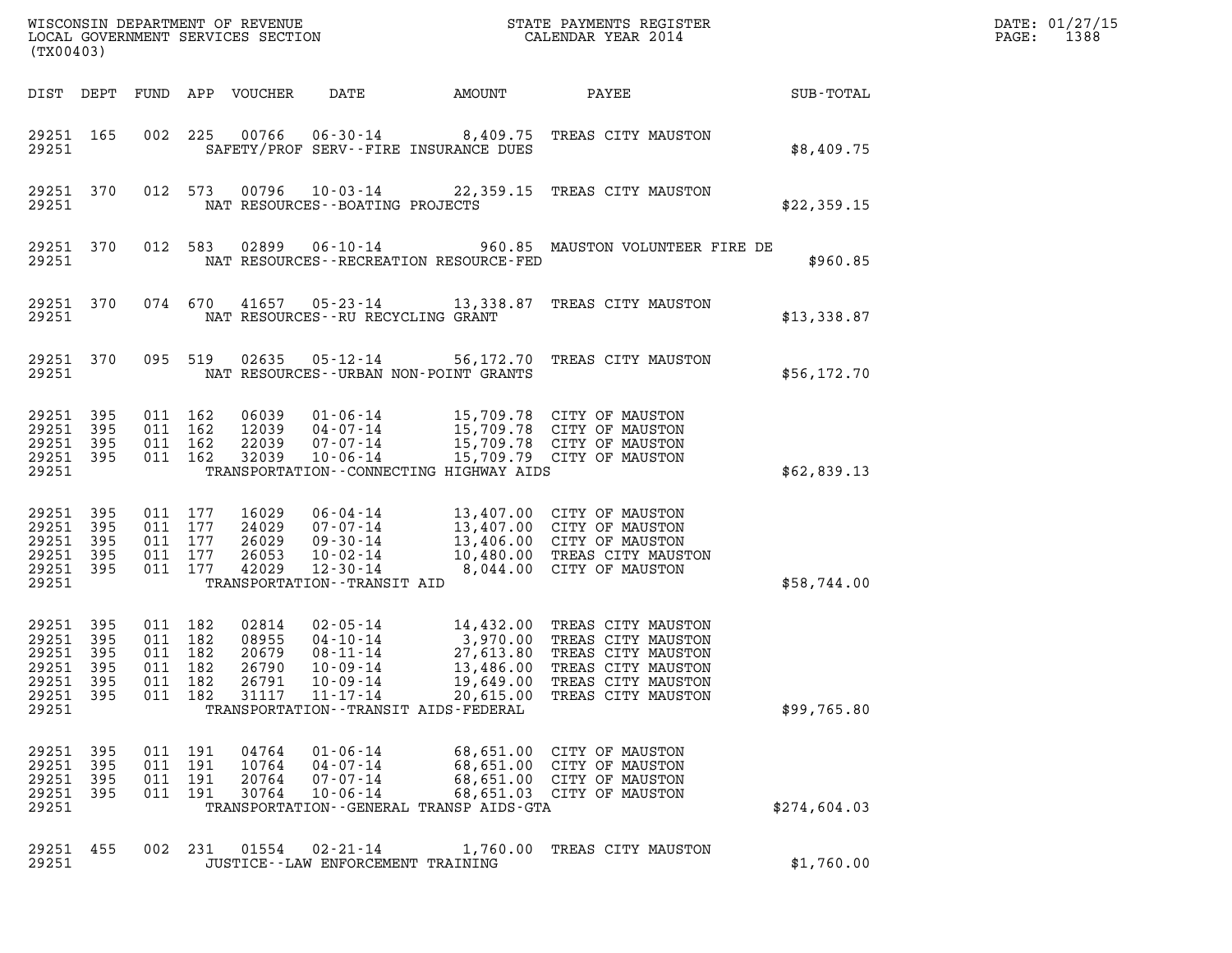| WISCONSIN DEPARTMENT OF REVENUE   | STATE PAYMENTS REGISTER | DATE: 01/27/15 |
|-----------------------------------|-------------------------|----------------|
| LOCAL GOVERNMENT SERVICES SECTION | CALENDAR YEAR 2014      | 1389<br>PAGE:  |

| (TX00403)               |            |            |            |                      |                                                        |                                          |                                          |                |  |
|-------------------------|------------|------------|------------|----------------------|--------------------------------------------------------|------------------------------------------|------------------------------------------|----------------|--|
| DIST                    | DEPT       | FUND       | APP        | <b>VOUCHER</b>       | DATE                                                   | AMOUNT                                   | PAYEE                                    | SUB-TOTAL      |  |
| 29251<br>29251<br>29251 | 505<br>505 | 002<br>002 | 745<br>745 | 02505<br>02505       | 10-24-14<br>10-24-14<br>DOA--HOUSING ASSISTANCE GRANTS | 22,943.00<br>29,467.00                   | TREAS CITY MAUSTON<br>TREAS CITY MAUSTON | \$52,410.00    |  |
| 29251<br>29251<br>29251 | 835<br>835 | 002<br>002 | 105<br>105 | 43690<br>80794       | 07-28-14<br>11-17-14<br>REVENUE--STATE SHARED REVENUES | 225,842.21<br>867,505.01                 | TREAS CITY MAUSTON<br>TREAS CITY MAUSTON | \$1,093,347.22 |  |
| 29251<br>29251<br>29251 | 835<br>835 | 002<br>002 | 109<br>109 | 02694<br>05157       | 07-28-14<br>07-28-14<br>REVENUE--EXEMPT COMPUTER AID   | 7,107.00<br>10,266.00                    | TREAS CITY MAUSTON<br>TREAS CITY MAUSTON | \$17,373.00    |  |
| 29251<br>29251          | 835        | 002        | 501        | 00002<br>DOA-PAYMENT | 02-03-14                                               | 106,973.66<br>FOR MUNICIPAL SERVICES AID | TREAS CITY MAUSTON                       | \$106,973.66   |  |
| 29251<br>29251          | 835        | 021        | 363        | 36157                | $03 - 24 - 14$<br>REVENUE - - LOTTERY CREDIT -         | 10,382.08                                | TREAS CITY MAUSTON                       | \$10,382.08    |  |
| 29251                   |            |            |            |                      | DISTRICT TOTAL APPROPRIATIONS                          |                                          |                                          | \$1,879,440.24 |  |

(TX00403)